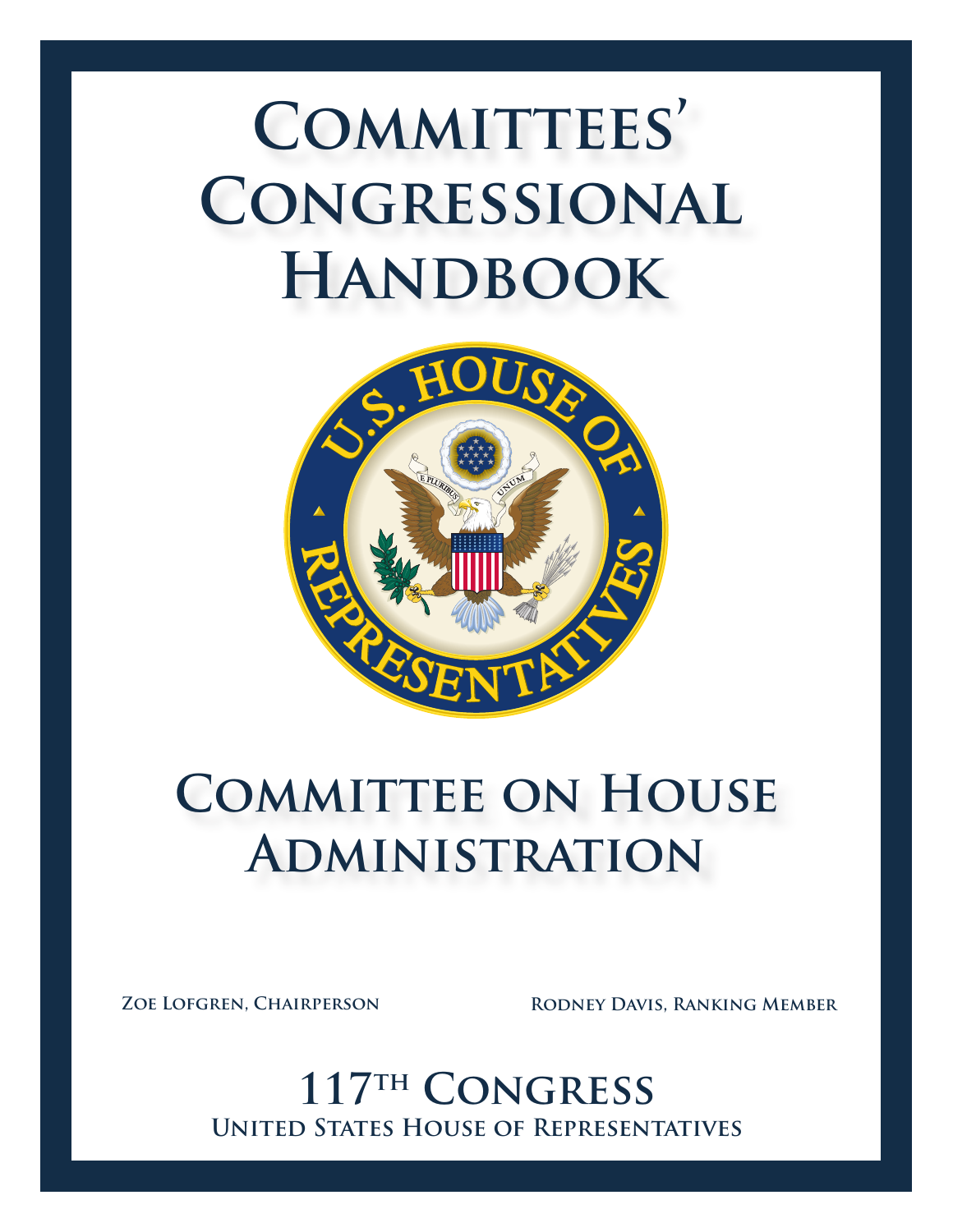

**The Committee on House Administration has issued the following regulations which govern all expenditures from Committee funds. Committee funds are provided to pay ordinary and necessary expenses incurred by Committee Members and employees, vendors for services, and approved consultants in the United States, its territories, and possessions in support of official Committee business, in accordance with the regulations contained in this Handbook.**

#### **Chairperson Zoe Lofgren**

Adopted February 27, 2018

UPDATED JUNE 17, 2022

*All citations to the House Rules refer to the Rules of the House of Representatives*

For additional assistance, please contact the Committee at 202-225-2061.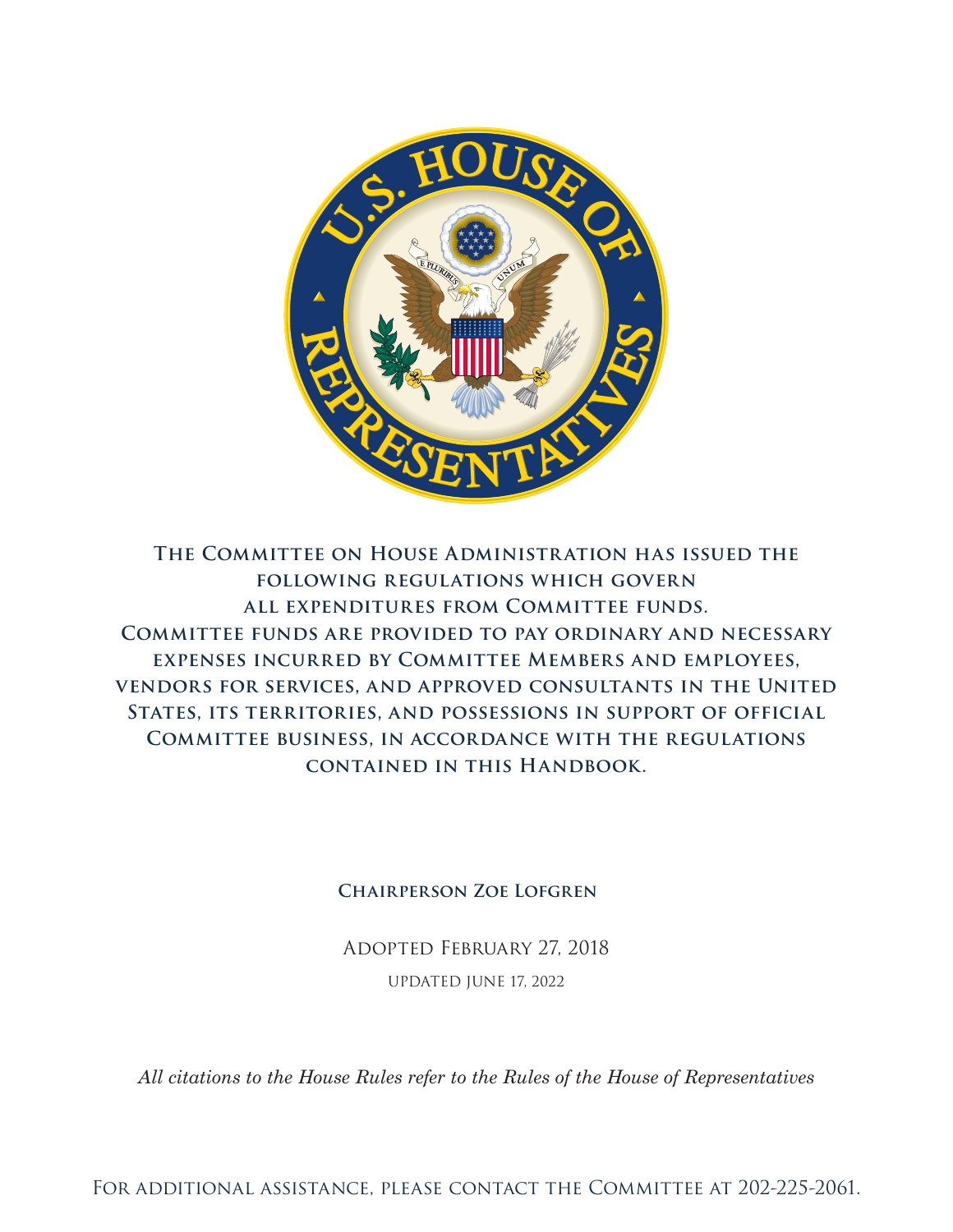# **TABLE OF CONTENTS**

# **CONTENTS**

### **Introduction: Committees' Congressional Handbook**

# **Committee Staff,<br>Consultants, and Detailees**

### **Employment Law**

| Working from Home Due To A Disability 12 |  |
|------------------------------------------|--|
|                                          |  |
|                                          |  |
|                                          |  |
|                                          |  |
|                                          |  |
|                                          |  |
|                                          |  |
|                                          |  |

## **Communications**

| Electronic Communications 16 |  |
|------------------------------|--|
|                              |  |
|                              |  |
|                              |  |
|                              |  |
|                              |  |
| Printing and Production of   |  |
|                              |  |
|                              |  |
|                              |  |
|                              |  |
|                              |  |
|                              |  |
|                              |  |
|                              |  |
|                              |  |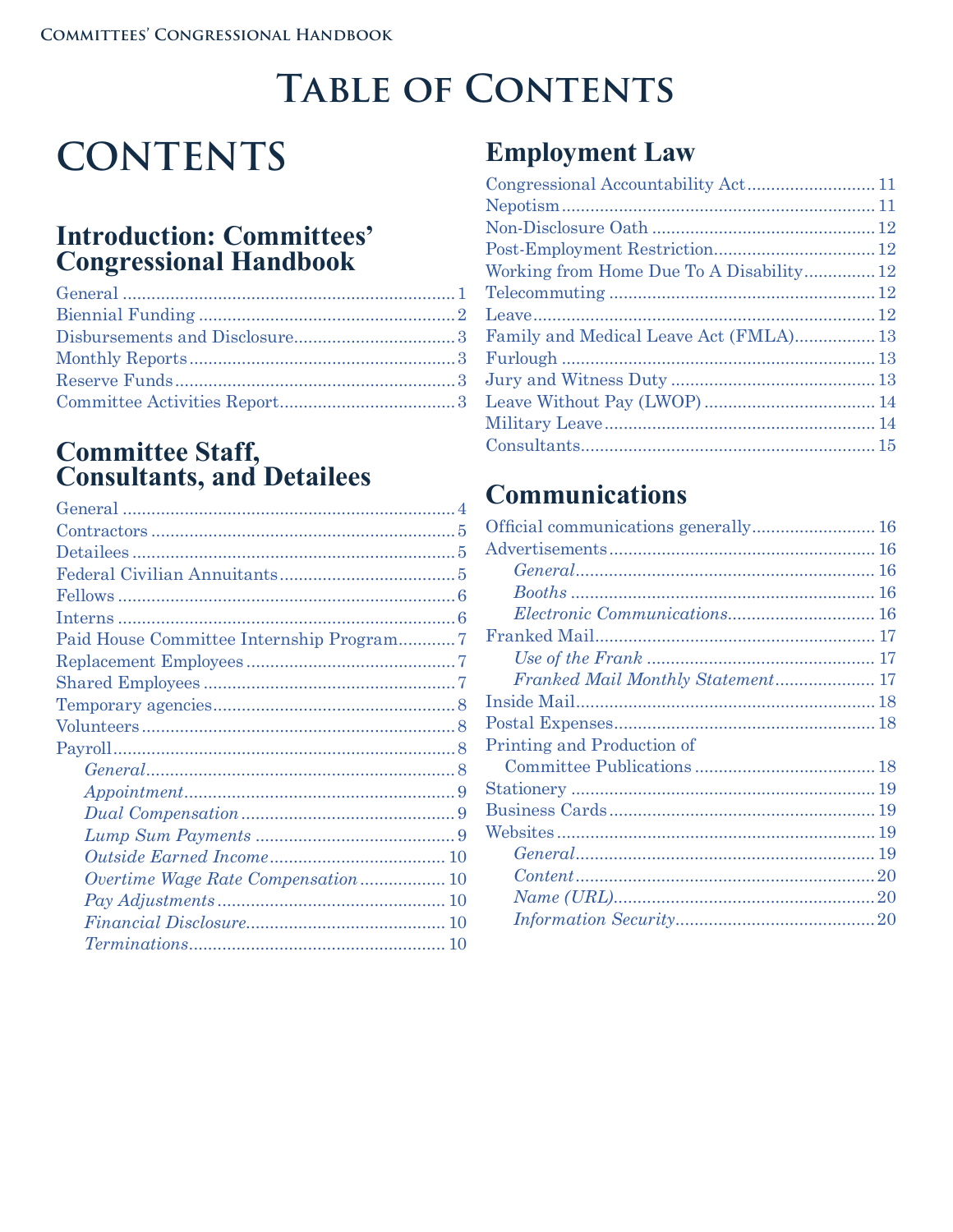## **[Disbursements](#page-24-0)**

| Reimbursement and Direct Payment22      |
|-----------------------------------------|
|                                         |
|                                         |
|                                         |
|                                         |
|                                         |
|                                         |
|                                         |
|                                         |
|                                         |
|                                         |
|                                         |
|                                         |
|                                         |
|                                         |
|                                         |
|                                         |
|                                         |
|                                         |
|                                         |
|                                         |
|                                         |
|                                         |
|                                         |
| Records Maintenance and Archiving 25    |
|                                         |
|                                         |
|                                         |
|                                         |
|                                         |
| Charts / Presentation Materials26       |
|                                         |
|                                         |
| Interpreting and Translating Services27 |
|                                         |
|                                         |
|                                         |

### **[Travel](#page-31-0)**

| Corporate or Private Aircraft 30               |
|------------------------------------------------|
|                                                |
|                                                |
| Privately-Owned / Privately-Leased Vehicles 30 |
|                                                |
|                                                |
|                                                |
| Government Travel Cardless Accounts31          |
| Shared Official Travel Expenses32              |
|                                                |
|                                                |
|                                                |
|                                                |
|                                                |
|                                                |
|                                                |
|                                                |
|                                                |
|                                                |
| Interparliamentary Group or Delegation33       |
|                                                |
| Foreign Gifts and Decorations Report 33        |
|                                                |

## **[Modifications](#page-37-0)**

|--|--|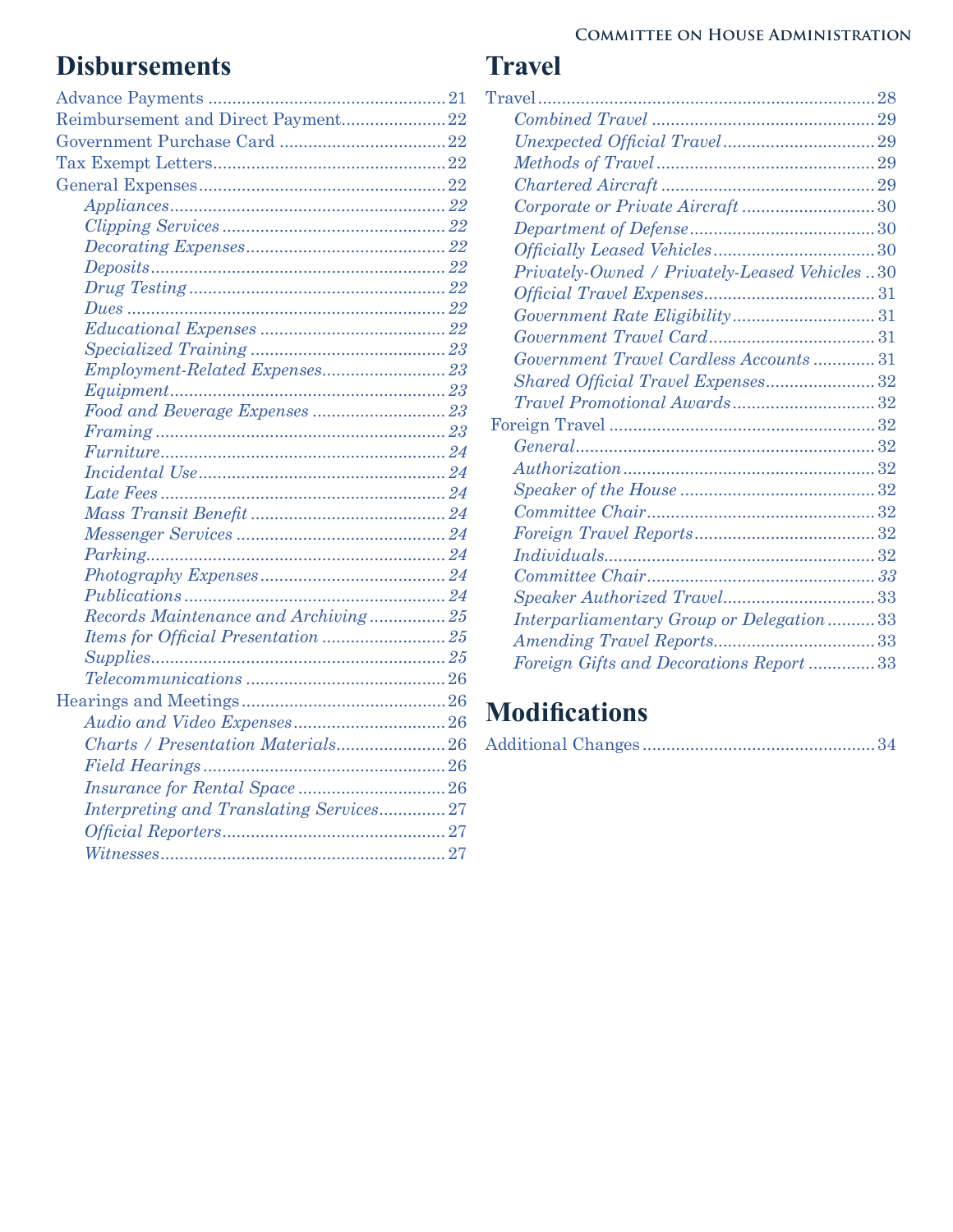## <span id="page-4-0"></span>**INTRODUCTION: COMMITTEES' CONGRESSIONAL HANDBOOK**

Effective March 16, 2016, the following regulations of the Committee on House Administration, collectively known as the Committees' Congressional Handbook (Handbook), govern all expenditures from Committee funds.

Committee funds are provided to pay ordinary and necessary expenses incurred by Committee Members and employees, vendors for services, and approved consultants in the United States, its territories, and possessions in support of official Committee business, in accordance with the regulations contained in this Handbook.

"Ordinary and necessary" means reasonable expenditures in support of official Committee business that are consistent with all applicable Federal laws, Rules of the House of Representatives, and regulations of the Committee on House Administration. The phrase "Committee funds" means funds made available to a Committee pursuant to primary and supplemental expense resolutions or allocated from the reserve fund.

The Handbook is compiled of regulations meant to assist Committee Chairs in determining whether expenses are reimbursable. Therefore, the Handbook contains broad descriptions of reimbursable expenses, but is not an exhaustive list of such expenses. The Handbook provides Committee Chairs with the authority and flexibility to manage the Committee's budget.

Questions about reimbursement of an expense should be directed to the Committee on House Administration at x52061 prior to incurring the expense.

For all questions relating to policies and procedures applicable to the acquisition, transfer, disposal, and maintenance of furnishings, equipment, software, and related services please, refer to the Guide to Outfitting and Maintaining an Office available from the Committee on House Administration.

Routine administrative, financial and nonlegislative support services (e.g., equipment purchases, technology standards and services, office supplies, room reservation and set-up) are acquired through the Office of the House Chief Administrative Officer ("CAO"). For further information about the CAO's services, please refer to HouseNet, the House intranet (https:// housenet.house.gov) or the CAO's services office, First Call, at x58000.

#### **GENERAL**

When an expense is incurred the Committee Chair must determine the primary purpose for the expenditure. Is the primary purpose for the expenditure official or is it related to personal, campaign-related political party, campaign, or Member personal office activities? Only official expenses the primary purpose of which are official and which are incurred in accordance with the Handbook are reimbursable.

All expenditures from Committee funds are subject to the following general regulations:

- 1. Committee funds may only be used to support the conduct of official business of the Committee. Committee funds may not be used to defray any personal, campaignrelated political party or campaign-related expenses, or expenses related to a Member's personal Congressional office.
- 2. Committee funds may not be used to pay a settlement or award in connection with conduct prohibited under the *Congressional Accountability Act of 1995*.
- 3. The Committee Chair is personally responsible for the payment of any official expenses incurred that exceeds the authorized Committee funds or is incurred but not reimbursable under these regulations.
- 4. No campaign resources may be used for official Committee business.

1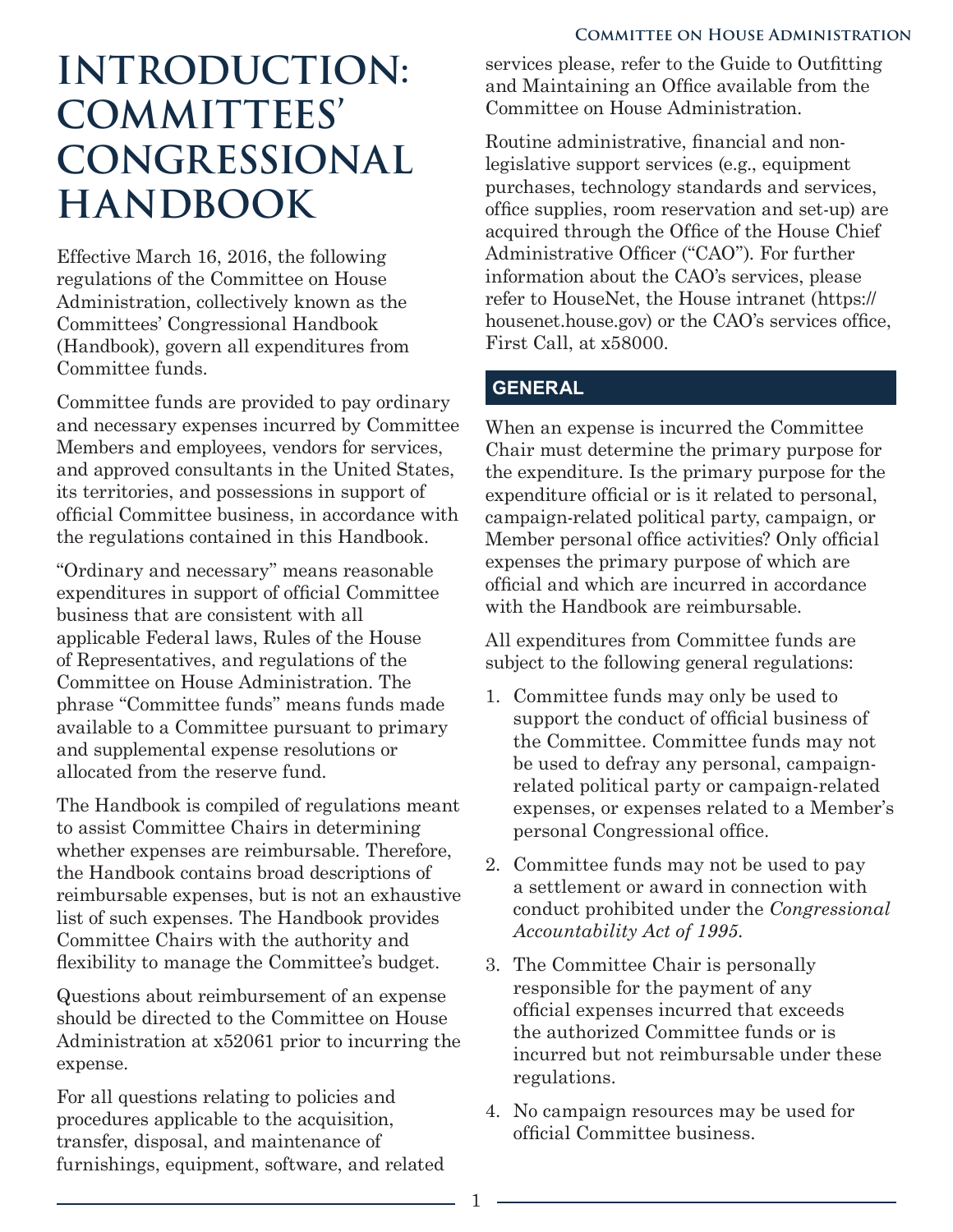- <span id="page-5-0"></span>5. The Committee Chair and Members of the Committee may expend personal funds in support of official Committee business. However, a Committee Chair or a Member of the Committee may not expend personal funds to defray the Committee's franked mail allocation.
- 6. Unless specifically authorized by an applicable provision of federal law, House Rules, or Committee Regulations, no Member of the Committee, relative of a Committee Member, or anyone with whom a Committee Member has a professional or legal relationship may directly benefit from the expenditure of Committee funds.
- 7. Committee funds are available for services provided and expenses incurred from January 3 of one year through January 2 of the following year. All expenses incurred will be charged to the funds available on the date the services were provided and the expenses were incurred.
- 8. Committee funds are not transferable between sessions.
- 9. Requests to obligate prior year's funds after January 2 of the succeeding year will be considered when a Committee provides to the Committee on House Administration documentation demonstrating a bona fide intent to obligate the prior year funds during the applicable year.
- 10.At the beginning of a Congress, each Committee is authorized a specific amount for franked mail which may not be used for other purposes. Funds provided to Committees in the primary and supplemental expense resolutions may only be transferred into a Committee's franked mail account with prior approval form the Committee on House Administration.
- 11.Pursuant to 18 U.S.C. § 1913, Committee funds may not be used for certain activities in the absence of authorization by Congress. Contact the Committee on House Administration at x52061 for more information.

12.Any asset purchase of \$1,000 or more and any high-risk equipment regardless of original cost must be added to the Committee's inventory.

#### **BIENNIAL FUNDING**

Pursuant to House Rules, Standing and Select Committees of the House, excluding the Appropriations Committee, are funded on a biennial basis. At the beginning of each Congress, each Committee must submit a budget request to the Committee on House Administration and introduce a primary expense resolution providing funds for the Committee's activities for each session of that Congress.

The Committee on House Administration will provide each Committee with forms and instructions for drafting a budget request and an expense resolution.

Once an expense resolution is introduced, the Chair of the Committee requesting funds must submit one hard copy of the budget request with supporting documentation to the Committee on House Administration for consideration.

The Chair and Ranking Minority Member of each Committee will be invited to testify before the Committee on House Administration on behalf of the Committee's budget request.

House Rule X, clause 7, provides for interim funding of Committees for the period beginning on January 3 and ending at midnight on March 31 or the adoption of a Committee funding resolution, whichever is earlier, in each oddnumbered year. For each month during that period, Committees are entitled to 9 percent (or such lesser percentage as may be determined by the Committee on House Administration) of the total annualized amount made available under expense resolution for such Committees in the preceding session. These amounts, however, may vary if the House acts differently.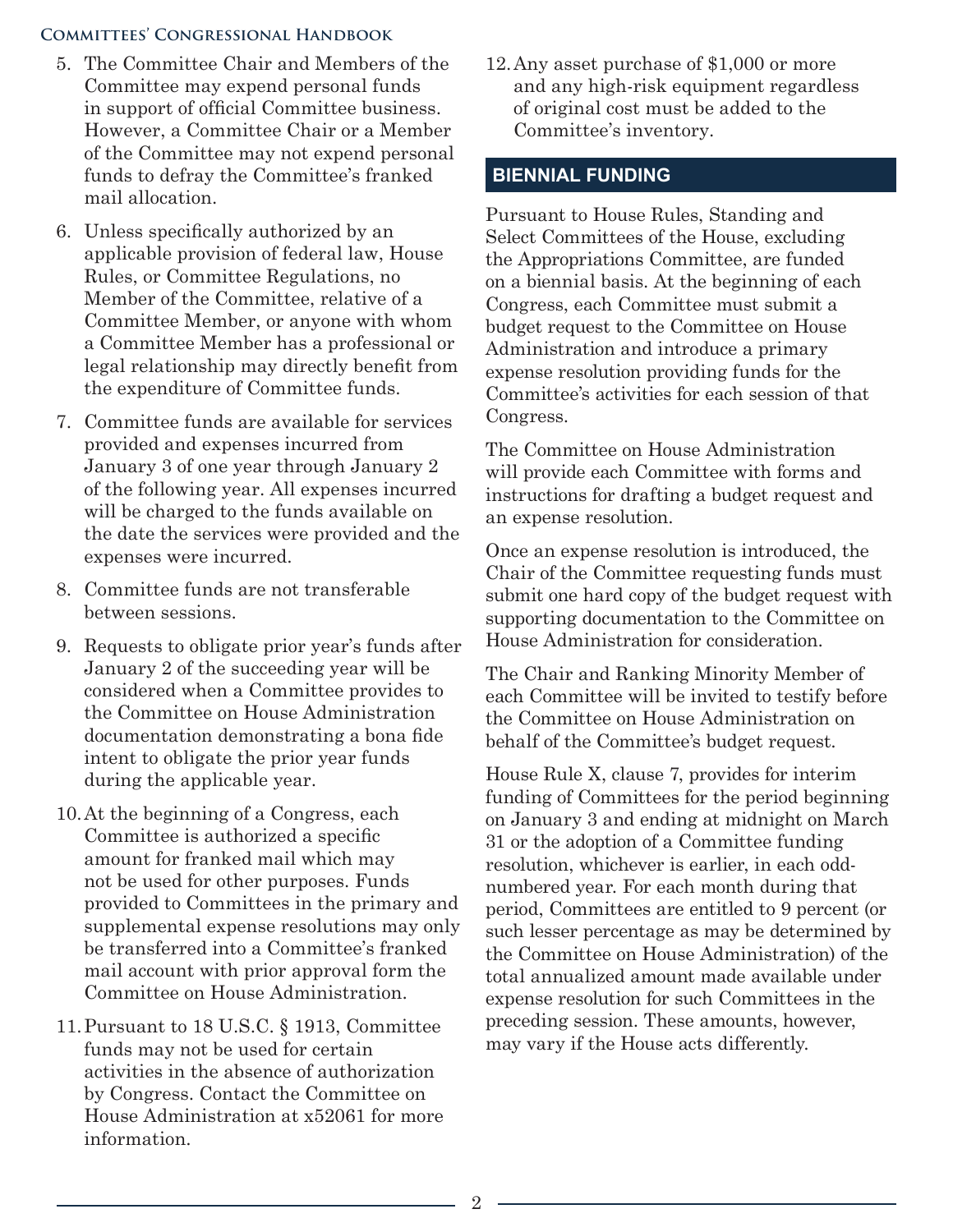#### <span id="page-6-0"></span>**DISBURSEMENTS AND DISCLOSURE**

Disbursements from Committee funds are made on a reimbursement or direct payment basis that requires, at a minimum, specific documentation and Committee Chair certification as to accuracy and compliance with applicable federal laws, House Rules and Committee on House Administration regulations. Please refer to Voucher Documentation Standards approved by the Committee on House Administration.

Reimbursement and payments from Committee funds may be made only to Members, employees of the Committee, consultants, detailing Government agencies, witnesses or vendors providing services to support the operation of the Committee.

The Finance Office will make available to each Committee monthly financial statements showing the year-to-date expenditures and obligated amounts. The quarterly expenditures reflected in these statements are compiled and published as the Quarterly Statement of Disbursements, which is a public document.

#### **MONTHLY REPORTS**

Each Committee must submit to the Committee on House Administration, the later of, the 18th of each month, or five business days after the closing of the monthly financial statement for that respective month, a report signed by the Committee Chair on the activities of the Committee during the preceding month.

The monthly report must include the following:

a. Summary of the progress of the specific investigations and studies for which funds were approved.

b. Statement of expenses for the month and year to date. Committees must reconcile their figures with the Monthly Financial Statement prior to submitting the monthly reports.

c. Report of travel performed using Committee funds.

d. List of Committee employees, job titles and gross monthly salaries (a copy of the monthly Payroll Certification Form is acceptable).

e. Certification by the Chair of the reporting Committee that the report is available to Members of the Committee for examination.

f. A list of all Committee detailees with each detailee's effective start and end date of detail at the Committee.

The Committee on House Administration may inform Committees of additional requirements for inclusion.

Monthly reports for each Committee will be available for public inspection at the Committee on House Administration and available on the Committee's website.

#### **RESERVE FUNDS**

Pursuant to House Rule X, clause 6(a), "a primary expense resolution may include a reserve fund for unanticipated expenses of Committees. An amount from such a reserve fund may be allocated to a Committee only by approval of the Committee on House Administration."

Contact the Committee on House Administration for information on requesting an allocation from the reserve fund.

#### **COMMITTEE ACTIVITIES REPORT**

House Rule XI, clause 1(d)(1) requires that every Committee "submit to the House not later than January 2 of each odd-numbered year a report on the activities of that Committee." Contact the Committee on House Administration for information on submitting the Committee activities report.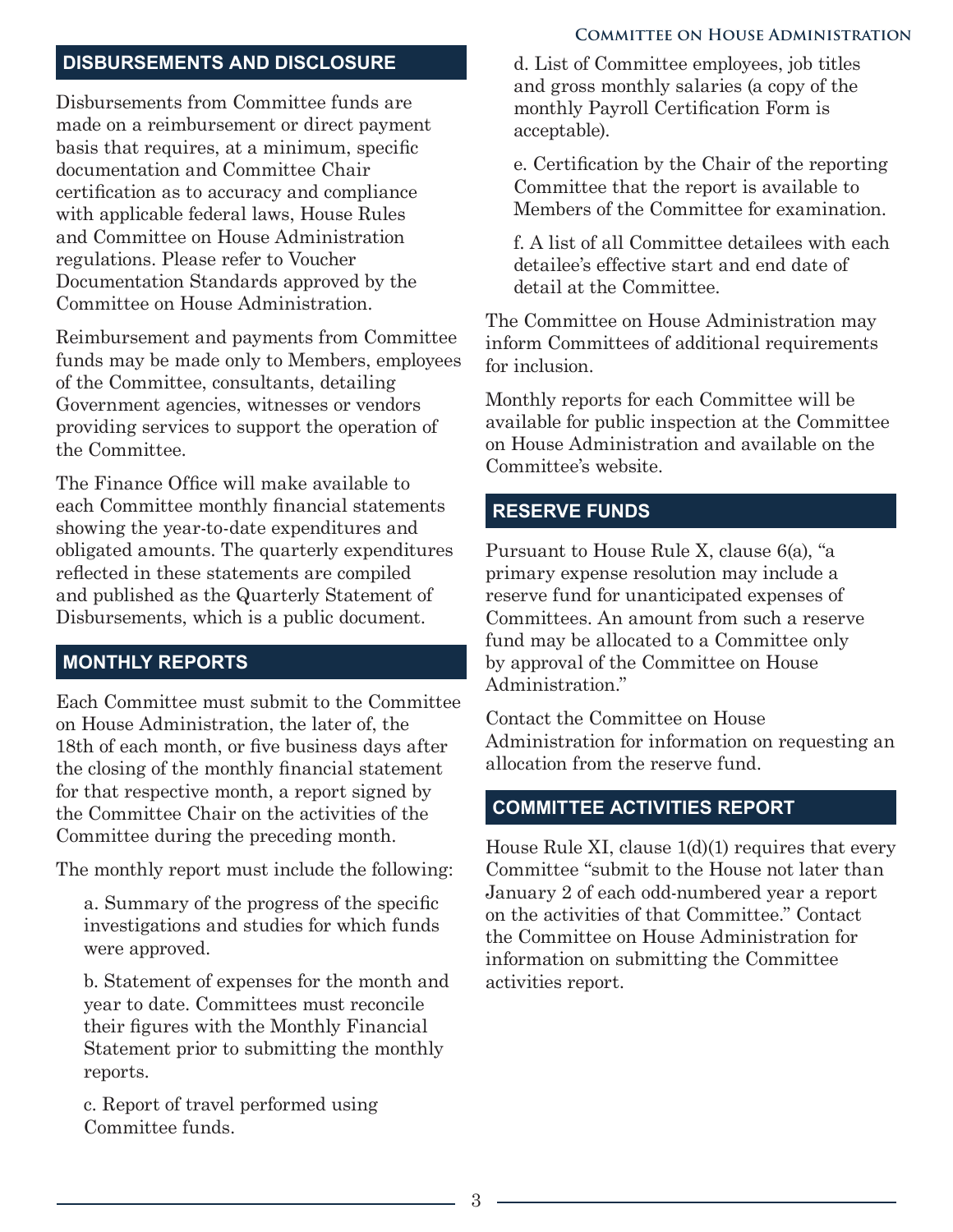# <span id="page-7-0"></span>**COMMITTEE STAFF, CONSULTANTS, AND DETAILEES**

#### **GENERAL**

The Committee Chair determines the terms and conditions of employment for Committee staff. These terms and conditions must be consistent with applicable federal laws and House Rules.

- 1. Personnel actions affecting employment positions in the House of Representatives must be free from discrimination based on race, color, national origin, religion, sex, marital status, parental status, military status, disability or age.
- 2. Pursuant to House Rule XXIII, clause 8(a), a Committee may not retain an employee on the Committee's payroll who does not perform duties commensurate with the employee's compensation.
- 3. Annual rates of pay may not exceed the amount specified in the Speaker's Pay Order. Contact the Office of Payroll and Benefits at x51435 for information regarding the Speaker's Pay Order.
- 4. Total compensation in any month including any lump sum and regular pay, student loan program payments, (including cash reimbursement for accrued annual leave) may not exceed 1/12th of the maximum rate of pay specified in the Speaker's Pay Order.
- 5. Retroactive pay adjustments are not authorized.
- 6. Government contributions to retirement, life insurance, Thrift Savings Plan, transit benefits, Student Loan Repayment Program and health benefits programs are not charged to Committee funds.
- 7. The Speaker sets a staff ceiling for each Committee which may not be exceeded unless specifically authorized by the Speaker.

8. Each month, Committees receive a Payroll Certification Form from the Office of Payroll and Benefits that lists the annual pay and gross pay earned for each employee. At the time of the appointment or termination of a relative of a current Member of Congress or if a current employee becomes a relative, the nature of the relationship to the Member must be noted on the Payroll Certification Form. The Chair must certify the information and return the form to the Office of Payroll and Benefits no later than the 15th day of the month. Contact the Office of Payroll and Benefits at x51435 for payroll forms.

The term "employee" means an individual appointed to a position of employment in the House of Representatives by an authorized employing authority including individuals receiving pay disbursed by the CAO and individuals in a Leave Without Pay or furlough status.

Employees are classified into one of the following two categories:

- 1. Employees who are Exempt from the overtime requirements of the Fair Labor Standards Act, as incorporated by the Congressional Accountability Act, are those who are not required to be paid overtime for all hours worked in excess of 40 hours in one workweek. Exempt employees are expected to work whatever hours are necessary to meet the job responsibilities and needs of the Office.
- 2. Employees who are Non-Exempt from the overtime requirements of the Fair Labor Standards Act, as incorporated by the Congressional Accountability Act, are those who are required to be compensated for all hours worked in excess of 40 hours per workweek.

The employee classification determination is based on the actual job duties and responsibilities of the employee. For a detailed review of overtime pay and work requirements for Non-Exempt employees, at the request of a Chairperson/Ranking Member or his/her

4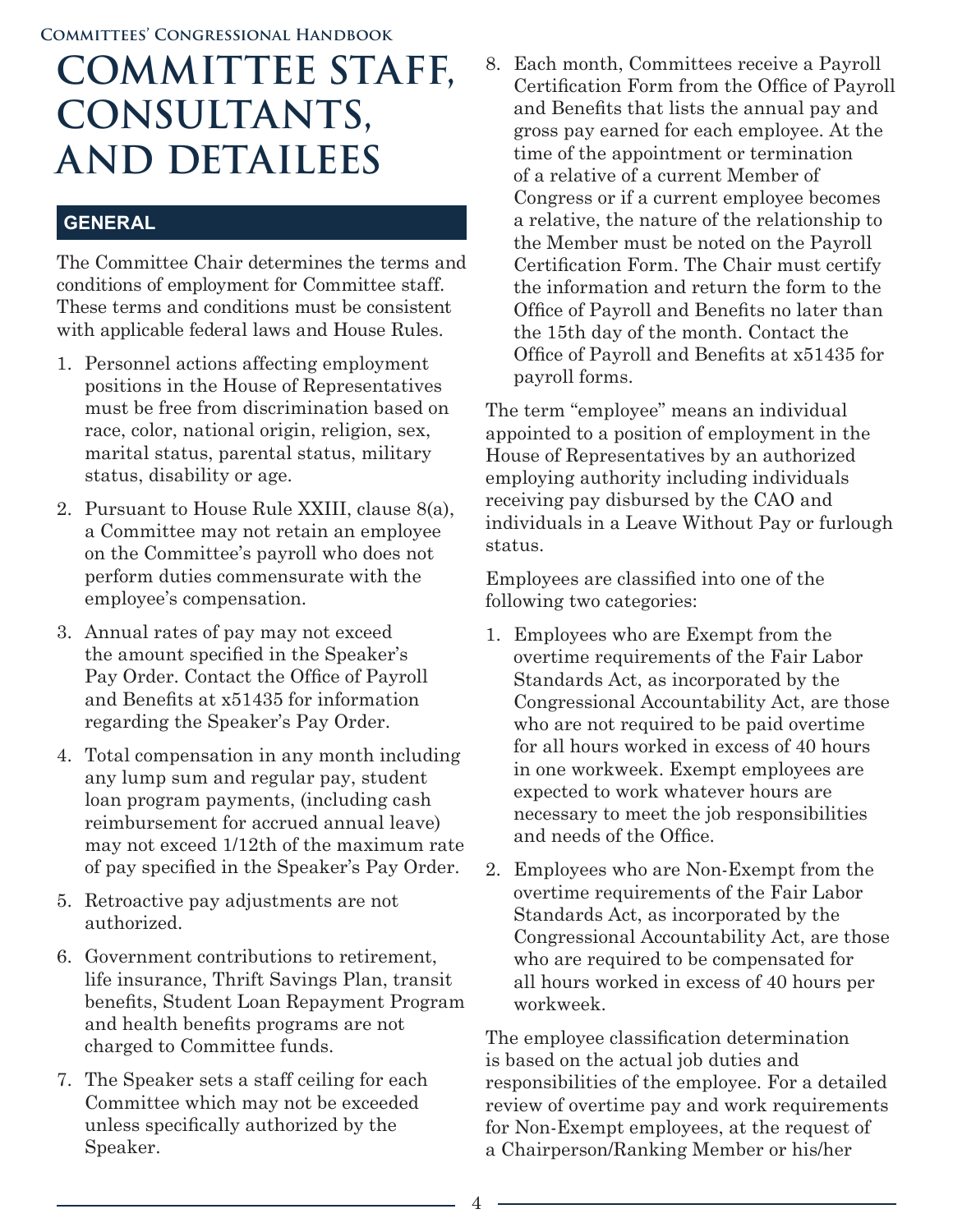<span id="page-8-0"></span>designee, the Office of House Employment Counsel can advise an office of the Fair Labor Standards Act as it pertains to that respective office.

#### **CONTRACTORS**

Committees may contract with firms or individuals only for general, non-legislative and non-financial office services (e.g., equipment maintenance, systems integration, data entry, staff training) for a specified limited period not to exceed a Congress. Such contracts are reimbursable. Contractors are not employees of the House and are ineligible for Governmentprovided benefits.

Contractors do not count against a Committee's staff ceiling.

Committees are advised to consult the Committee on House Administration when entering into such contracts.

*See [Consultants,](#page-16-0) [Educational Expenses](#page-24-0), [Interpreting and Translation Services](#page-28-0), [Temporary Agencies,](#page-10-0) and [Websites.](#page-21-0)*

#### **DETAILEES**

Pursuant to 2 U.S.C. § 4301(f) a Committee may acquire on loan, with the prior written authorization of the Committee on House Administration, experts or other personnel from a Government department or agency.

1. The Committee Chair must submit a letter to the Committee on House Administration requesting approval of the detailing agreement. The request must include the following:

a. Letter from the Committee Chair to the head of the particular Government department or agency explaining the need for the detail, the estimated period of the assignment, and the terms of reimbursement, if any, of the detail.

b. Written response from the Government department or agency agreeing to the detail request.

c. Resume of the candidate for detailee position.

- 2. Detailing agreements may not exceed a 12-month period or the end of a Congress, whichever occurs first.
- 3. Committees are not required to reimburse for detailees.
- 4. Detailees remain employees of the detailing department or agency, and are not employees of the House. Therefore, any travel by detailees will be undertaken pursuant to the authority of the detailing department or agency. Reimbursement of travel to the department or agency is subject to the detailing agreement.
- 5. The number of detailees per Committee may not exceed 10% of the host Committee's permanent staff ceiling. (All decimals will be rounded down to the lowest whole number, e.g. 5.9 is rounded down to 5).
- 6. Personnel from the Congressional Research Service (CRS) may only be detailed to accompany an official Committee delegation in the conduct of official Committee business. CRS staff may only serve in a technical, nonpartisan capacity, and all travel costs are the responsibility of the Committee.
- 7. Pursuant to 31 U.S.C. § 734, the Comptroller General may assign or detail an officer or employee of the General Accounting Office to full-time continuous duty with a Committee of Congress for not more than one year.
- 8. Detailees may not use or obtain business cards or other materials purchased using Committee funds.

#### **FEDERAL CIVILIAN ANNUITANTS**

If a Committee employs a federal civilian annuitant, the amount of the annual annuity, when added to the annual rate of pay at which the employee is to be paid by the Committee, may not exceed the highest rate of basic pay as authorized by the Speaker's Pay Order. The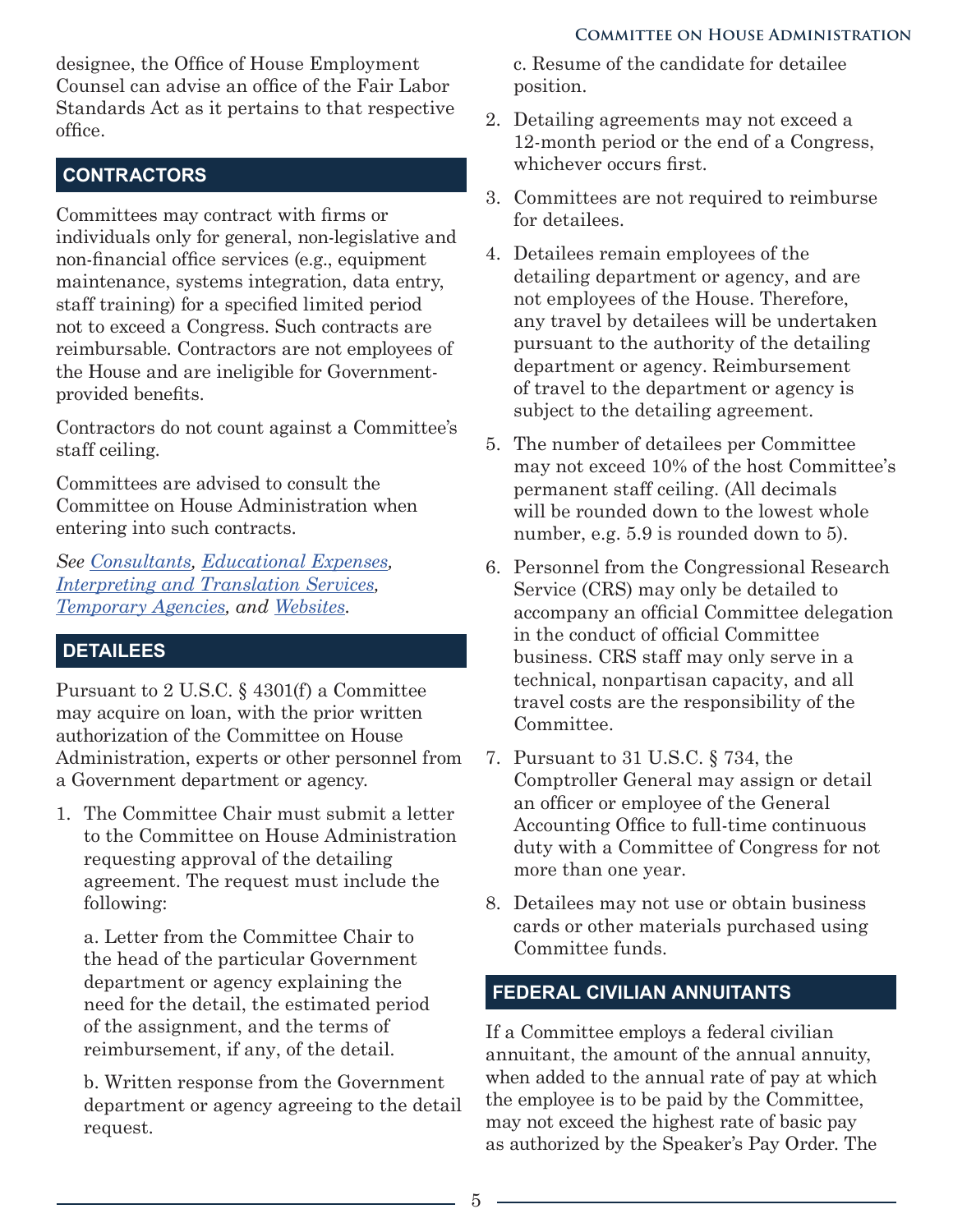<span id="page-9-0"></span>combined total of the federal civilian annuity and the amount of the salary will be charged to the Committee.

#### **FELLOWS**

The term "fellow" means an individual performing service in a House office on a temporary basis as part of an established midcareer education program while continuing to receive the usual compensation from his or her sponsoring employer.

Committee's may accept the services of fellows in accordance with all applicable federal law.

Fellows do not count against the Committee's employee ceiling.

Fellows may not be reimbursed from Houseappropriated funds. Outside of using existing office resources, if a fellow incurs an expense as a result of work performed for the Committee, the fellow may either be reimbursed by the fellow's sponsoring entity or the Chair may use personal funds as authorized under House Rules.

The use of fellows is subject to regulations established by the Committee on Ethics. Contact the Committee on Ethics at x57103 for more information.

#### **INTERNS**

Interns, paid or unpaid, must perform services for the Committee on a temporary basis as part of an educational plan. Examples of an educational plan include, but are not limited to, participation in the Intern Lecture Series, attendance at Committee hearings, or attendance at CRS internship training programs. Committee Chairs are responsible for ensuring that the activities of the Committee's interns are consistent with these requirements.

Paid interns may work for no more than 120 calendar days in a 12-month period per employing authority and are not employees for purposes of compliance with the minimum wage and overtime provisions of the Fair Labor Standards Act.

Paid interns count against a Committee's staff ceiling if appointed at an annual rate of pay equal to or exceeding the gross annual rate of intern pay established by the Committee on House Administration. For the current applicable rate, contact the Committee on House Administration at x52061.

Upon a determination by the Committee on House Administration, and consistent with all existing rules, regulations, and provisions of law, paid interns are eligible to telework in the event of a disaster, pandemic, or other emergency, as part of a Committee's continuity of operations plan, provided the educational plan of the internship is maintained, any work performed is incidental to said plan, and participation in the plan is certified by the employing Committee.

All equipment issued to support telework must be returned to the employing Committee no later than thirty days from the end date of the internship and costs incurred to return such equipment are reimbursable.

Any Committee interested in employing a foreign national as an intern should contact the Office of General Counsel at x59700.

The use of unpaid interns is subject to regulations established by the Committee on Ethics. Contact the Committee on Ethics at x57103 for more information.

Paid Committee interns are eligible for the following benefits:

- 1. Federal Employees' Retirement System
- 2. Federal life insurance
- 3. Federal health insurance
- 4. Thrift Savings Plan
- 5. Transit Benefits

Unpaid interns are not eligible for these benefits.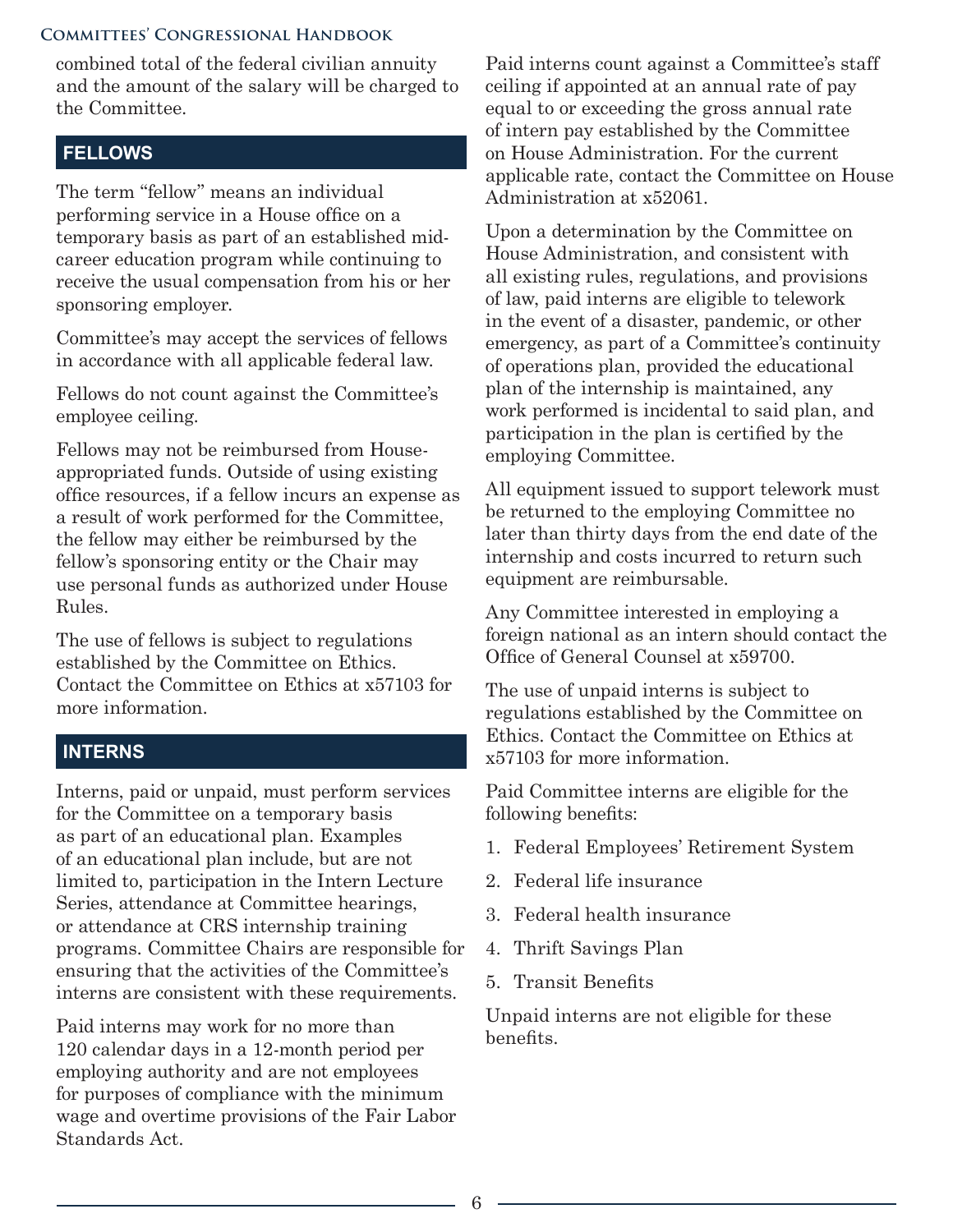#### <span id="page-10-0"></span>**PAID HOUSE COMMITTEE INTERNSHIP PROGRAM**

Public Law 117-103 established an allowance separate from committee funds for compensation of interns. Interns participating in this program are subject to the same federal laws and regulations, House Rules, House regulations, and Ethics regulations as interns who may be paid by any other source of funding in the House of Representatives.

Interns compensated through the Paid House Committee Internship Program do not count against a Committee's authorized staff ceiling.

The gross annual rate of intern pay is established by the Committee on House Administration. For the current applicable rate, contact the Committee on House Administration at x52061.

Interns employed by a Committee through the Paid House Committee Internship Program are eligible for reimbursement of official expenses incurred as part of their official duties.

Unlike interns paid with Committee funds, interns compensated through the Paid House Committee Internship Program are ineligible for the following benefits:

- 1. Federal Employees' Retirement System
- 2. Federal life insurance
- 3. Federal health insurance
- 4. Thrift Savings Plan
- 5. Student Loan Repayment Program

The Chairperson (or Ranking Member, in the case of interns employed by the Committee's Minority) determines the terms and conditions of employment for an intern participating in this program, including provisions for leave (e.g., Annual, Administrative, and Sick).

#### **REPLACEMENT EMPLOYEES**

A Committee may hire a replacement for an employee on leave as may be made necessary by applicable law (e.g., Family Medical Leave Act, military service, jury duty, response to court order). The employee on leave continues to count against the Committee's staff ceiling. The replacement employee does not count against the Committee's staff ceiling.

The Committee Chair must certify in a letter accompanying the Payroll Authorization Form for the replacement employee the following:

a. Name and job title of permanent employee.

b. Permanent employee leave status (e.g., FMLA, military service, jury duty).

c. Permanent employee leave period.

d. Statement that the replacement employee will perform job duties of the employee on leave.

#### **SHARED EMPLOYEES**

The term "shared employee" means an employee who is paid by more than one employing authority of the House of Representatives.

- 1. Two or more employing authorities of the House may employ an individual.
- 2. Subject to telecommuting policies, such shared employees must work out of the office of an employing authority, but are not required to work in the office of each employing authority. The pay from each employing authority shall reflect the duties actually performed for each employing authority. The name, title, and pay of such an individual will appear on each employing authority's Payroll Certification. Such employees may not receive pay totaling more than the highest rate of basic pay in the Speaker's Pay Order applicable to the positions they occupy.
- 3. Employees may not be shared between a Member or Committee office and the office of an Officer of the House if the employee, in the course of duties for an Officer, has access to the financial information, payroll information, equipment account information, or information systems of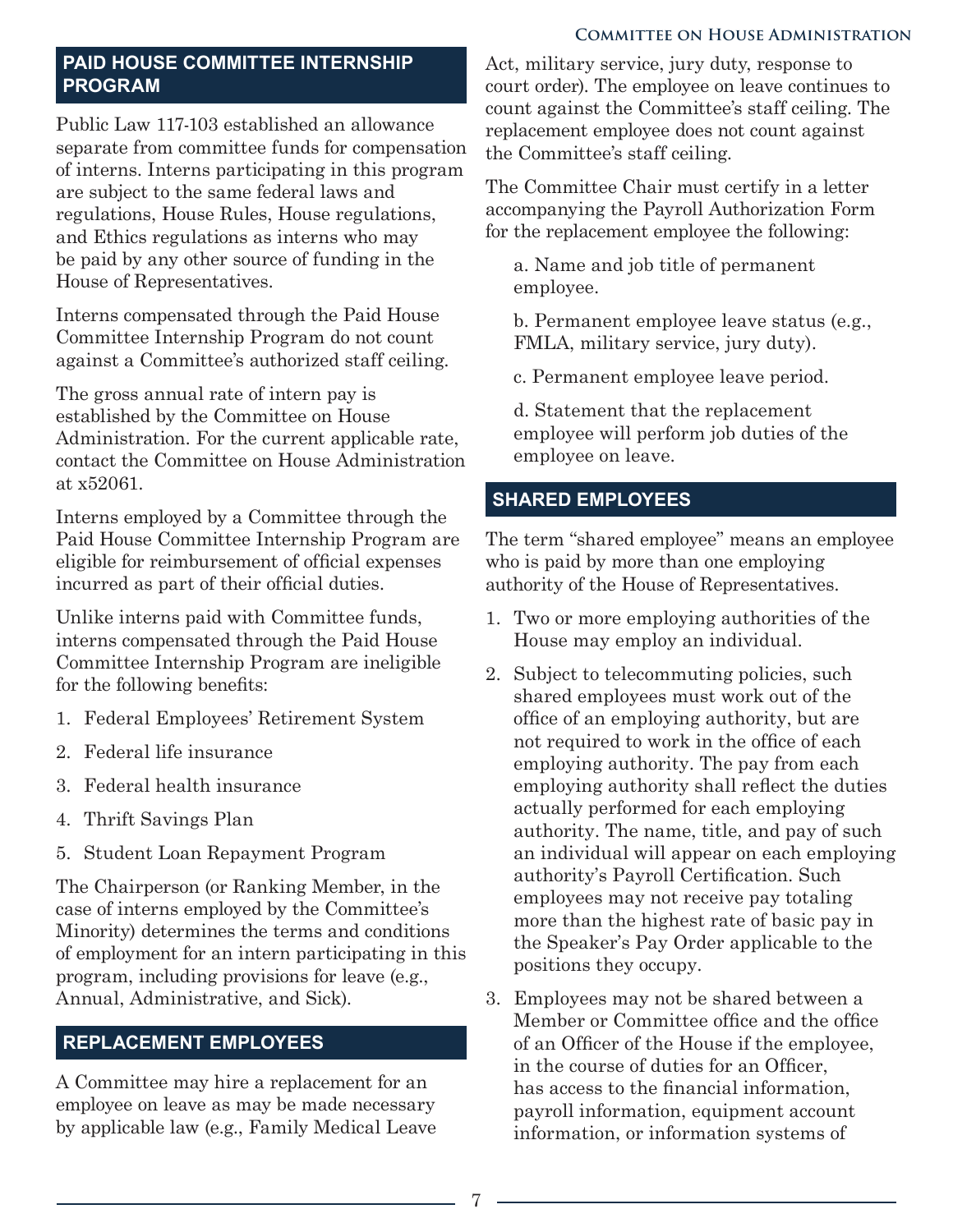<span id="page-11-0"></span>Member, Committee, or Leadership offices.

- 4. Each House employee who, during any pay period, is simultaneously employed by three or more House employing authorities is required to inform each employing authority in writing of the employee's employment status and any change in employment status with other employing authorities.
- 5. Each House employee who, during any pay period, is simultaneously employed by three or more House employing authorities is required to file with the Office of Finance a signed Acknowledgment of Receipt and Understanding of Shared Employee Manual and Certification of Continued Compliance upon becoming simultaneously employed by three or more employing authorities.
- 6. Pursuant to 5 U.S.C app. § 101 et seq., each House employee who is simultaneously employed by three or more House employing authorities for more than 60 days during a calendar year must file a Financial Disclosure Statement by May 15 of each year. If an employee does not trigger the reporting requirements of the Ethics in Government Act by their salary amount, the employee need not file periodic transaction reports.
- 7. Any House employee engaged in any outside employment or business activity may not directly, or indirectly through such outside employment or business activity, sell, lease, or otherwise provide any goods or assets to any House office or entity.

*See [General](#page-6-0) and Dual Compensation.*

#### **TEMPORARY AGENCIES**

Ordinary and necessary expenses related to services provided by an individual employed by a temporary agency are reimbursable, if the following conditions are met:

1. Payment for such services is commensurate with the official duties performed by the individual.

2. Such an individual remains an employee of the agency and is not eligible for pay, benefits, rights, or privileges available to House employees.

Such individuals count against the Committee's staff ceiling, unless the purpose of the individual is to serve as a replacement employee.

*See [Replacement Employees.](#page-9-0)*

#### **VOLUNTEERS**

The term "volunteer" means an individual performing service in a House office without compensation from any source.

The voluntary service should be of significant educational benefit to the participant and such voluntary assistance should not supplant the normal and regular duties of paid employees.

Volunteers should be required to agree, in advance and in writing, to serve without compensation. (31 USC § 1342 & Comp. Gen. Op. B69907)

Volunteers do not count against the Committee's employee ceiling.

The use of volunteers is subject to regulations established by the Committee on Ethics. Contact the Committee on Ethics at x57103 for more information.

#### **PAYROLL**

#### **General**

- 1. Committees are responsible for adhering to the minimum wage provisions of the Fair Labor Standards Act. For the current applicable rate, contact the Office of Payroll and Benefits at x51435.
	- Interns are not employees for the purpose of compliance with minimum wage and overtime provisions of the Fair Labor Standards Act.
- 2. The maximum gross annual rates of pay for employees in a Committee office are established by the Speaker's Pay Order. For
- 8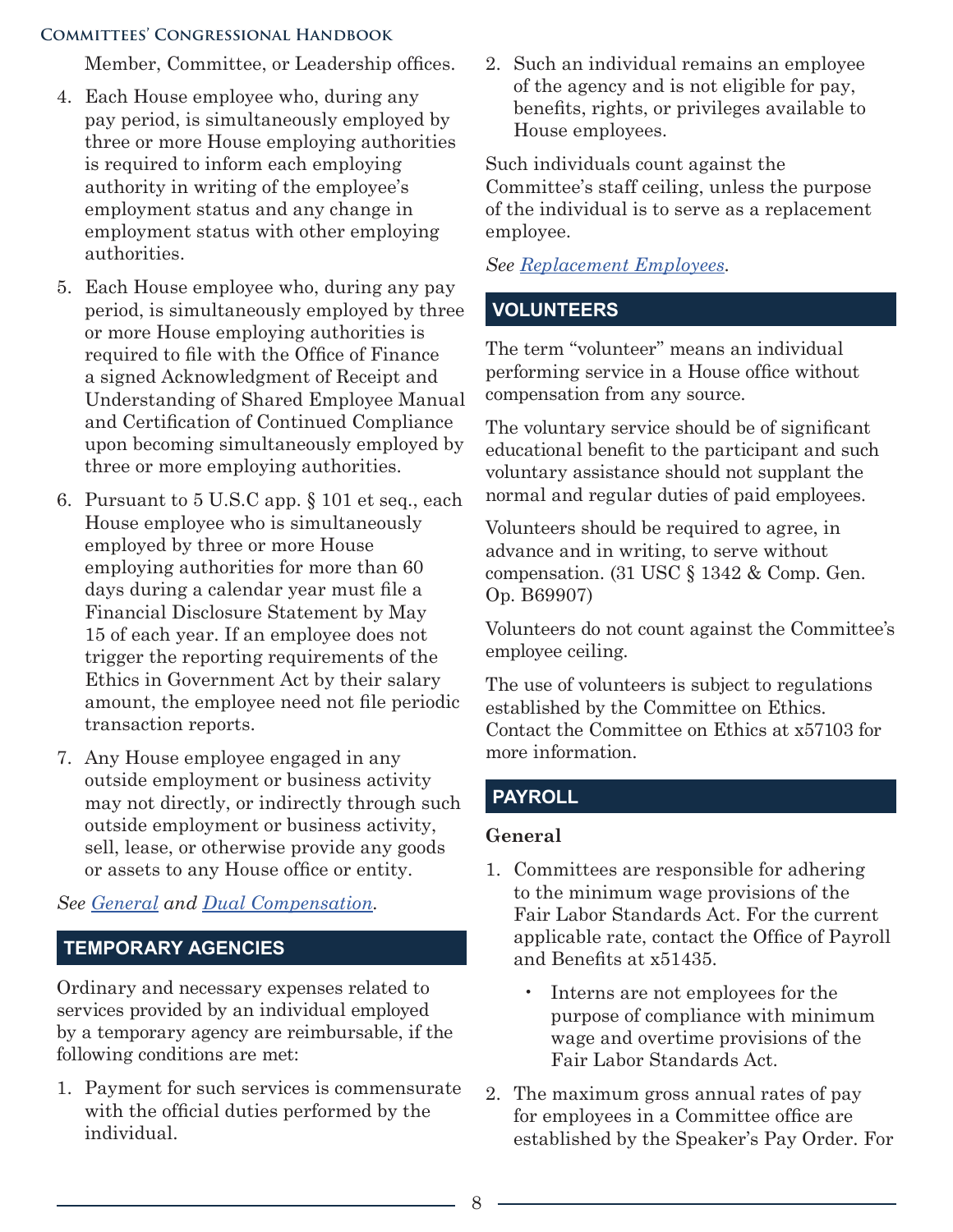<span id="page-12-0"></span>the current applicable dual compensation rate, contact the Office of Payroll and Benefits at x51435.

- 3. The monthly payroll is based on a 30 day period. Payment is made on the last business day of the month.
- 4. Each month, Committees will receive a Payroll Certification Form from Human Resources that lists the annual salary and gross pay earned for each Committee employee. The Committee Chair must certify the information and return the form to the Office of Payroll and Benefits no later than the 15th day of the month. If an employee is a relative of a current Member of Congress, the nature of the relationship must be noted on the Payroll Certification Form.

#### **Appointment**

The official appointment of each employee requires the Chairman's signature on the Payroll Authorization Form (PAF). When hiring new staff to the U.S. House of Representatives, all personnel appointment Payroll Authorization Forms (PAFs), along with the completed appointment package, must be submitted to the Office of Payroll and Benefits no less than two business days prior to the effective date of hire. Completed appointment packages include the Appointment PAF, employment eligibility documents (U.S. Citizen and Non-U.S. Citizen Requirements), Form I-9, Direct Deposit, W4, TSP-1 enrollment form, and Oath of Office.

Subsequent payroll transactions (changing from one Committee to another, pay adjustments, title changes, furlough status, terminations, etc.) must also be made on the appropriate PAF or payroll form with the Chairman's signature. PAFs and payroll forms are due to the Office of Payroll and Benefits by the 15th day of the month in which the adjustment is effective to be included in the monthly regular payroll cycle, which is paid on the last business day of the month. PAFs and forms not submitted by the

15th of the month must be received by the Office of Payroll and Benefits no later than the last business day of the month in which the payroll transaction is effective. These transactions submitted after the 15th will be processed in the off-cycle payroll.

#### **Dual Compensation**

The aggregate gross annual salary of an employee receiving payment from the House who is also receiving payment from the U.S. Senate, Architect of the Capitol, or any other department or agency of the U.S. Government, may not exceed the gross annual rate established by 5 U.S.C. § 5533. For the current applicable dual compensation rate, contact the Office of Payroll and Benefits at x51435.

#### **Lump Sum Payments**

Pursuant to 2 U.S.C. §4537, a Committee Chair may authorize lump sum payments to employees of the Committee.

- 1. Payments must be consistent with House Rule XXIII, clause 8(a), which requires that employees perform official duties commensurate with the compensation received. Employees may not be compensated from public funds to perform non-official, personal, campaign-related political party or campaign activities on behalf of the Member, the employee or anyone else.
- 2. Lump sum payments may not exceed the monthly pay of the employee receiving the lump sum payment.
- 3. Lump sum payments may be for services performed during more than one month.
- 4. Total compensation in any one month, including lump sum payments, regular pay, and student loan program payments may not exceed 1/12th of the maximum rate of pay specified in the Speaker's Pay Order.
- 5. Committee Chairs may provide lump sum payments for accrued annual leave only if such leave was accrued in accordance with written personnel policies established prior to the accrual of such leave.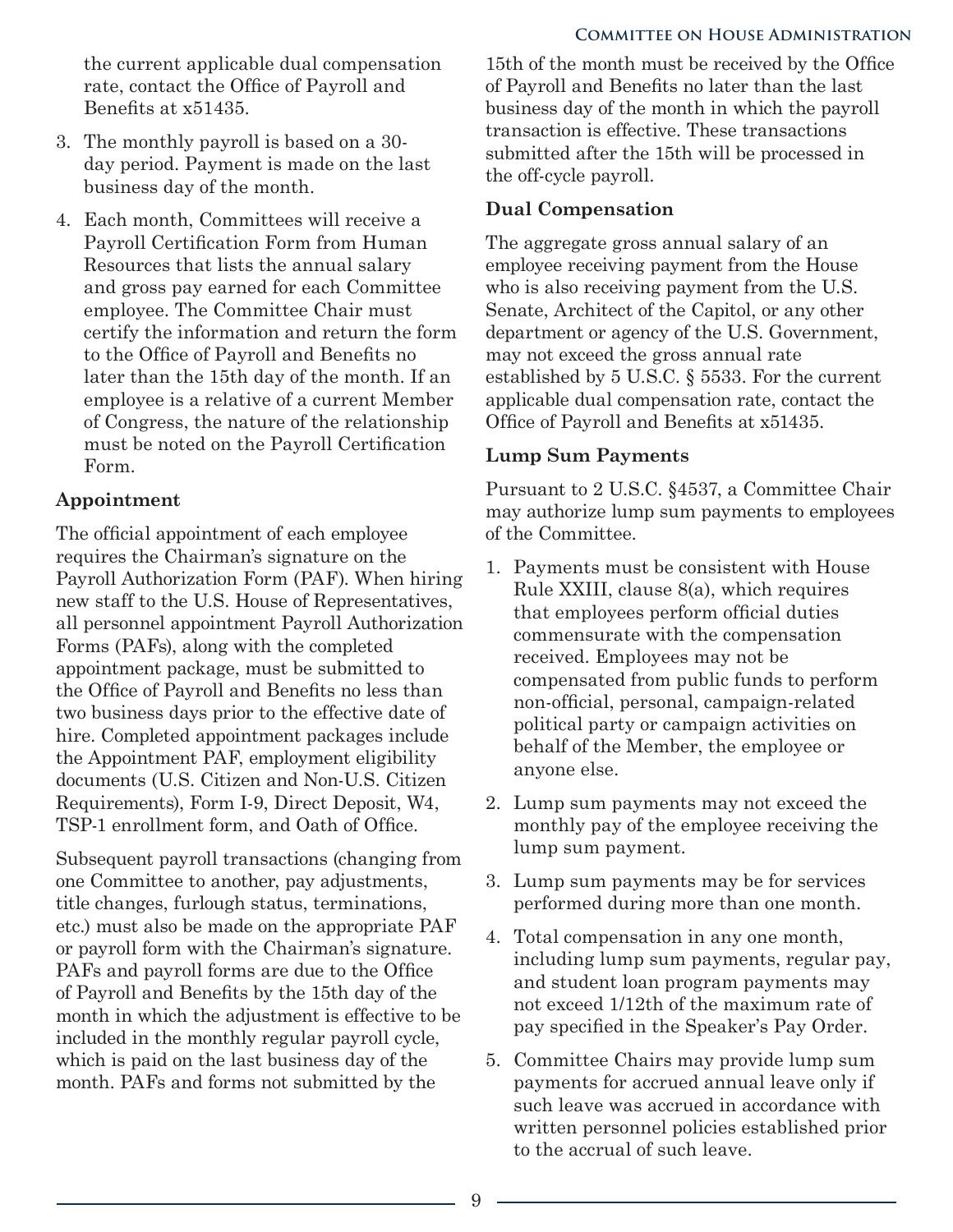- <span id="page-13-0"></span>6. Lump sum payments are considered as part of "rate of pay" under the Speaker's Pay Order.
- 7. Lump sum payments are considered "supplemental wages" for taxation.
- 8. Lump sum payments are not considered as part of "basic pay" for calculating Thrift Savings Plan, life insurance, and federal pensions.
- 9. Contact the Committee on Ethics x57103 for information on the treatment of lump sum payments with regard to financial disclosure, post-employment restrictions, and outside earned income limitations.
- 10.Lump Sum Payments will be disclosed separately in the Quarterly Statement of Disbursements.

#### **Outside Earned Income**

Members and employees receiving basic pay at a rate equal to or greater than 120 percent of the minimum basic pay for GS-15 for at least 90 days in a calendar year are subject to the outside earned income limitation established by 5 U.S.C. app 4 § 501 (a)(1) and House Rule 25, cl. 1 (a)(1).

For the current applicable rate of basic pay, the amount of the limit and application of the House Rule, contact the Committee on Ethics at x57103.

#### **Overtime Wage Rate Compensation**

Employees who are covered by the minimum wage and overtime provisions of the Fair Labor Standards Act ("non-exempt") must be compensated at a rate of time-and-a half for all hours worked in excess of 40 hours during any work week, either in pay or in time-off during the same pay period. Overtime wage sheets must be received by no later than the 15th day of the month by the Office of Payroll and Benefits following the month in which overtime wages were earned.

Contact Payroll and Benefits at x51435 for the appropriate forms.

Contact the Office of House Employment Counsel at x57075 for assistance in establishing overtime and time-off policies.

#### *See [Employment Law](#page-12-0).*

#### **Pay Adjustments**

The Committee Chair may adjust, in any month, an employee's pay to reflect exceptional, meritorious, or less than satisfactory service. Such adjustments must be received by the Office of Payroll and Benefits on or before the 15th day of the month in which the adjustment is effective to ensure the adjustment is processed that month. Retroactive pay adjustments are not authorized.

#### **Financial Disclosure**

Members and employees receiving basic pay at a rate equal to or greater than 120 percent of the minimum pay for GS-15 for at least 60 days during any calendar year must file a Financial Disclosure Statement upon appointment, termination, and annually on May 15th.

Ordinary and necessary expenses incurred by employees, in support of the filing of reports consistent with the provisions of the Ethics in Government Act and the STOCK Act, are reimbursable at the discretion of the Chair of the Committee.

Contact the Committee on Ethics at x57103 for guidance concerning the current applicable rate of pay and other information regarding Financial Disclosure requirements.

#### **Terminations**

Terminations must be made on a Payroll Authorization Form and submitted to the Office of Payroll and Benefits as soon as the date of termination is known. If the termination notice is received by the Office of Payroll and Benefits after the 15th day of the month during which the termination becomes effective, the payroll for that month may have already been processed.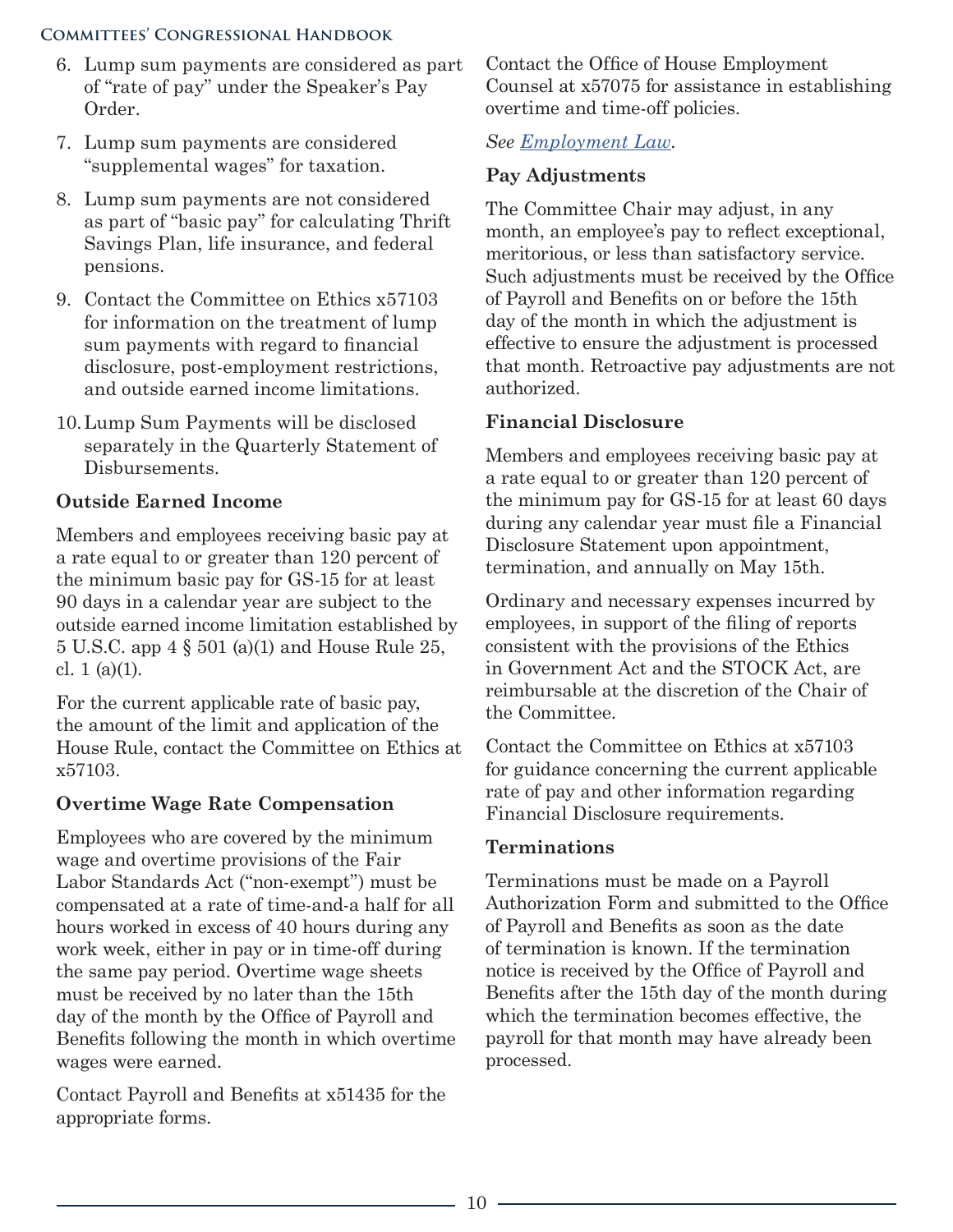# <span id="page-14-0"></span>**EMPLOYMENT LAW**

#### **CONGRESSIONAL ACCOUNTABILITY ACT**

Pursuant to the Congressional Accountability Act of 1995 ("CAA"), the following civil rights, labor, and workplace safety laws are applicable to House employing offices:

- 1. The Fair Labor Standards Act of 1938;
- 2. Title VII of the Civil Rights Act of 1964;
- 3. The Americans with Disabilities Act of 1990;
- 4. The Age Discrimination in Employment Act of 1967;
- 5. The Family and Medical Leave Act of 1993;
- 6. The Employee Polygraph Protection Act of 1988;
- 7. The Worker Adjustment and Retraining Notification Act;
- 8. The Rehabilitation Act of 1973;
- 9. The Uniformed Services Employment and Reemployment Rights Act of 1994;
- 10.Certain provisions of the Federal Service Labor-Management Relations Statute;
- 11.The public service and accommodations provisions of the Americans with Disabilities Act;
- 12.The Occupational Safety and Health Act of 1970; and
- 13.The Genetic Information Nondiscrimination Act of 2008.

The Office of Compliance has published the CAA Handbook, which is available from the Office of Compliance's website, or at Room LA-200, John Adams Building, Library of Congress, Washington, D.C. 20540-1999, 202-724-9250. The Office of Compliance also provides materials that employing offices can use to notify employees of their rights and protections under the CAA.

A Model Employee Handbook providing sample office policies to assist in developing an organization that complies with applicable laws and House Rules is available on HouseNet.

The Office of House Employment Counsel is available to provide advice and guidance on employment matters generally, and on establishing office policies consistent with the CAA. The Office of the House Employment Counsel can be reached at x57075.

#### **NEPOTISM**

A public official may not appoint, employ, promote, advance or advocate for appointment, employment, promotion, or advancement in or to a position in the office in which that public official is serving or over which that public official exercises jurisdiction or control any individual who is a relative of that public official. Pursuant to 5 U.S.C. § 3110, the term "public official" includes a Member, an employee, and any other individual who has authority, or to whom the authority has been delegated, to appoint, employ, promote, or advance individuals, or to recommend individuals for appointment, employment, promotion, or advancement in connection with employment in an office.

Every employee must certify a relationship to any Member of Congress on a certificate of relationship form available from the Office of Payroll and Benefits. If, at any time, the relationship of an employee to any current Member of Congress changes the employee must file an amended certificate of relationship form with the employing office. Contact the Office of Payroll and Benefits at x51435 for such forms.

Individuals with the following relationship to the Member may not be employed by the Chair or Ranking minority Member of a Committee:

- Aunt;
- Brother;
- Brother-in-law;
- Daughter;
- Daughter-in-law;
- Father;
- Father-in-law;

- 11 -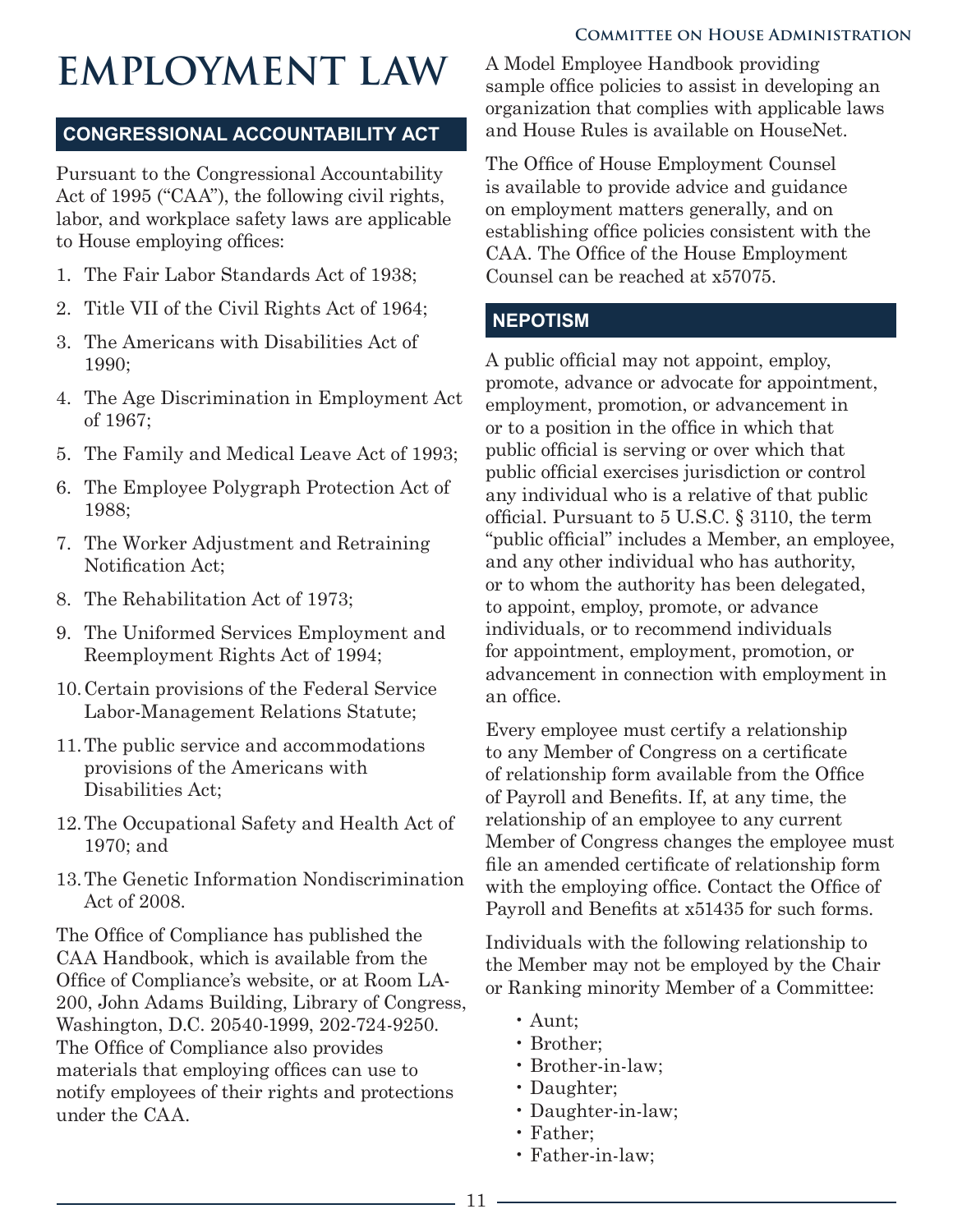- <span id="page-15-0"></span>• First cousin;
- Granddaughter;
- Grandson;
- Half-brother;
- Half-sister;
- Husband;
- Mother:
- Mother-in-law;
- Nephew;
- Niece;
- Sister;
- Sister-in-law;
- Son;
- Son-in-law;
- Stepbrother;
- Stepdaughter;
- Stepfather;
- Stepmother;
- Stepsister;
- Stepson;
- Uncle; and
- Wife.

If a House employee becomes related to the Chair or Ranking minority Member of a Committee or any of its Subcommittees (by marriage), the employee may remain on the Member's personal or Committee payroll. Similarly, if a Chair or Ranking minority Member of a Committee or any of its Subcommittees becomes the employing authority of a relative who was hired by someone else (e.g., the Member ascends to the Chairmanship of a Committee or Subcommittee for which the relative is already working), the relative may remain on the payroll. However, the Chair or Ranking minority Member of a Committee or any of its Subcommittees may not then give that individual further promotions or raises, other than cost-of-living or other acrossthe-board adjustments.

The anti-nepotism statute does not prohibit a Chair or Ranking minority Member of a Committee or any of its Subcommittees from employing two individuals who are related to each other but not to the Chair or Ranking minority Member. Contact the Committee on Ethics at x57103 for further information.

#### **NON-DISCLOSURE OATH**

House Rule XXIII, clause 13, requires Members and employees to execute an oath of nondisclosure before having access to classified information.

#### **POST-EMPLOYMENT RESTRICTION**

Members and employees paid at a rate equal to or greater than 75 percent of the basic rate of pay of a Member for at least 60 days in the oneyear period preceding termination are subject to post-employment restrictions. For the current applicable rate and information regarding the applicable restrictions, contact the Committee on Ethics at x57103.

#### **WORKING FROM HOME DUE TO A DISABILITY**

Pursuant to the Americans with Disabilities Act ("ADA"), a Committee Chair is permitted to reasonably accommodate a qualified employee with a disability by allowing the employee to work from home if doing so is consistent with the Committee's operational needs. As a condition of such a request, the Member may require certification from a physician of the need for such accommodation.

For questions concerning compliance with the ADA, contact the Office of House Employment Counsel at x57075.

#### *See [Congressional Accountability Act](#page-12-0).*

#### **TELECOMMUTING**

Ordinary and necessary expenses incurred in compliance with the Committee on House Administration telecommuting policy are reimbursable. Offices may obtain a copy of the Telecommuting policy and agreement from the Committee's website.

#### **LEAVE**

The Committee Chair determines the terms and conditions of employment, including provisions for leave (e.g., Annual, Administrative, and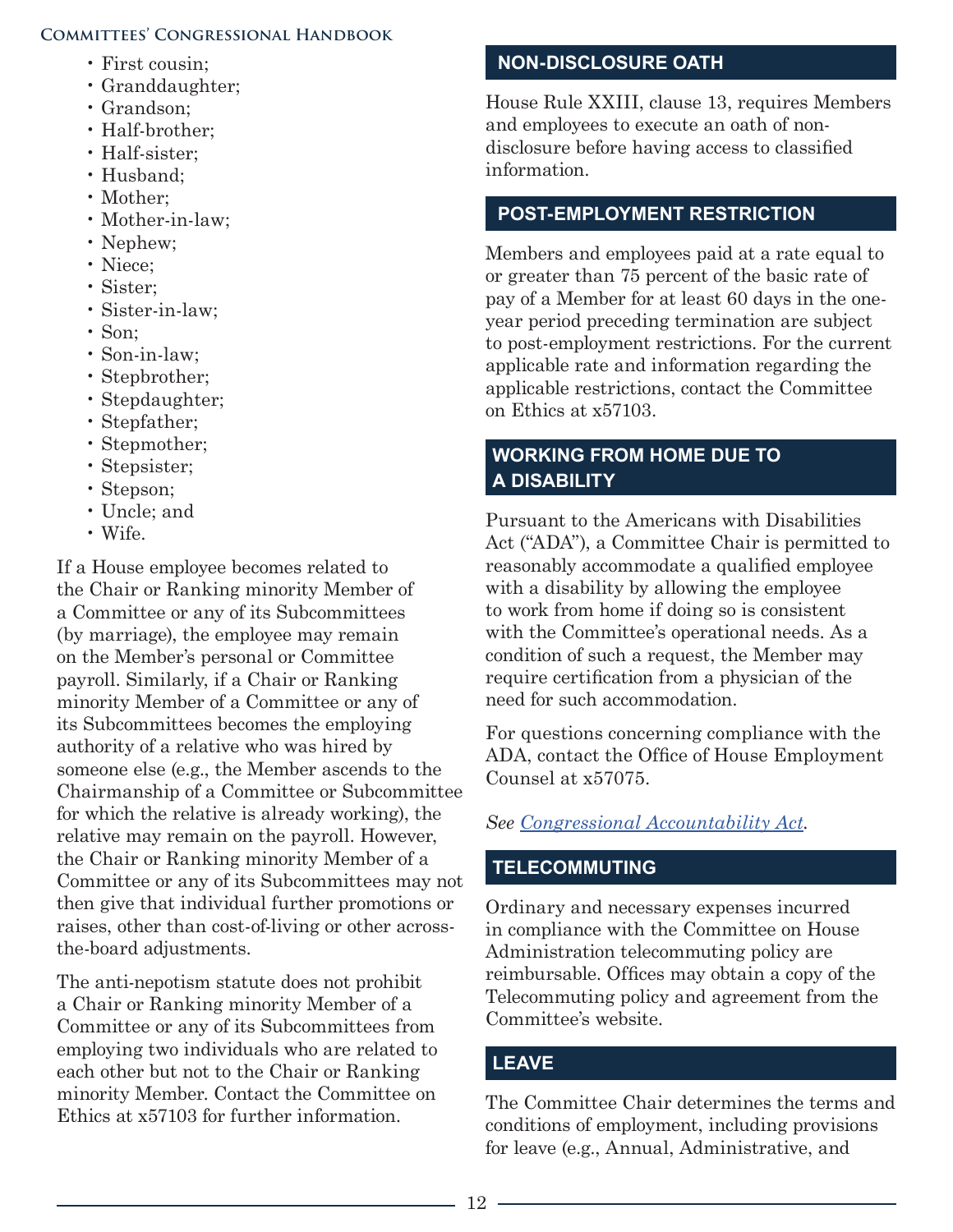<span id="page-16-0"></span>Sick) consistent with applicable Federal laws and House Rules. Contact the Office of House Employment Counsel at x57075 for information about model leave policies.

#### **FAMILY AND MEDICAL LEAVE ACT (FMLA)**

Pursuant to the Family and Medical Leave Act ("FMLA"), a person employed by a Congressional office for at least one year and for a total of at least 1,250 hours during the previous 12-month period is entitled to up to a total of 12 weeks of unpaid leave during any 12-month period for the following family and medical reasons:

- 1. For the birth of a child and to care for the newborn child; or
- 2. To adopt a child or to receive a child in foster care; or
- 3. To care for a spouse, son, daughter, or parent who has a serious health condition; or
- 4. For the employee's own serious health condition which makes the employee unable to perform the functions of his or her job; or
- 5. Because of a qualifying exigency arising out of the fact that the employee's spouse, son, daughter, or parent is on covered duty (or has been notified of an impending call or order to active duty) in the Armed Forces; or
- 6. To take care of an injured covered service member for up to 26 weeks during a single 12-month period.

Employees on Family and Medical Leave remain eligible for all benefits. Please contact OHEC at x57075 with questions concerning FMLA leave.

#### **FURLOUGH**

Furlough is an absence without pay initiated by the Committee Chair. Placement in furlough status is at the discretion of the Committee Chair, unless a statute otherwise requires placement in such status.

- 1. To be eligible for appointment to furlough status at the discretion of the Committee Chair, an employee must have been employed by the Committee Chair for the entire month prior to the effective date of furlough status.
- 2. An employee placed in a furlough status continues to fill an employee position. The name of such employees will be listed on the monthly payroll certification forms.
- 3. Continuation of employee benefits while in a furlough status:

a. Health benefits enrollment and coverage may be continued for up to 12 months. However, to maintain such enrollment and coverage, an employee placed in a furlough status is responsible for the payment of the employee's portion of the insurance premium for the time period of the furlough status, either by direct payment or by incurring a debt to the House. Employees should contact the Office of Payroll and Benefits for more information at x51435.

b. Life insurance continues for up to 12 months without employee contribution.

c. Retirement coverage continues without employee contribution. Up to 6 months in a calendar year is credited for service in the annuity computation, while in furlough status.

d. The placement of an employee in a furlough status must be made on the appropriate form provided by the Office of Payroll and Benefits and received on or before the 15th day of the month in which the furlough status is to be effective. Contact the Office of Payroll and Benefits at x51435 for such forms.

Contact the Office of Payroll and Benefits at x51435 for information on employee benefits while on furlough.

#### **JURY AND WITNESS DUTY**

Under 2 U.S.C. § 4503, the pay of an employee shall not be reduced during a period of absence with respect to which the employee is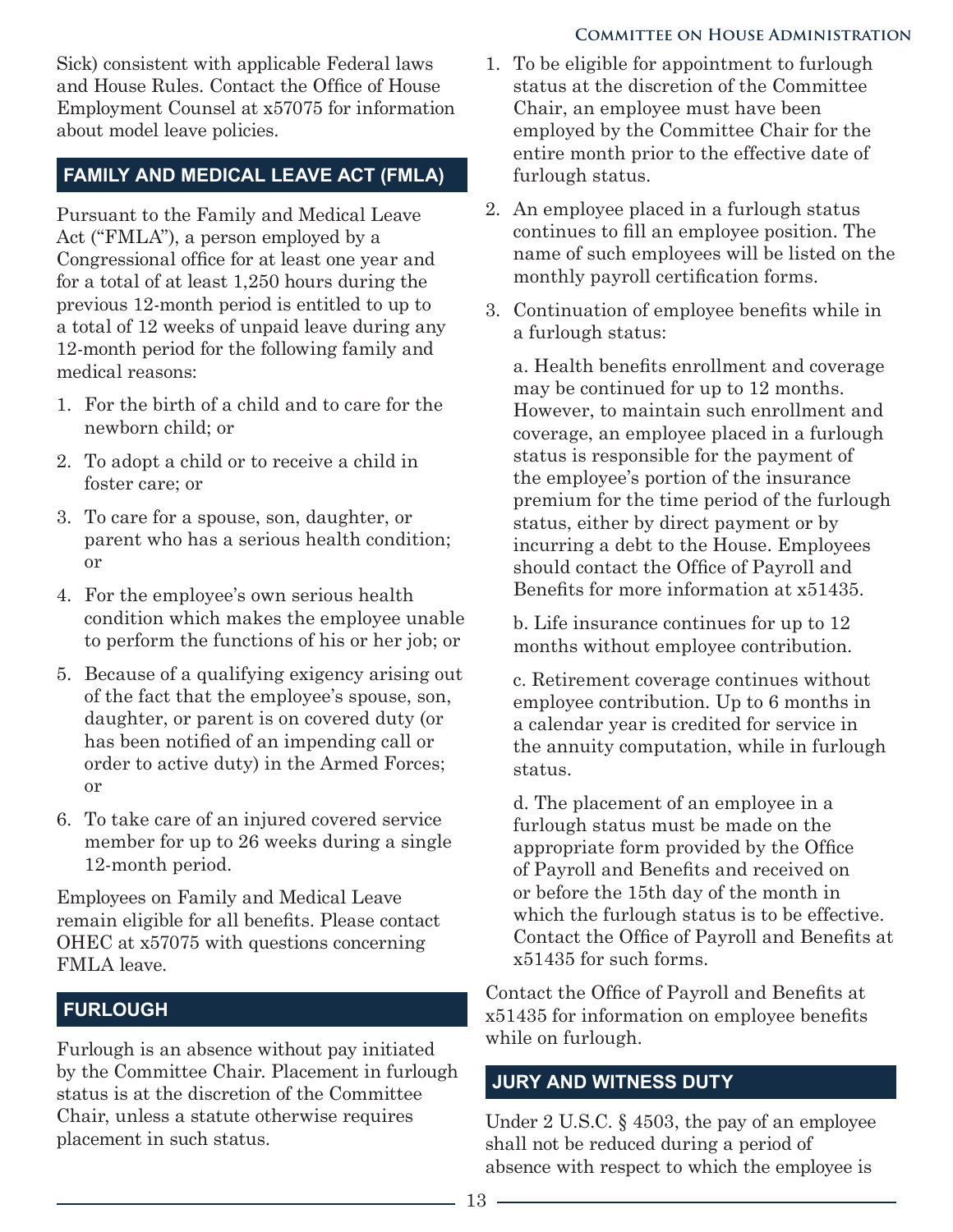<span id="page-17-0"></span>summoned as a juror; or as a witness on behalf of any party in connection with any judicial proceeding to which the United States or a state or local government is a party.

An employee may not receive fees for service as juror in a court of the United States or the District of Columbia; or as a witness on behalf of the United States or the District of Columbia. If an employee receives an amount (other than travel expenses) for service as a juror or witness in such a court, the employee must remit such amount to the Office of Finance for deposit in the general fund of the Treasury.

#### **LEAVE WITHOUT PAY (LWOP)**

LWOP is an absence without pay initiated by the employee subject to the approval of the Committee Chair, unless statute otherwise requires placement in such leave status.

- 1. To be eligible an employee must have been employed by the Committee for the entire month prior to the effective date of the LWOP status.
- 2. As a basic condition for approval of LWOP status, there should be a reasonable assurance that the employee will return to duty at the end of the LWOP period. Committee Chairs are encouraged to contact the Committee on Ethics at x57103 prior to approving a LWOP status request to confirm that no conflict of interest issues exist.
- 3. LWOP status should be requested in advance of the period of absence.
- 4. LWOP status may not exceed 12 months in a 24-month period.
- 5. When an employee has been appointed to LWOP status, he or she continues to fill a payroll position. The name of such employees will be listed on the monthly Payroll Certification Form.
- 6. Continuation of Employee Benefits while on LWOP status:

a. Health benefits enrollment and coverage may be continued for up to 12 months. However, to maintain such enrollment and coverage, an employee placed in LWOP status is responsible for the payment of the employee's portion of the insurance premium for the period of the LWOP status, either by direct payment or by incurring a debt to the House.

b. Life insurance coverage continues for up to 12 months without employee contribution.

c. Retirement coverage continues without contribution. Up to 6 months in a calendar year is credited for service in the annuity computation.

7. The placement of an employee on LWOP status must be made on the Payroll Authorization Form and received no later than the 15th day of the month in which the placement is to be effective.

Contact the Office of Payroll and Benefits at x51435 for more information on LWOP.

#### **MILITARY LEAVE**

Under 5 U.S.C. § 6323, an employee in the National Guard or Reserves is entitled to up to 15 days of paid military leave per fiscal year for active duty, as well as for other qualifying purposes (such as inactive-duty training). Employees are also entitled to 22 days of paid leave per calendar year, offset by the employee's military salary, for performing military services as defined in that statute. In addition, under 5 U.S.C. §5538, an employee called to active duty in the uniformed services in support of a contingency operation, as defined under 10 U.S.C.  $$101(a)(13)(B)$ , is entitled to up to five years of paid leave offset by the employee's military salary.

Please contact the Office of House Employment Counsel at x57075 for additional information on the rights, benefits, and obligations of individuals absent from employment for service in a uniformed service.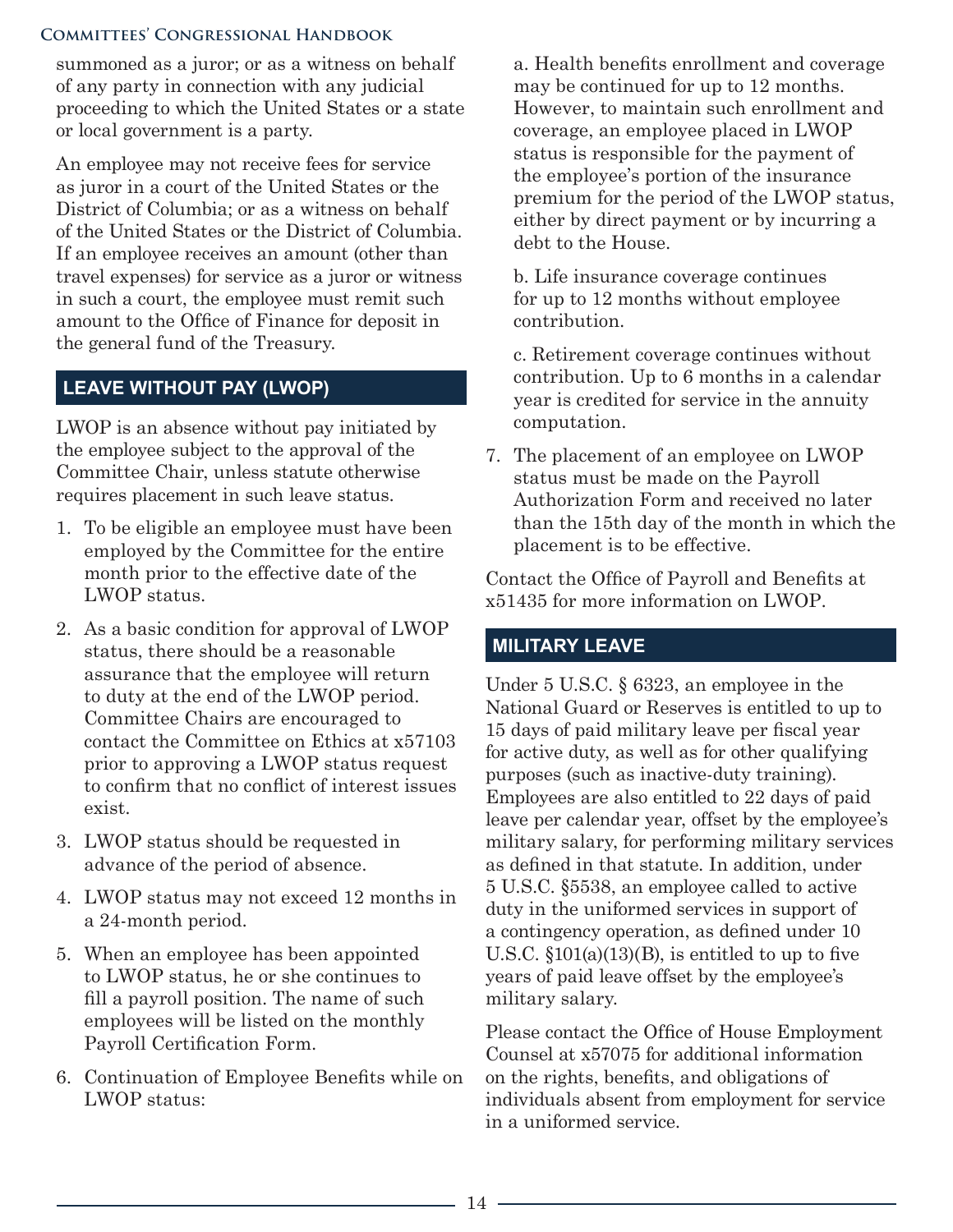#### <span id="page-18-0"></span> **CONSULTANTS**

Pursuant to 2 U.S.C. § 4301, each Committee is authorized, with the prior approval of the Committee on House Administration, to obtain temporary or intermittent services of individual consultants or organizations, to advise the Committee with respect to matters within its jurisdiction.

- 1. The term of the contract agreement may not exceed 12 months or the end of a Congress, whichever occurs first.
- 2. The consultant is to act as an independent contractor and is not an employee of the Committee. The Committee on House Administration will not approve a contract if the services to be provided by the consultant are the regular and normal duties of Committee staff.
- 3. Individual contract agreements may not exceed the per diem equivalent of the highest gross rate of compensation that may be paid to a regular employee of the Committee.
- 4. If the consultant receives federal retirement benefits during the term of the contract, the sum of all money paid to that consultant plus the federal retirement benefits for the calendar year may not exceed the Speaker's Pay Order.
- 5. A consultant may be reimbursed for the cost of transportation and travel-related expenses in accordance with the rates and regulations established for Members and employees of the Committee. Consultants may travel at the government rate when traveling on official Committee business.
- 6. Pursuant to House Rule XXIII, clause 18(b), consultants are subject to certain provisions of the House Code of Official Conduct, including the gift rule, the prohibition against use of one's official position for private gain, and the requirement to conduct oneself at all times in a manner that reflects creditably on the House. For information relative to the House Rules, contact the Committee on Ethics at x57103.
- 7. Committee Chair must submit a letter requesting approval of the Committee on House Administration along with a signed contract agreement and resume of the proposed consultant, including, but not limited to, details of federal service either as an employee or pursuant to contract agreement with any Committee of the Congress.
- 8. The letter must specify that the proposed contract has been approved by a majority of the Members of the requesting Committee and that no services pursuant to the proposed contract will commence prior to approval of the contract by the Committee on House Administration.

The Committee on House Administration will make available for public inspection a copy of the qualifications of each consultant.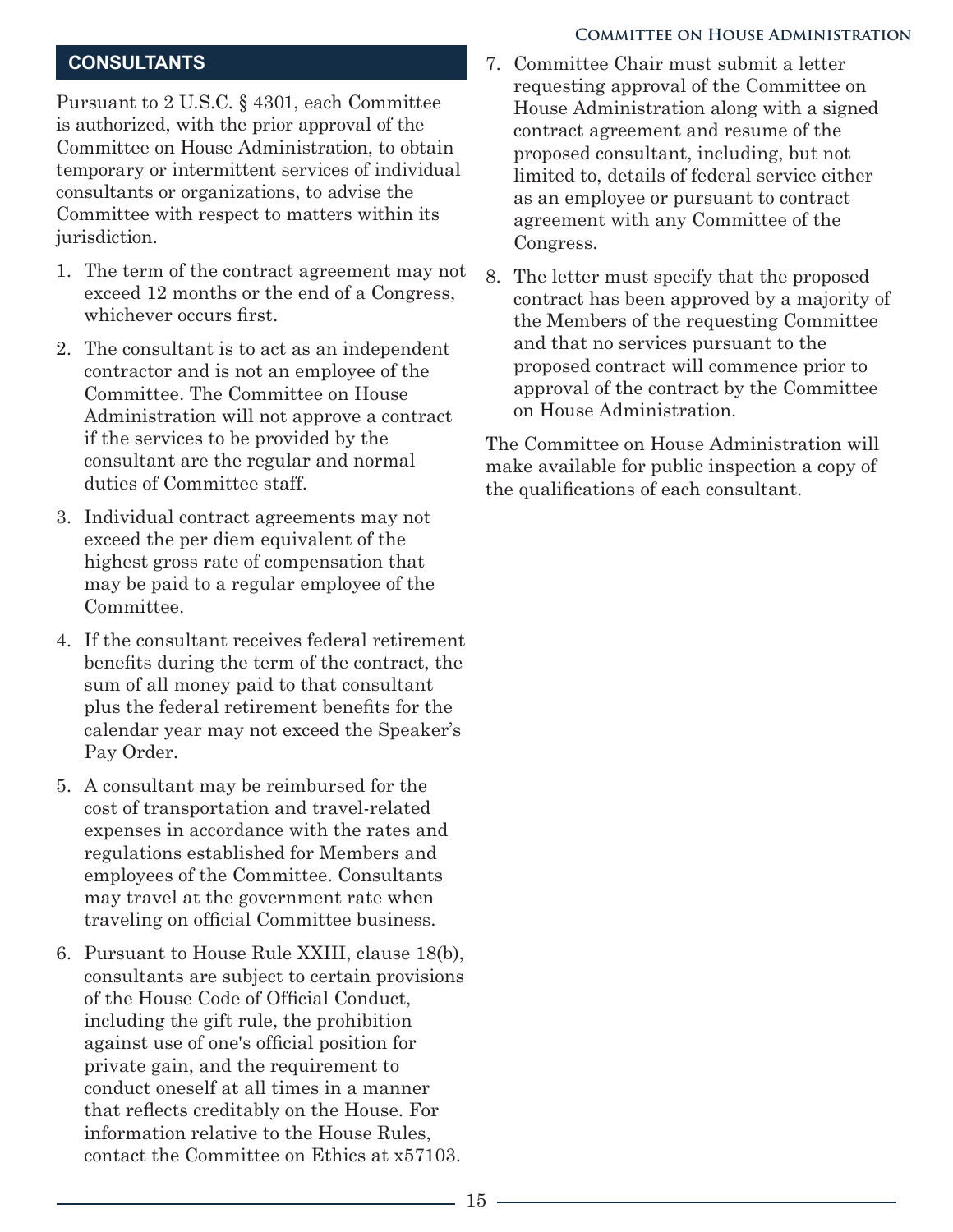#### <span id="page-19-0"></span>**OFFICIAL COMMUNICATIONS GENERALLY**

Ordinary and necessary expenses related to an official communication that complies with Commission content regulations are reimbursable.

For questions about content standards, contact the Commission at x59337 (Majority) or x60647 (Minority).

For questions about the authorization of expenses, contact the Committee on House Administration at x52061 (Majority) or x58281 (Minority).

#### **ADVERTISEMENTS**

#### **General**

Ordinary and necessary expenses related to advertisements are reimbursable. Advertisements must comply with all applicable Federal laws and House rules, including Commission content and disclosure requirements. The Communications Standards Manual is available by calling x59337 (Majority) or x60647 (Minority), visiting *https://cha.house. gov/communications-guidelines* or clicking here.

For example, Committees must disclose, within a television and radio advertisement, the source of payment for the official advertisement. Committees may use any of the following:

a. "Paid for with official funds from the Committee on [committee name]."

b. "Paid for by funds authorized by the House of Representatives for the Committee on [committee name]."

c. "Paid for by official funds authorized by the House of Representatives."

Certain advertisements may require an Advisory Opinion from the Commission. For details, please consult the Commission.

Certain internet advertisements may not require a disclaimer when there is a limitation on space or content consistent with the small

items exemption applied by the FEC (e.g., search word ads, "like" ads on Facebook, promoted Tweets, etc.).

#### **Booths**

Ordinary and necessary expenses associated with renting or outfitting a booth to provide public information directly related to official Committee business is reimbursable.

#### **Electronic Communications**

Ordinary and necessary expenses related to the distribution of electronic communications are reimbursable.

All official electronic communication content, which is sent out as an unsolicited mass communication, must comply with Commission content regulations.

All official electronic communications must comply with House information technology and security policies as approved by the Committee on House Administration.

All official electronic communications sent to an email list of 100 or more individuals must include a usable opt-out in the body of the email that enables an individual to optout from the Member's email list. Opt-out requests must be honored. These mailings much comply with House IT Policy 007.0 – Bulk Email List Management as approved by the Committee.

The Chairperson or other Member of the Committee authorized to use electronic communications may not distribute an unsolicited communication that is sent to 500 or more recipients into any congressional district fewer than 90 days before an election where the Member representing that district is subject to the pre-election prohibition on mass mailings pursuant to 39 U.S.C.  $\S$  3210(a)(6)(A), except that this restriction does not apply to:

a. Direct responses to inquiries or requests from the persons to whom the matter is mailed.

b. Communications to colleagues in Congress or to government officials (whether Federal, state, or local).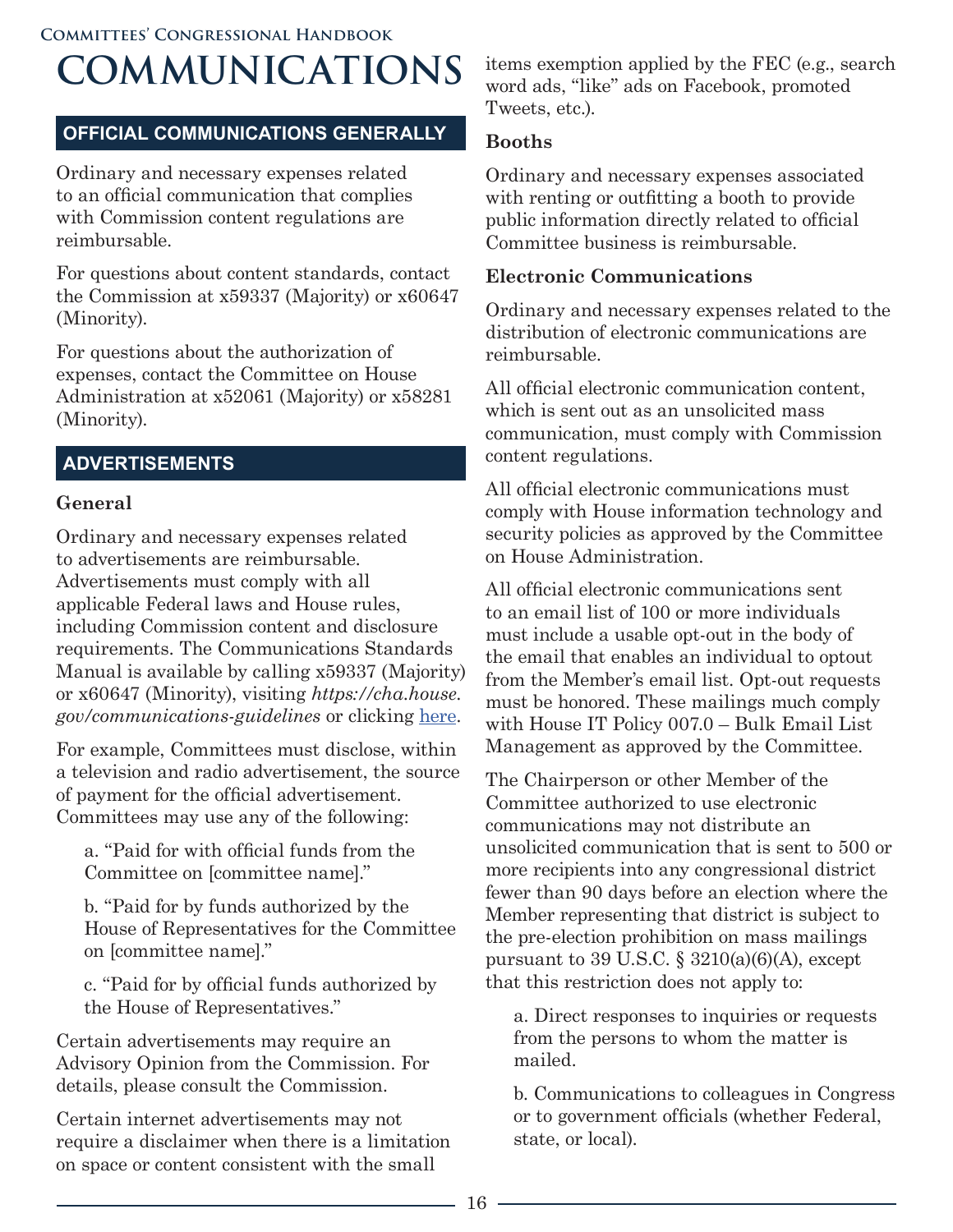<span id="page-20-0"></span>c. News releases to the communications media.

d. Mass communications to a subscribed list of recipients.

e. Mass communications related to officially-sanctioned Competitions, Military Academy nominations, official House office employment listings (including listings for the Green and Gold Congressional Aide Program), and information in the event of a disaster or other threat to life safety.

#### **FRANKED MAIL**

#### **Use of the Frank**

- 1. Pursuant to 39 U.S.C. § 3210, committees are entitled to the privilege of sending mail as Franked mail in order to assist and expedite the conduct of official Committee business. The content of Committee mail must relate to the normal business of the Committee. For information regarding the use of the Frank, refer to the Commission Manual.
- 2. At the request of the Committee Chair, a separate mail accounting system can be provided to the minority of the Committee.
- 3. The Chairperson or other Member of the Committee authorized to use franked mail may not distribute a mass mailing into any congressional district fewer than 90 days before an election where the Member representing that district is subject to the pre-election prohibitionon mass mailings pursuant to 39 U.S.C.  $\S$  3210(a)(6)(A), except that this restriction does not apply to:

a. Direct responses to inquiries or requests from the persons to whom the matter is mailed.

b. Communications to colleagues in Congress or to government officials (whether Federal, state, or local).

c. News releases to the communications media.

4. Mail to be delivered outside the United States, its territories and possessions

(other than mail matter bearing an APO or FPO address for delivery through the United States military mail system) is not eligible for distribution under the Frank and may be sent with stamps. In applicable circumstances, the Committee may also use the following:

a. For official mail to U.S. Embassies and missions abroad, the Department of State provides diplomatic pouch service. For information regarding this service, contact House Postal Operations at x63764.

b. Committee hearings, reports, and prints which are not available for purchase from the Government Publishing Office, and which are to be sent to foreign countries, may be sent to the Library of Congress for forwarding through the Exchange and Gifts Division. For further information regarding this program, contact the Library of Congress, Exchange and Gifts Division at x75243.

Content standards for franked mail shall be established by the Commission and set forth in the Communications Standards Manual. A copy of the Communications Standards Manual is available by calling x59337 (Majority) or x60647 (Minority), visiting *https://cha.house.gov/ communications-guidelines* or clicking here.

#### **Franked Mail Monthly Statement**

Each month the United States Postal Service (USPS) will prepare an USPS Franked Mail Monthly Statement listing the postage expenses of all Franked mail incurred in that month. The USPS will forward this statement directly to Postal Operations for payment from the Committee's franked mail allocation and will provide an informational copy to Committees.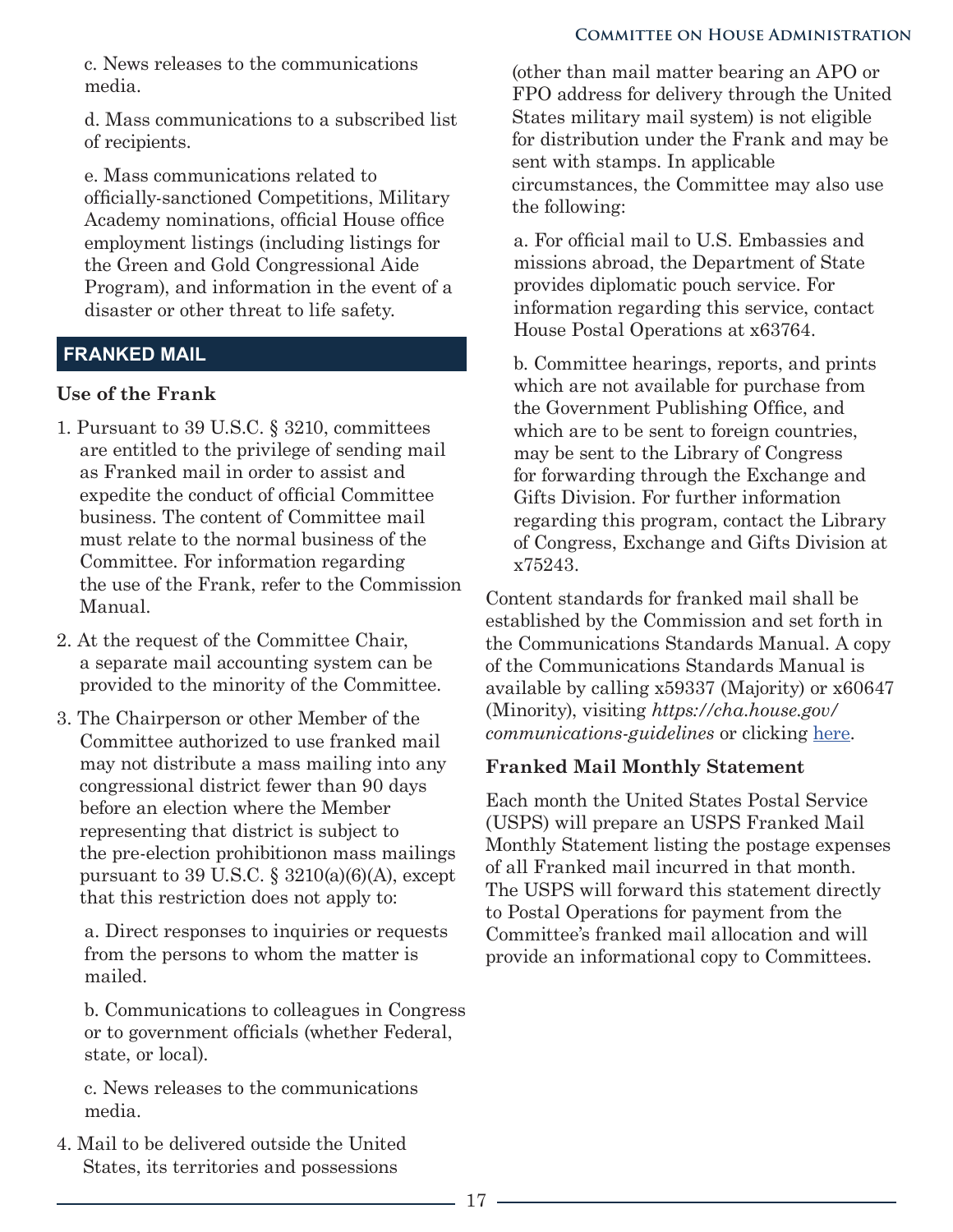#### <span id="page-21-0"></span>**Committees' Congressional Handbook INSIDE MAIL**

- 1. Inside Mail is a delivery service for the transmittal of interoffice communications provided by House Postal Operations, pursuant to the regulations established by the Committee on House Administration. Inside mail service is available among offices in the Capitol, the House and Senate Office Buildings, the Library of Congress, the White House, the State Department, and the Social Security Administration.
- 2. Inside mail is provided to support the conduct of the official business of Members, Committees, Officers of the House, and Congressional Staff Organizations.
- 3. Inside mail service may not be used to circulate letters which are personal or campaign-related, or which constitute commercial advertising except when postage is paid for with personal expenses.
- 4. All mail to be delivered via inside mail should be clearly marked Inside Mail and should be deposited in an Inside Mailbox.
- 5. Authorized items for circulation of inside mail include:

a. A Dear Colleague or similar correspondence relating to the official and representational business of the Member. This correspondence must be on official letterhead and signed by the Member of the Committee.

b. A position paper, report, legislative analysis, or any material published or produced by another individual or organization that a Member wishes to circulate. This correspondence must be accompanied by a signed cover letter on official letterhead. A copy of the cover letter must be attached to each item to be distributed.

- c. Franked mail.
- d. Stamped mail.

e. Mail for which a delivery fee has been paid.

f. Mail in a reusable blue U.S. House of Representatives Inside Mail envelope.

g. Mail produced by Congressional Staff Organizations registered with the Committee on House Administration.

Dear Colleague letters and similar correspondence must be transmitted to House Postal Operations, in the appropriate quantity, with a cover letter signed by the Member, indicating to whom the mailing should be distributed. For information regarding these procedures, contact House Postal Operations at x63764.

#### **POSTAL EXPENSES**

Ordinary and necessary expenses incurred only when the Frank is insufficient, such as certified, registered, insured, express, foreign mail, and stamped, self-addressed envelopes related to the recovery of official items, are reimbursable. Postage may not be used in lieu of the Frank. Such mailings must be in compliance with the House of Representatives Communications Standards Manual.

#### **PRINTING AND PRODUCTION OF COMMITTEE PUBLICATIONS**

The Office of Congressional Publishing Services, Government Publishing Office (GPO), offers Committees a wide array of support for preparation of their official publications and other documents for GPO printing. Among the types of support available, a Chair may formally request the Public Printer to detail a GPO professional to the Committee on a short- or long-term basis.

Committee staff with questions or needing assistance with preparation should contact Congressional Publishing Services at 202-512- 0224.

By direction of the Joint Committee on Printing, House Committees may generally receive up to 100 copies of hearings and 100 copies of Committee prints, with up to four sets bound copies for official use (including archival purposes).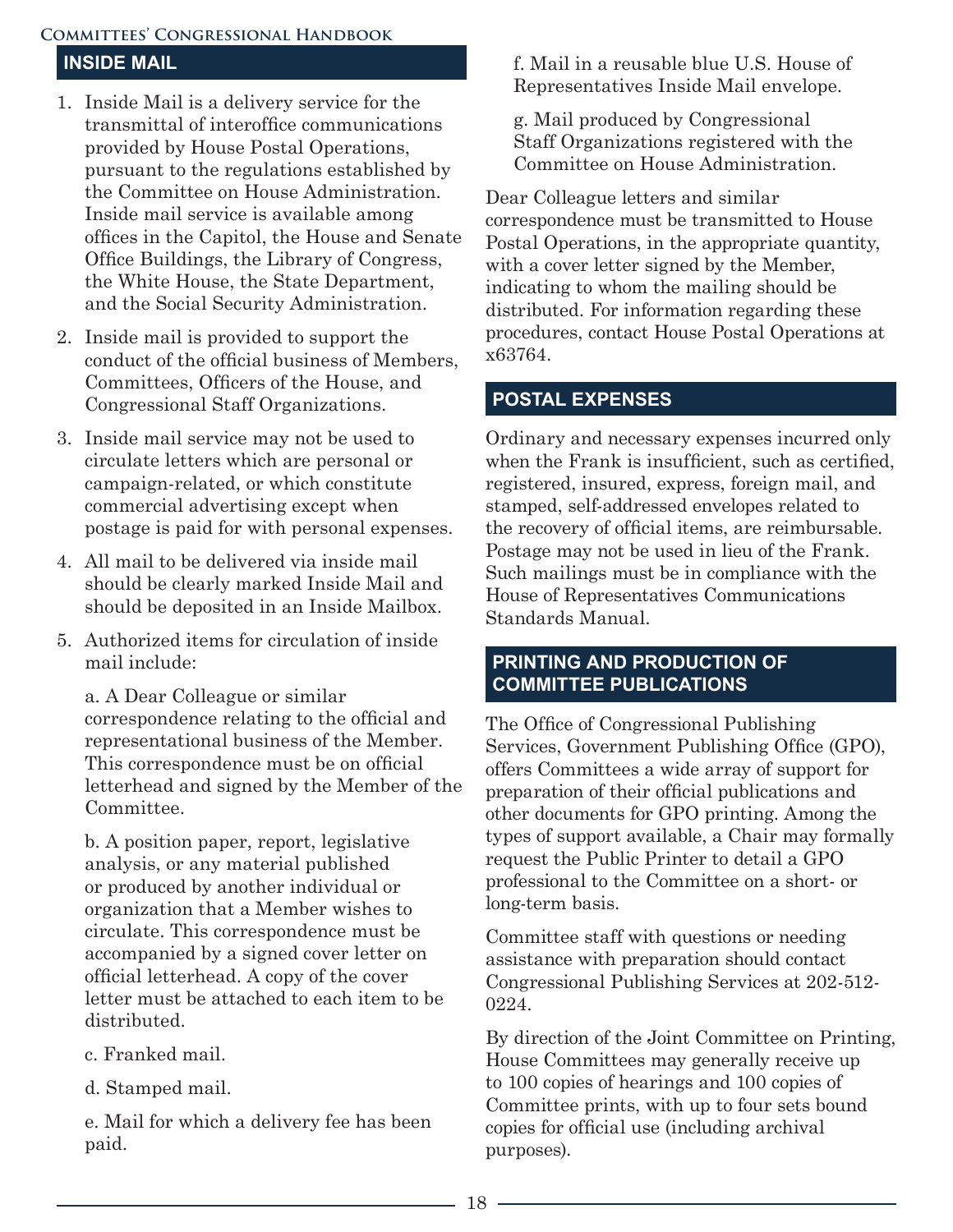#### <span id="page-22-0"></span>**STATIONERY**

Pursuant to 44 U.S.C. § 734, ordinary and necessary expenses associated with the printing and production of official stationery are reimbursable. Official stationery may be procured from the Government Publishing Office.

Contact the Congressional Printing Management Division at 202-512-0224 and the Office of Publication Services at x65200 for stationery requests.

Additional stationery requests (writing paper, bond, etc.) are reimbursable.

Official stationery must contain the following information:

- 1. Member's name;
- 2. Member's district and state;
- 3. Congress of the United States, House of Representatives, or comparable language;

Official stationary may contain the following information:

- 1. Leadership-appointed positions; and
- 2. Congressional Member Organization membership.Official stationery may include professional license(s).

Official stationery may not contain the following information:

a. Seals other than the Great Seal, Congressional Seal, or State Seal.

b. Member's political party identification.

c. Slogans.

d. Private entity information or endorsement.

e. Campaign contact information (e.g. address, phone number, e-mail address).

f. Greetings.

- g. Picture or likeness of the Member.
- h. Family Crest.

Ordinary and necessary expenses related to the

purchase of stationery (writing paper, press or news release letterhead, etc.) are reimbursable. Committees may purchase the stationery from OPS or an outside vendor.

Official stationery may be used only for a letter or other document when the content is official in nature. When sent out under the Frank, content must comply with Commission regulations. Contact the Commission by calling x59337 (Majority) or x60647 (Minority), visiting *https:// cha.house.gov/communications-guidelines* or clicking here for information on content of official correspondence.

Contact the Committee on Ethics at x57103 for guidelines on the use and appearance of official stationery.

#### **BUSINESS CARDS**

Ordinary and necessary expenses for business cards for Committee Members and Committee employees are reimbursable. Business cards must contain the name of the employing authority and accurately describe the position to which the employee has been appointed.

#### **WEBSITES**

#### **General**

Internet sites paid for with official funds (websites) are a series of centrally maintained Web pages, accessible to the public via the Internet and stored on a specific host. The home page is the first accessible page for that site.

- 1. Ordinary and necessary expenses associated with the creation and continued operation of websites, in support of official Committee business, are reimbursable.
- 2. Except as noted in item 6, below, Committee websites must be located in the HOUSE.GOV host-domain and must be hosted in conformance with the regulations issued by the Committee on House Administration.
- 3. The minority and Subcommittees shall be entitled to a separate page that is linked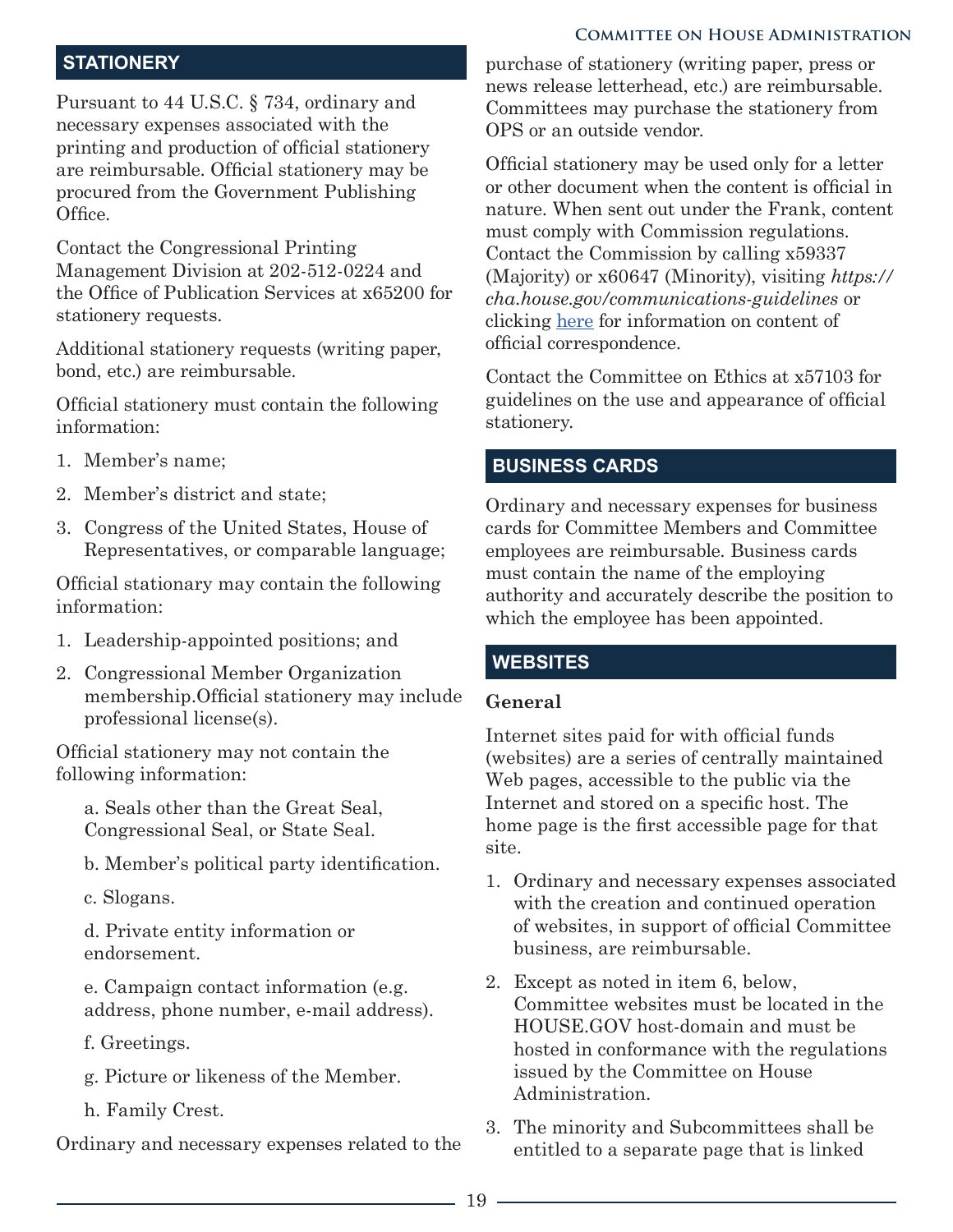<span id="page-23-0"></span>to and accessible from the Committee's primary (house.gov) web page. For any web pages created under this policy, the Chair (Committee or Subcommittee) or Ranking Minority Member (Committee or Subcommittee) responsible for its content must be identified on the introductory page.

- 4. Committee websites may be maintained by House Information Resources (HIR), the Committee office, or a private vendor authorized to provide Web services to the House in compliance with the regulations issued by the Committee on House Administration.
- 5. Committee and Member websites may link to each other, but Member websites may not be located on websites paid for by Committee funds.
- 6. In addition to their official HOUSE.GOV website, a Committee may establish profiles, pages, channels or any similar presence on third-party sites that allow individuals or organizations to offer information about themselves to the public (Social Media Accounts). Committeecontrolled content on social media accounts is subject to the same requirements as content on Committee websites.
- 7. Websites should be compliant with the accessibility standards set out in § 508 of the Rehabilitation Act of 1973 and the World Wide Web Consortium's Web Content Accessibility Guidelines.
- 8. In addition to the official Committee website, the Chair may establish profiles, pages, channels or any similar presence on third-party sites that allow individuals or organizations to offer information about themselves to the public (social media accounts). Committee-controlled content on social media accounts is subject to the same requirements as content on Member websites.
- 9. All social media accounts and websites of the majority and minority are controlled

by the Chair and Ranking Member respectively.

#### **Content**

The content of an official Committee website and official Committee social media must comply with the rules established by the Commission and set forth in the Communications Standards Manual. A copy of the Communications Standards Manual is available by calling x59337 (Majority) or x60647 (Minority), visiting *https://cha.house.gov/ communications-guidelines* or clicking here.

#### **Name (URL)**

- 1. The URL name for an official website located in the HOUSE.GOV domain must be recognizably derivative or representative of the name of the Committee sponsoring the website and comply with the regulations issued by the Committee on House Administration.
- 2. The URL name for an official website located in the HOUSE.GOV domain or name of a profile, page, channel or similar presence on a third party site may not:
	- 1. Be a slogan.

2. Imply in any manner that the House endorses or favors any specific commercial product, commodity, or service.

3. Be deceptive and must accurately represent the Committee.

3. A Committee Member may use personal funds to purchase a personalized URL as a locating address without any content, so long as it points back and resolves to the official website address.

#### **Information Security**

The Committee on House Administration issues and maintains policy and standards to guide Members and staff for the protection of House information and equipment.

The purpose of these policies and standards is to protect the Members and the House from the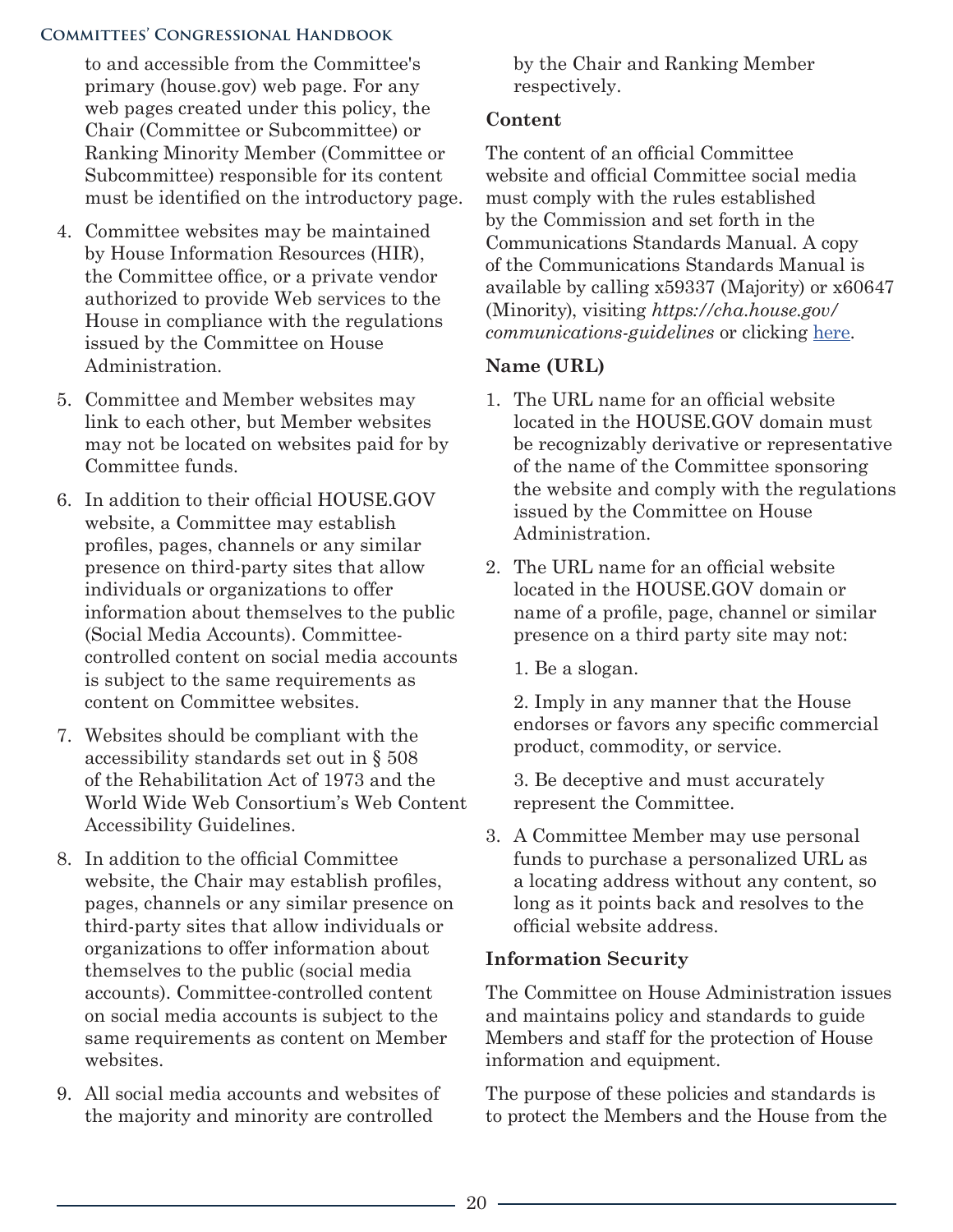<span id="page-24-0"></span>inappropriate release of privileged or protected information. Categories of information designed to be protected include: legislative information, legally protected information such as personally identifiable information and medical information protected under Health Insurance Portability and Accountability Act (HIPPA). Information related to the advance travel plans and locations of Members and staff should be protected to help ensure the safety of Members and staff.

National Security Information is protected by law and procedures established by the Sergeant at Arms' Office of House Security.

Members and staff are expected to comply with applicable laws, House Rules, and House Security Policy in their daily practice of using the Internet, House computers, and mobile equipment. The House Information Security Office at x66448 offers practical guidance to assist Members in this effort.

## **Committee on House Administration DISBURSEMENTS**

#### **ADVANCE PAYMENTS**

There are instances in which advance payments may be required and may be paid. All advance payments must meet all of the following four criteria:

- 1. The vendor provides these billing options to other customers (documentation required).
- 2. The amount to be paid must be fixed at the time of purchase (i.e., variable cost contracts or services are ineligible).
- 3. All transactions for advance payments for the next legislative year must be submitted for payment before the beginning of that legislative year.
- 4. The vendor may not bundle items that are eligible for advance payment with items that are not eligible.

Unless specifically authorized by the Committee, only the following advance payments are reimbursable and only to the extent they last the current term of Congress (except where noted):

- 1. Public information booth rental, facility rentals, and related costs, excluding deposits.
- 2. Educational expenses.
- 3. Authorized insurance premiums.
- 4. Subscriptions for print and electronic publications (including clipping and media monitoring services of such publications).
- 5. Telecommunication devices or services.
- 6. Original Equipment Manufacturers' Warranties.
- 7. Web and information technology services (including software license and maintenance fees). Advance payments are not allowable for custom services to be performed such as but not limited to designing or building websites.
- 8. Correspondence Record Management systems.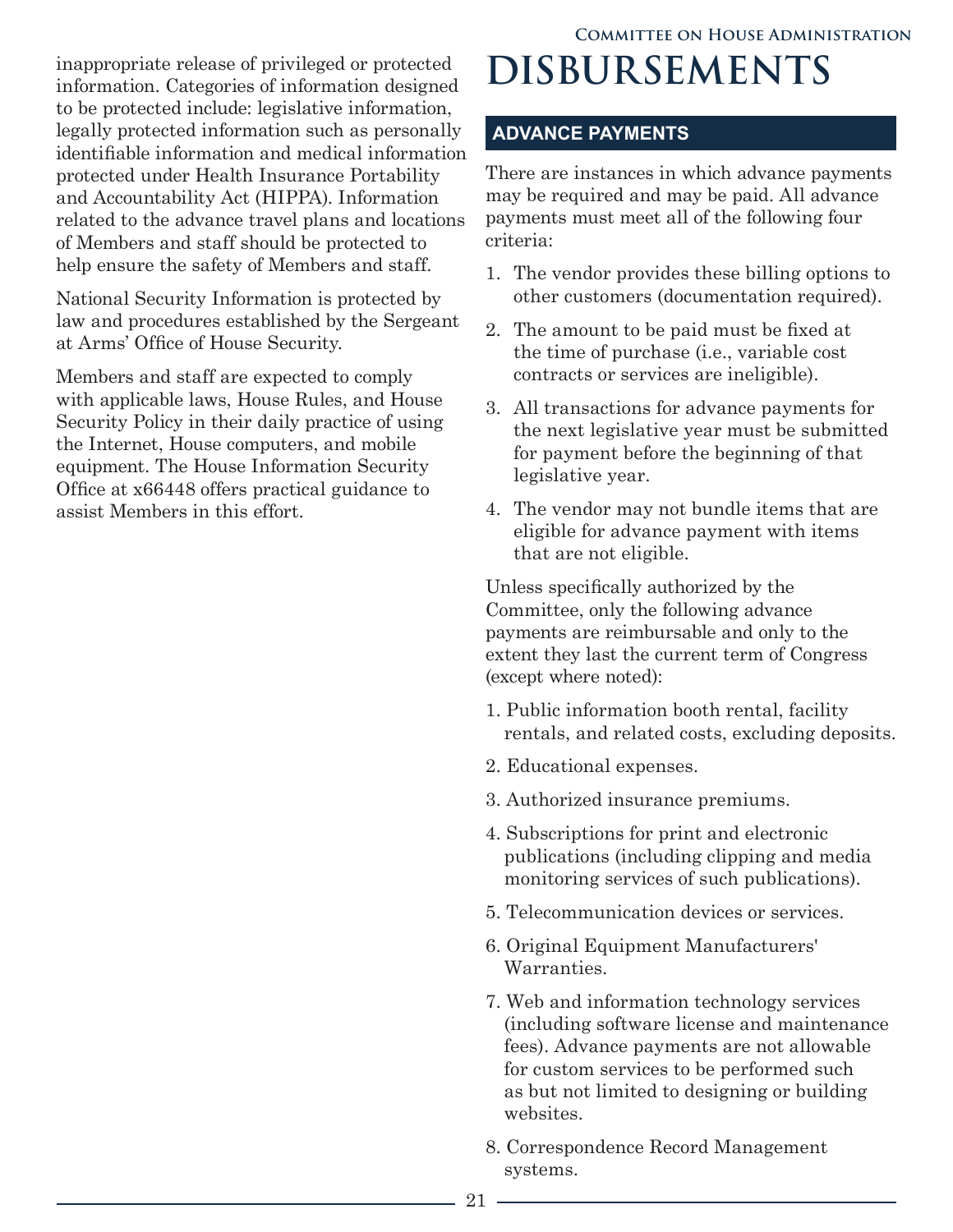<span id="page-25-0"></span>9. Water / coffee services.

The Committee on House Administration will annually set a cap on the amount available to Committees for advance payments.

#### **REIMBURSEMENT AND DIRECT PAYMENT**

Disbursements from funds available to Committees are paid either on a reimbursement or direct payment (to vendors or the House) and require:

- 1. The Committee Chair's signature, certifying the expense was incurred in support of official Committee business.
- 2. Supporting documentation (i.e., receipt, invoice, etc.). Please refer to Voucher Documentation Standards approved by the Committee on House Administration.

#### **GOVERNMENT PURCHASE CARD**

The Government Purchase Card is available for Member and employee use for the purchase of goods and services obtained in support of official business (e.g., office supplies, subscriptions, training, etc.). Expenses incurred on this card are directly reimbursable to Citibank with the completion of online expense reallocation, a copy of the credit card statement, an accompanying voucher, and applicable receipts.

Members and employees are reminded that the Government Purchase Card is for official nontravel related expenses only. Use of this card for any personal or non-official purchases is prohibited.

#### **TAX EXEMPT LETTERS**

To avoid paying unnecessary taxes, please contact the Office of the General Counsel at x59700 for tax exempt letters applicable to each state.

#### **GENERAL EXPENSES**

#### **Appliances**

Small appliances under \$250 in value for use in Committee offices are reimbursable. Committee funds may not be used to pay for items that are readily supplied to offices by the Chief Administrative Officer or the Architect of the Capitol.

#### **Clipping Services**

Ordinary and necessary expenses related to clipping services (newspapers, periodicals, magazines, etc.) are reimbursable.

#### **Decorating Expenses**

Decorations of nominal value (such as bookends, flags, seals, etc.) for Committee offices are reimbursable. Contact the Committee on House Administration for a list of Government agencies that provide wall decorations free of charge.

#### **Deposits**

Security and other deposits are not reimbursable and must be paid from the Member's personal funds. Each Member should notify vendors that any return of deposits should be made to the Member.

#### **Drug Testing**

Ordinary and necessary expenses related to drug testing, in accordance with the Committee's written drug testing program, are reimbursable.

Offices should consult with the Office of House Employment Counsel at x57075 when establishing drug-testing policies.

#### **Dues**

Pursant to 5 U.S.C. § 5946, dues, membership fees, assessments, and annual fees are not reimbursable.

#### **Educational Expenses**

Ordinary and necessary expenses for Members or employees of the Committee to attend vendorsponsored conferences, seminars, briefings, professional training, and informational programs related to the official Committee business are reimbursable, except where noted:

1. Members or employees may not be reimbursed for expenses to attend educational programs in order to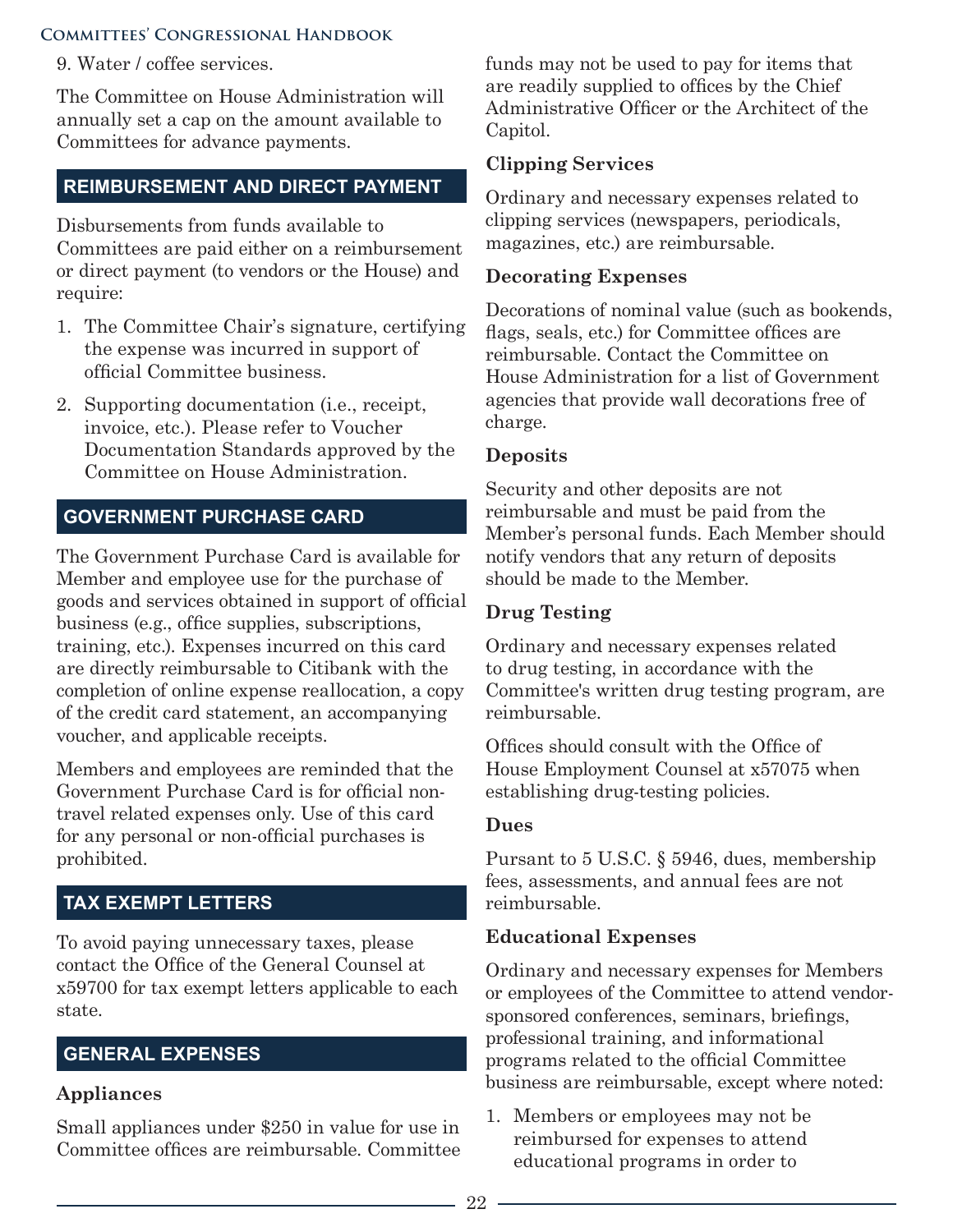<span id="page-26-0"></span>obtain a primary, secondary, graduate, postgraduate, or professional degree.

2. Expenses associated with acquiring or maintaining professional certification or licensing are not reimbursable except for basic first-aid, CPR, or notary certifications.

#### **Specialized Training**

In addition to educational expenses, each Committee is authorized, with the approval of the Committee on House Administration, to provide assistance to employees of the Committee in obtaining specialized training, whenever that Committee determines that such training will aid the Committee in the discharge of its responsibilities.

- 1. Such assistance may be in the form of continuance of pay during the periods of training, or grants of funds to pay tuition or other expenses of training, or both.
- 2. Committees must obtain reasonable assurance from the employee of his or her intent to return to work so that the employee may convey the benefits of such training upon the Committee.

The Committee Chair must submit a letter to the Committee on House Administration, prior to any expenses being incurred, explaining the need for the specialized training, the cost, the duration, and any other pertinent information.

#### *See [Advance Payments](#page-23-0) and [Contractors.](#page-7-0)*

#### **Employment-Related Expenses**

Ordinary and necessary expenses related to filling employment vacancies are reimbursable.

The following expenses are not reimbursable:

- 1. Transportation to and from employment interviews; or
- 2. Relocation expenses upon acceptance or termination of employment.

#### **Equipment**

Equipment, including appliances, with a purchase price over \$500 must be added to the Committee's inventory by contacting CAO First Call at x58000.

For all questions relating to equipment and equipment-related issues, refer to the Guide to Outfitting and Maintaining an Office of the U.S. House of Representatives, available at (http:// cha.house.gov). For further information relating to any of the CAO's services, please refer to HouseNet or call First Call at x58000.

#### **Food and Beverage Expenses**

Members and employees of a Committee may be reimbursed for food and beverage expenses incidental to in-person attendance at an official proceeding of the Committee (e.g. hearing, markup, etc.) provided the expenses are ordinary and otherwise comport with existing House rules and regulations, including those in the Handbook.

Members and employees of a Committee may be reimbursed for food and beverage expenses incidental to an official meeting that includes person(s) who are not Members or employees of the House. Members and employees of a Committee may be reimbursed for food and beverage expenses no more than two times per year for legislative planning session meetings involving Members and staff that occur within the Washington D.C. metropolitan area.

Members and staff may be reimbursed for food and non-alcoholic beverage expenses incurred while participating in virtual legislative planning sessions. Virtual legislative planning sessions may not occur more than twice in a legislative year.

Members and employees of a Committee may not be reimbursed for food and beverage expenses related to social activities or social events (e.g. receptions, entertainment, holiday or personal celebrations, and swearing-in or inauguration day celebrations, etc.).

The cost of alcoholic beverages is not reimbursable under any circumstances.

#### *See Items for Official Presentation.*

#### **Framing**

Framing services for items to be displayed in the Committee offices are reimbursable. When Committees use the in-House framing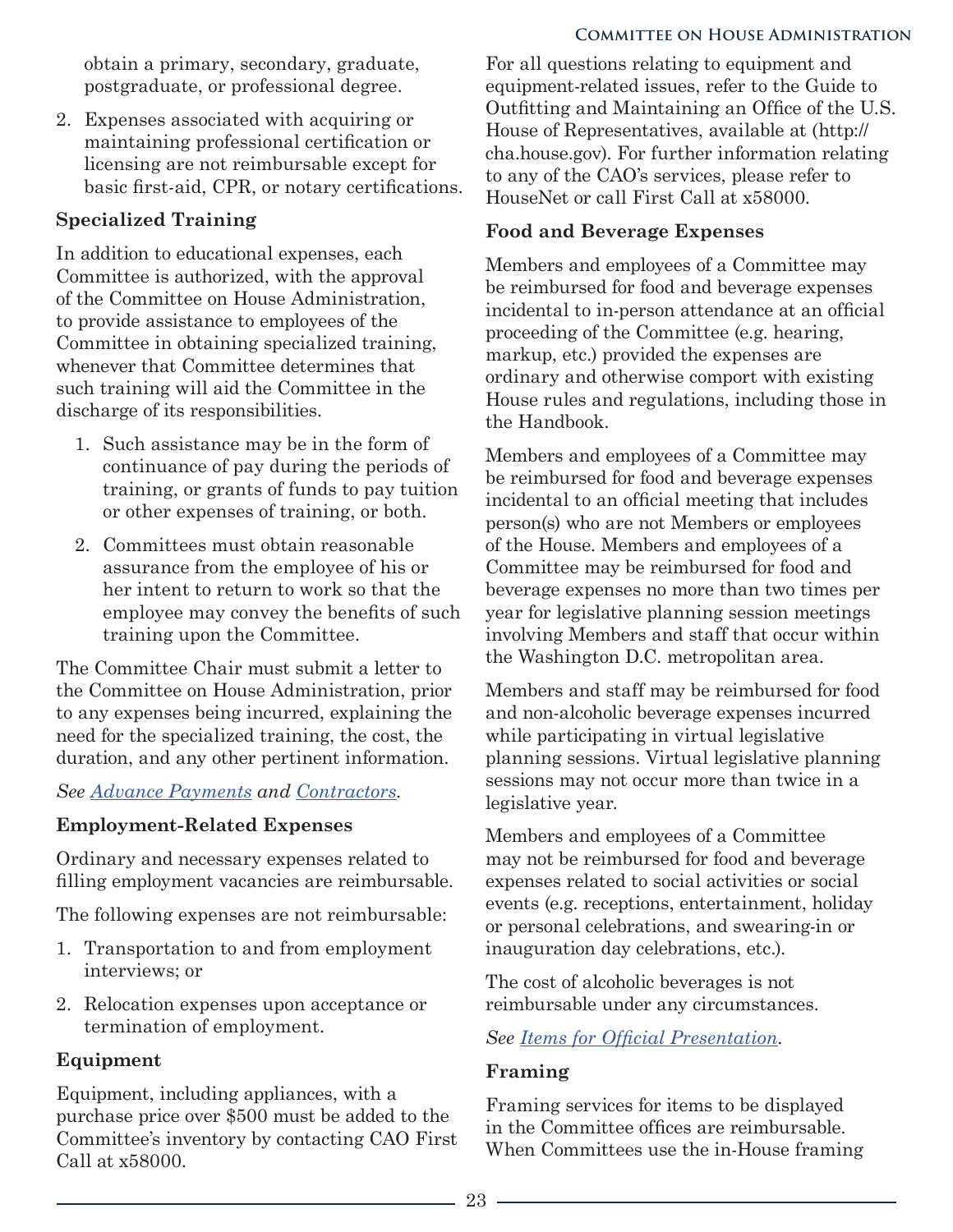<span id="page-27-0"></span>service provided by the CAO, charges will be automatically debited from Committee funds.

#### **Furniture**

Furniture (e.g., furniture, rugs, carpet, draperies, repairs, etc.) for Committee offices is supplied and maintained by the CAO through First Call at x58000.

Effective March 13, 2020, Committee funds may be used to procure items such as desks (standing and traditional), office chairs, and desk lamps necessary for remote work situations, subject to any applicable telework requirements. Offices are required to maintain an inventory of items used in remote work locations. The purchase of any single item exceeding \$250.00 is subject to preapproval by the Committee on House Administration.

#### **Incidental Use**

Incidental personal use of equipment and supplies owned or leased by, or the cost of which is reimbursed by, the House of Representatives is permitted only when such use is negligible in nature, frequency, time consumed, and expense. For example, limited use of government resources to access the Internet, to send or receive personal e-mail, or to make personal phone calls is permissible, so long as the use meets the above criteria, and otherwise conforms with the Regulations of the Committee on House Administration and the Code of Official Conduct (House Rule XXIII).

Each Committee may adopt a more restrictive incidental use policy.

#### **Late Fees**

Ordinary and necessary fees related to late payments incurred beyond the control of a Member or employees of the Committee are reimbursable.

#### **Mass Transit Benefit**

Members and staff working in Washington, D.C. are eligible for transit benefits. For information regarding this benefit, please contact Office of Payroll and Benefits at x51435.

#### **Messenger Services**

Ordinary and necessary expenses for messenger/courier services related to official Committee business are reimbursable.

#### **Parking**

Please see the Committee on House Administration website for the House Parking Policy.

#### **Photography Expenses**

Ordinary and necessary photography expenses related to a Committee's official business, including but not limited to, official photographs, and photograph presentation folders and frames of nominal value, are reimbursable.

Official photographs are those taken with the use of House resources (equipment, staff, etc.) and include photos for use on House credentials and in House directories. Photos taken with House equipment by House staff are considered official photographs. Committee funds may be used to employ or contract a photographer, or to procure photographic equipment. Official photographs must comply with applicable rules and regulations for official use and may not be used for personal or campaign purposes.

In Washington, D.C., contact House Creative Services at x52700 for services, charges, and availability. Photographs provided by a constituent may implicate the gift rule. Contact the Committee on Ethics at x57103 for more information.

#### **Publications**

Ordinary and necessary expenses related to purchasing or subscribing to print and electronic publications, including but not limited to research materials, reference books, informational brochures, periodicals, and clipping/media monitoring services of such publications for official Committee business use are reimbursable.

Subscriptions to publications (including clipping and media monitoring) are eligible for advance payment, and may extend beyond the term of the Congress. Subscriptions that extend beyond the Chair's service will be assigned to the successor.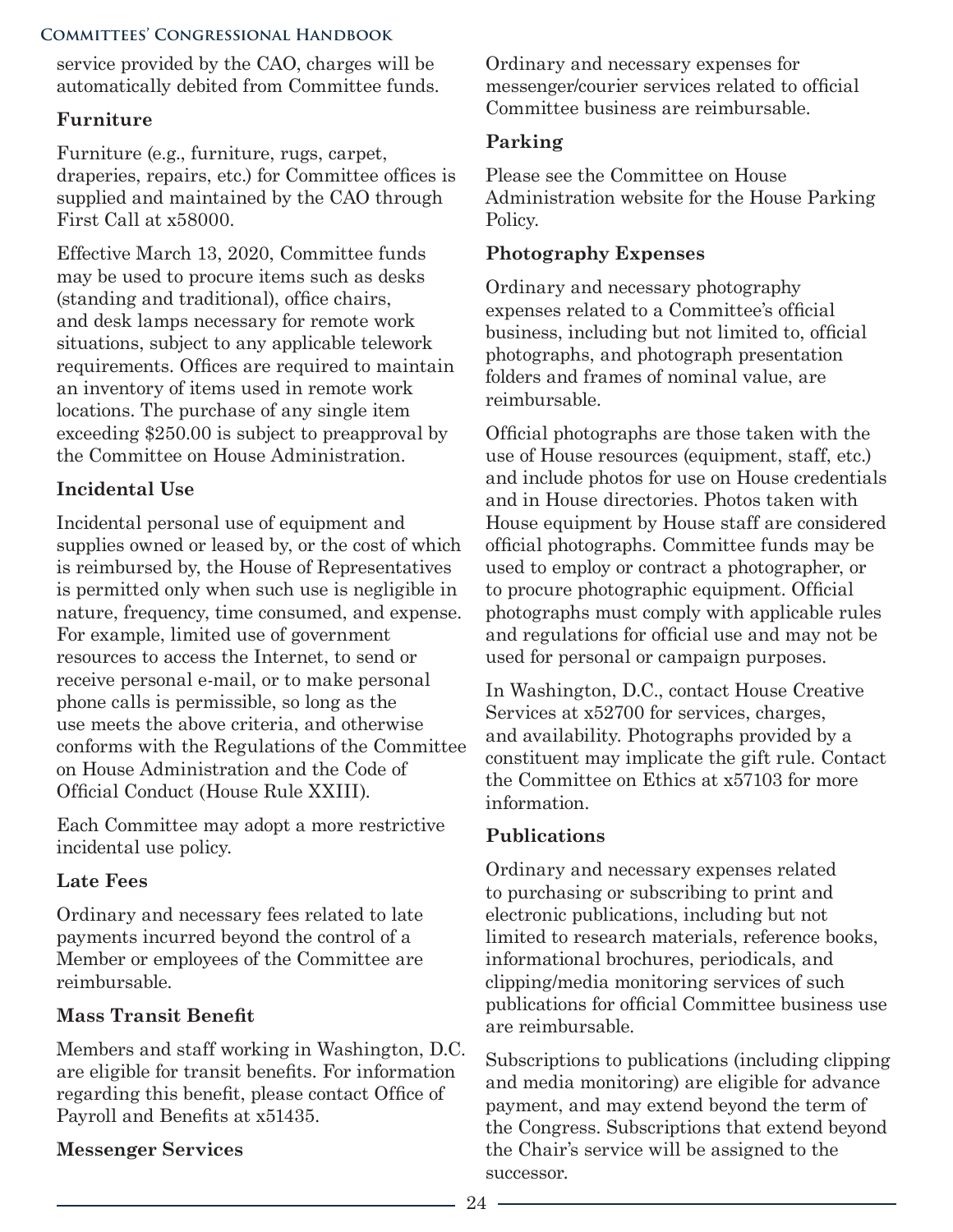<span id="page-28-0"></span>All invoices for these subscriptions received by the Office of Finance through the close of business January 2 will be debited from the current Committee session year. Subscriptions beginning on January 1 or 2 may be debited from either session year, as directed by the Committee Chair.

#### **Records Maintenance and Archiving**

- 1. House Rule XI, clause 2(e) requires that each Committee keep a complete record of all Committee actions, including, but not limited to, the following:
	- Roll call votes
	- Committee publications (e.g., Committee hearings, Committee prints, legislative calendars)
	- Transcripts of unprinted hearings
- 2. For detailed information regarding archiving, contact the Office of Art and Archives at x61300 for a copy of Archiving Committee Records for Committees of the U.S. House of Representatives: A Handbook of Archival Practices and Procedures.
- 3. House Rule VII requires that at the close of each Congress, the Clerk shall obtain all non-current records, paper and electronic, of each Committee and transfer them to the National Archives for preservation subject to the order of the House. The Clerk will provide, at the close of each Congress, each Committee with the necessary instructions and forms to be used in retiring the Committee's records to the Office of Art and Archives for transfer to the National Archives.
- 4. Archived records may be retrieved, when necessary, upon request submitted by authorized Committee staff to the Office of Art and Archives. The Committee Chair must provide to the Clerk a list of staff authorized to request the retrieval of archived records.

#### **Items for Official Presentation**

Ordinary and necessary expenses related to the purchase of items of nominal value for official

presentation, by a Member of the Committee at the direction of the Chairman, when on official travel for the House outside the United States, its territories and possessions; or in connection with visits to the United States by foreign heads of State and other foreign officials are reimbursable. Food and beverage expenses and the purchase of items of nominal value for official presentation, by a Member of the Committee at the direction of the Chairman, in connection with visits to the United States by foreign heads of State and other foreign officials are reimbursable.

To purchase items from the House Gift Shop, select the item(s) and notify the sales clerk that it is for official Committee business. Receipts for such items should be vouchered and must be supported by a listing of the name, title or position, and country represented of all individuals attending the event and/or to whom an official presentation is made.

#### **Supplies**

Ordinary and necessary expenses for office supplies in support of the conduct of official Committee business are reimbursable.

Office Supply Store ("OSS") located in B-217 Longworth at x53321 issues each Committee an account card. The cost of all items purchased with the account card is charged directly to Committee funds. Committee Chairs may request additional account cards for use by Subcommittees and the minority.

Each month, OSS will provide each Committee with a statement of all transactions charged to the Committee's account card(s). Committees should reconcile their records with this statement to ensure accuracy. Discrepancies should be resolved immediately with OSS.

OSS also operates a gift shop in B-217A Longworth which sells souvenirs and mementos to Members, employees and the public. Committee account card(s) may not be used to purchase items at the Gift Shop.

For information regarding special orders, deliveries and monthly statements, contact OSS at x53321.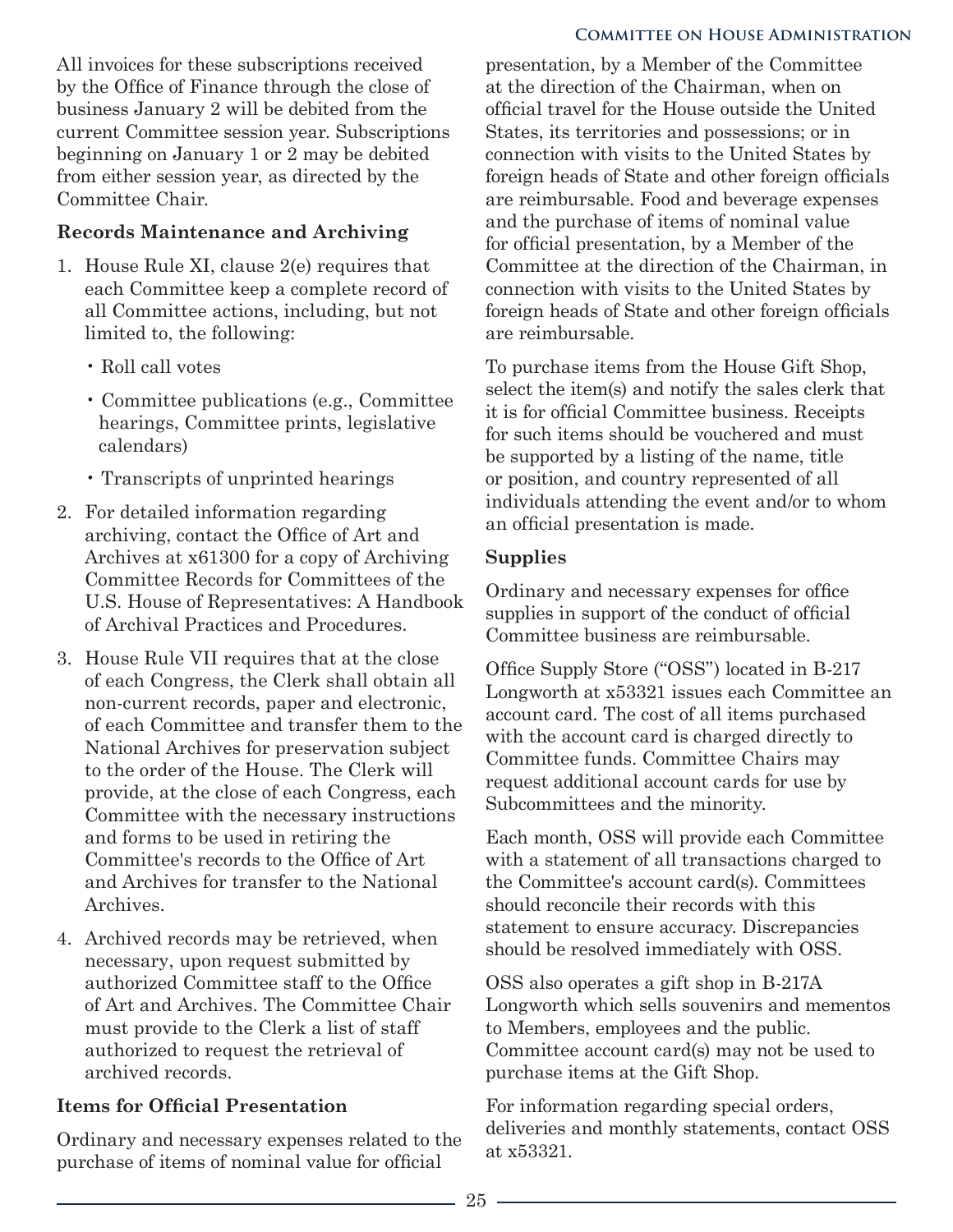<span id="page-29-0"></span>Committee funds may be used to procure or reimburse the cost of certain personal protective equipment such as facemasks, face shields, protective gloves, protective eyewear, and certain personal use thermometers as authorized by the Committee upon the recommendation of the Office of the Attending Physician.

#### *See [Items for Official Presentation](#page-26-0).*

#### **Telecommunications**

Ordinary and necessary expenses related to the official use of telecommunications devices and services, including periodic or flat service fees, of telecommunications lines (voice and data) in the residence of Members and employees of the Committee are reimbursable. The cost of installation of such lines is not reimbursable.

#### **HEARINGS AND MEETINGS**

Committees must adhere to House Rules with respect to preparing for and holding hearings, mark-ups and meetings.

Notices of Committee hearings and meetings should include a contact person to arrange for accommodations for persons with disabilities. For suggested language and assistance in meeting accommodations, contact the Office of Congressional Accessibility Services at x44048.

#### **Audio and Video Expenses**

Ordinary and necessary expenses including but not limited to the following, are reimbursable:

a. Audio and video taping of meetings and hearings.

b. Audio and video dissemination of Committee meetings and hearings.

c. Video teleconferencing for official Committee business.

Except for notices of official Committee events, the costs related to purchasing television broadcast time are not reimbursable.

Note: In Washington, the House Recording Studio, an in-House source for audio and video services, is available. Contact the House Recording Studio at x53941 for information on services, charges and availability.

There are certain election-related restrictions on mass communications. Audio and video content must relate to official and representational duties to the district and must comply with Franking standards if sent out as an unsolicited mass communication.

#### **Charts / Presentation Materials**

Ordinary and necessary expenses for the production of charts or other materials for official Committee business are reimbursable. Committees may use the in-House service or an outside vendor for the production of charts. Contact House Creative Services at x52700 for services and charges.

#### **Field Hearings**

Ordinary and necessary expenses related to the conduct of field hearings, including but not limited to the procurement of public/government or commercial space, security, and related operational expenses are reimbursable.

#### **Insurance for Rental Space**

Committees may be asked to provide a certificate of insurance for the purpose of entering into a lease for securing space for a field hearing or other official events. The House does not carry a private insurance policy and generally does not permit the use of Committee funds to pay for a private insurance policy.

Under the provisions of the Federal Tort Claims Act, codified at 28 U.S.C. §§ 2671-2680, the United States acts as a self-insurer and recognizes its liability for the negligent and wrongful acts or omissions of its employees acting within the scope of their official duties. The United States is liable to the same extent an individual would be in like circumstances.

Although the Federal Tort Claims Act is not the equivalent of private liability insurance, it does provide an aggrieved party with administrative recourse, and if that proves unsatisfactory, it provides legal recourse for the damage or injury sustained. Thus, to the extent negligent acts of Congressional employees, while conducting official duties, result in either property damage or bodily injury, such damage or injury should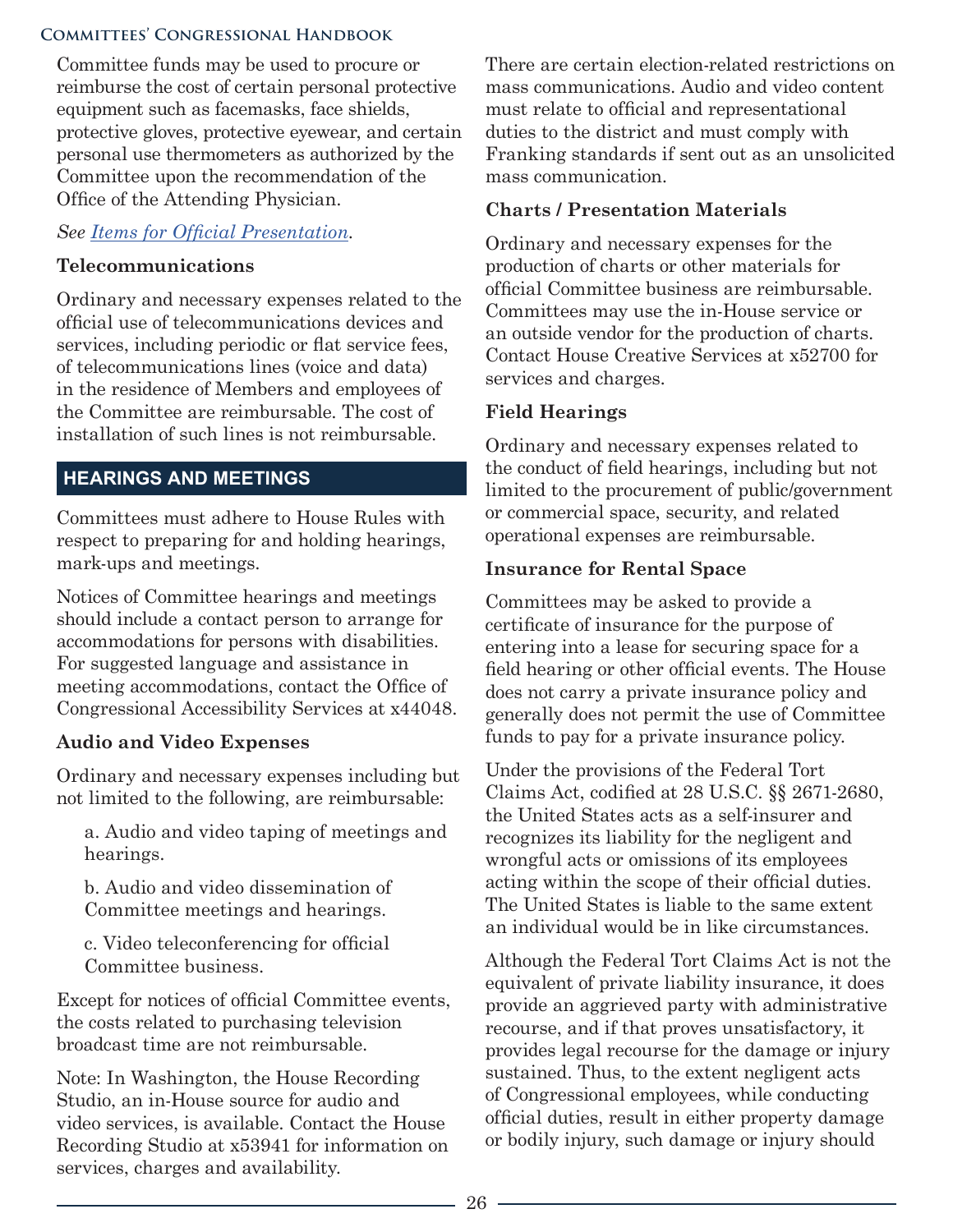<span id="page-30-0"></span>be compensable under the Act in a manner which affords protection similar to private liability insurance.

However, if the provisions of the Federal Tort Claims Act are not considered adequate, the ordinary and necessary expenses for liability insurance to cover these risks are reimbursable. When a compensable event occurs, the deductible portion of a policy may be paid from Committee funds.

Security and other deposits are not reimbursable and must be paid from the Member's personal funds. Each Member should notify vendors that any return of deposits should be made to the Member.

Expenses for the purchase of fire and theft insurance are not reimbursable.

For advice and guidance regarding the Federal Tort Claims Act, contact the Office of the General Counsel at x59700.

#### **Interpreting and Translating Services**

Ordinary and necessary expenses related to interpreting and translating services, including accommodations are reimbursable. For events held in House Office Buildings, contact the Office of Congressional Accessibility Services at x44048.

#### **Official Reporters**

All transcription services must be arranged through the Office of Official Reporters. These services include:

- Official hearings, mark-ups or other bipartisan meetings of Members of the Committee called by the Chair of a Committee or Subcommittee.
- Classified Member briefings called by the Chair.
- Depositions and/or interviews that are part of a Committee investigation.
- House/Senate joint committee meetings or conference meetings held on the House side of the Capitol or in the House office buildings.

These transcription services are provided at no cost to Committees. When in-house reporters are not available, the Office of Official Reporters will arrange for an outside contracted vendor. There is no cost to Committees.

For field hearings, the Office of Official Reporters will either send an Official Reporter or arrange for a reporter from a commercial firm with availability at the location of the field hearing. There is no cost to Committees. If an Official Reporter is assigned to cover a field hearing, travel expenses of the Official Reporter will be paid for by the Office of the Clerk.

The Committee Chair may authorize the use of an outside reporter, at direct cost to the Committee, for meetings other than those that the Official Reporters are required to cover. These include open Committee briefings, town hall meetings, and unofficial hearings not called by the Chair. All expenses related to these services must be paid from Committee funds.

Contact the Office of Official Reporters at x52627 for information on how to request a reporter.

#### **Witnesses**

The reimbursement of travel expenses incurred by a witness is an extraordinary measure.

Reimbursement will be made only when authorized by the Committee Chair. Reimbursement will be made only to an individual called to appear as a witness before a duly constituted meeting or hearing under House Rules or a duly constituted staff deposition.

Witnesses may travel at the government rate when the Committee is reimbursing for travel expenses.

If a witness is a minor or requires medical assistance, reimbursement may be made to the parent or guardian of the minor or nurse or aide accompanying the witness.

If a witness resides outside the United States, its territories and possessions, reimbursement may be made to the witness for transportation expenses to and from the United States.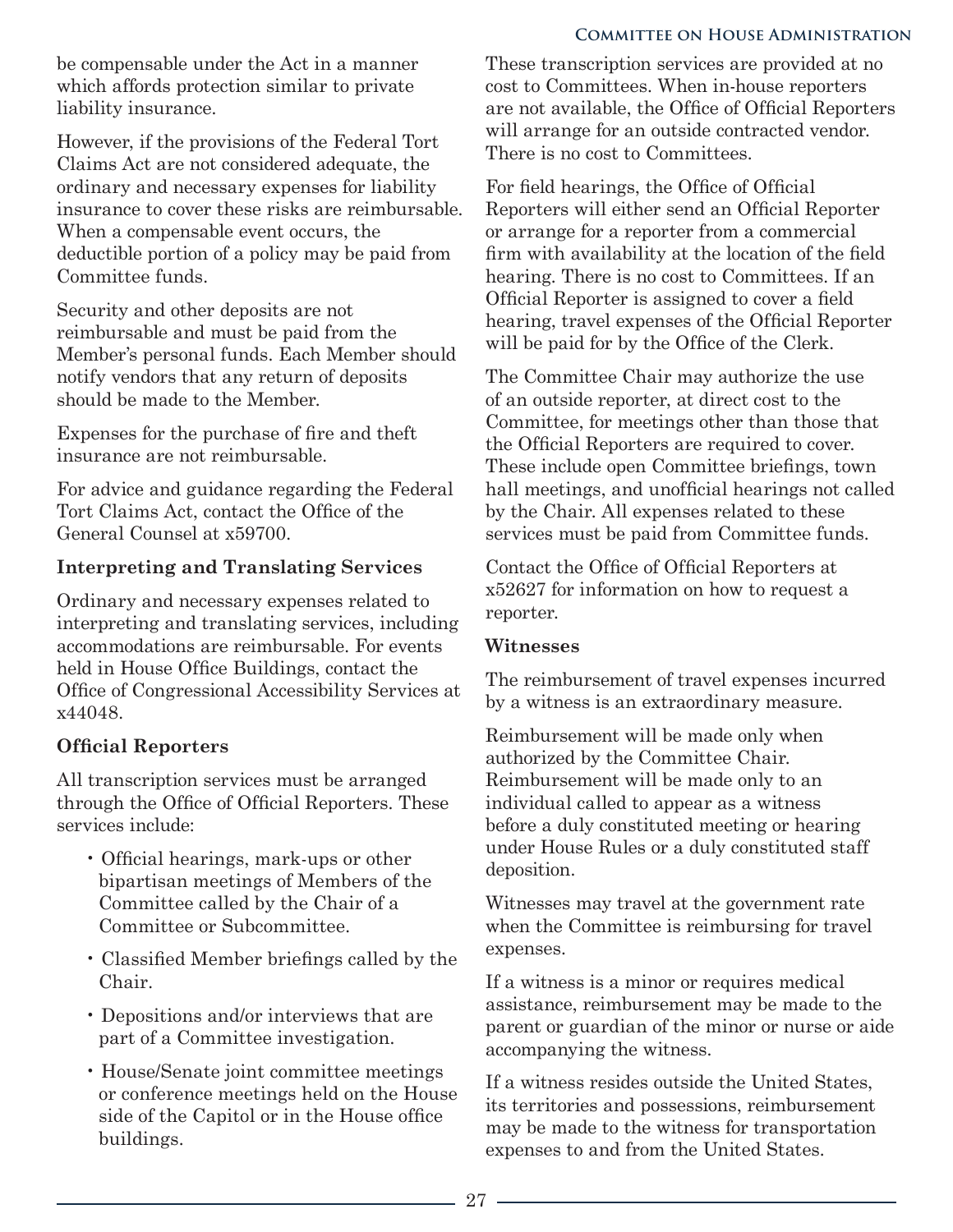# <span id="page-31-0"></span>**TRAVEL**

#### **TRAVEL**

Travel in support of official Committee business, is official travel. Official travel includes local travel and being away from home overnight when returning to the primary duty station is unduly burdensome or impractical. The Committee Chair must approve all official travel. The Committee Chair may establish internal Committee procedures for authorization of travel.

#### **General**

- 1. Ordinary and necessary expenses associated with official travel, including transportation, lodging, meals (excluding alcohol), and incidentals (parking, ticket change fees, etc.) are reimbursable.
- 2. Only Members and employees of the Committee, consultants, vendors and witnesses may be reimbursed from Committee funds for travel expenses (unless otherwise authorized, in writing, by the Speaker).
- 3. Any travel by detailees will be undertaken pursuant to the authority of the detailing department or agency. Reimbursement of travel to the department or agency will be from Committee funds and subject to the detailing agreement.
- 4. Official travel may not be for personal, campaign-related political party, campaign or Member personal office purposes.
- 5. Official travel cannot originate from or terminate at a campaign-related political party or campaign event. Official travel may not be combined with or related to travel or travel related expenses paid for with campaign funds.
- 6. Travel to or from a destination for the purposes of connecting to or from another official or officially-connected trip is also considered official travel. Any of the connecting/linking travel must occur within the US to be reimbursed with official funds,

and the primary purpose of the secondary trip must primarily relate to official business.

- 7. Living expenses are not reimbursable. "Living expenses" include meals, housing, and other personal expenses incurred at the Member's or employee's residence or duty station. In extraordinary circumstances (e.g., extreme weather conditions, staff working beyond availability of mass transit, etc.) please contact the Committee on House Administration at x52061 for guidance.
- 8. Commuting expenses are not reimbursable, except in extraordinary circumstances (e.g., extreme weather conditions, staff working beyond availability of mass transit, etc.) when a Chairman receives written authorization from the Committee on House Administration. Commuting expenses are reimbursable through the House Alternate Ride Home program found on HouseNet. "Commuting expenses" are transportation expenses incurred by the Member or employee while commuting between their residence and duty station.
- 9. Official travel may not exceed 60 consecutive days.
- 10.Only ordinary and necessary charges associated with failure to cancel reservations incurred beyond the control of the Members and employees of the Committee are reimbursable.
- 11.The cost of alcoholic beverages is not reimbursable.
- 12.The Committee on House Administration encourages Committees to establish a limit on reimbursement of travel related expenses and suggests the use of the locality based per diem rates as a guideline. The locality based per diem rates are located on the General Services Administration Web page at h*ttp://www. gsa.gov/search.htm.*
- 13.Pursuant to House Rule XXIV, clause 10, no Member of the Committee may be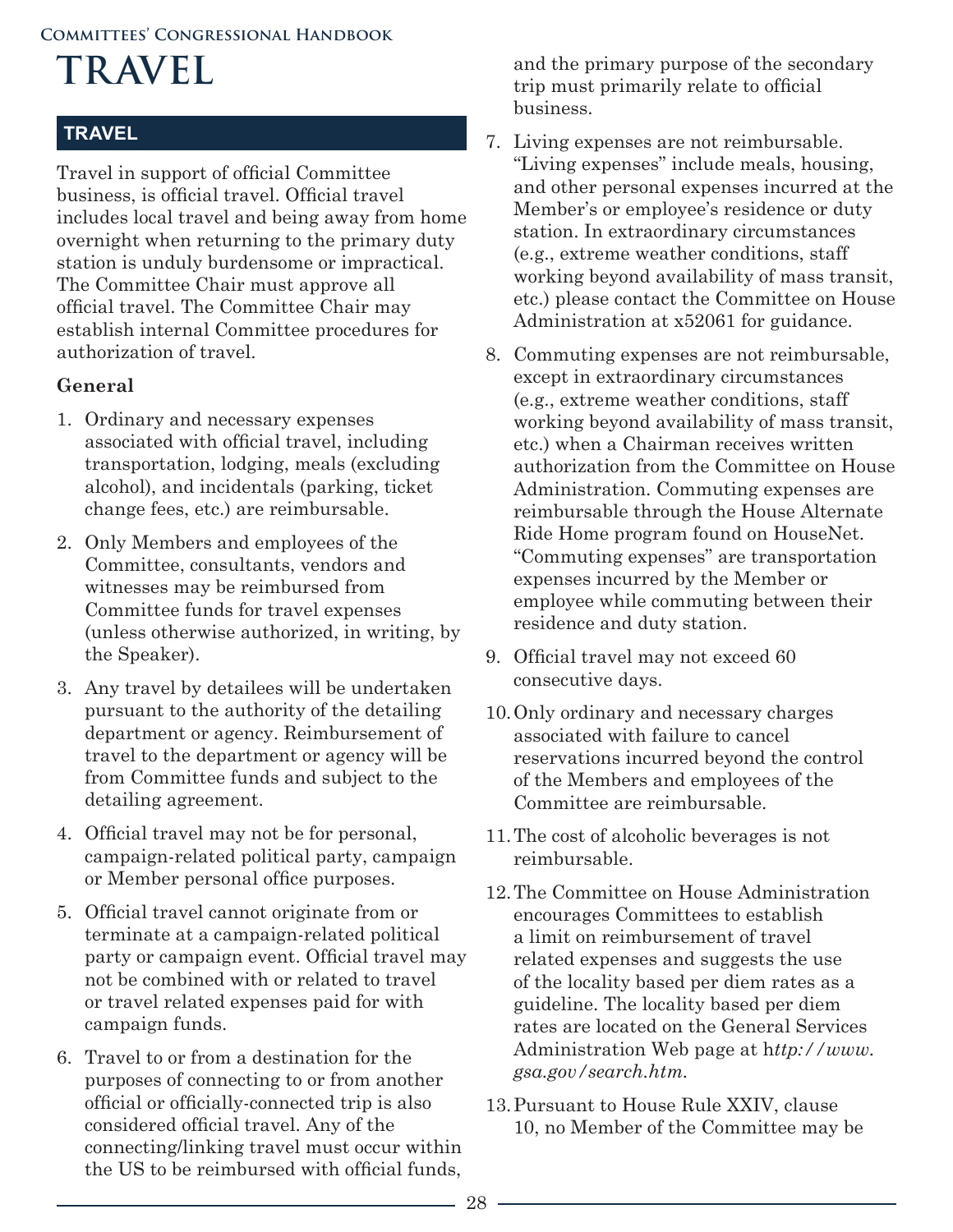<span id="page-32-0"></span>reimbursed for transportation or travelrelated expenses after the date of the general election in which the Member has not been elected to the succeeding Congress, or in the case of a Member who is not a candidate in such general election, the earlier of the date of such general election or after the adjournment sine die of the last regular session of the Congress.

#### **Combined Travel**

Combined travel is travel by a Member or employees of the Committee for the primary purpose of supporting official Committee business, but includes an intervening destination or an additional time period that is included for personal purposes.

Combined travel requires that:

- The primary purpose of the travel must be official and representational. The personal segment of the combined travel may not be purchased at a government rate or be purchased with a Government Travel Card.
- The traveler must attach the combined travel form to the voucher submitted for combined travel reimbursement, stating that the official travel and personal travel was combined for personal convenience. (Combined Travel form).
- All travel must occur within the United States, its territories, or possessions.

Reimbursement Options for Combined Travel:

Option #1 - The traveler purchases both segments of the trip with personal funds at the commercial rate.

The traveler may then seek reimbursement for the government rate of the direct route and means to the destination required for official and representational business, or the actual traveled fare; whichever is less.

Option #2 - The traveler purchases the initial "personal" segment of the trip with personal funds at the commercial rate (no reimbursement is sought for this segment). The next "official" segment to either D.C. or the district may be purchased at either commercial or government fare.

The traveler may then seek reimbursement for the fare of the official segment, so long as the rate does not exceed the government rate between the district and D.C., or the actual traveled fare, whichever is less.

In the event of a segment of personal travel, there is an absolute prohibition on reimbursement from official funds for the personal travel segment.

#### **Unexpected Official Travel**

Travel expenses are reimbursable in the event that unexpected official business requires Members or employees of the Committee to travel to Washington, D.C. or location of official Committee business from a location within the United States, its territories and possessions. Travel to and from campaign or other political activity is not reimbursable. Travel may be booked at the government rate. Committee funds may be used to return Committee Members and employees to a location for personal business after fulfilling their official duties.

#### **Methods of Travel**

Subject to these travel regulations, all official travel by way of common carrier, chartered, leased, or privately-owned vehicle (airplane, automobile, etc.) is reimbursable.

#### **Chartered Aircraft**

Ordinary and necessary expenses related to chartering an aircraft are reimbursable when passengers are restricted to Members, their immediate family (spouse, child, parent) and employees of the committee, the names of whom must be stated on the voucher.

The full cost of the chartered aircraft must be paid for by Committee funds. If an immediate family member is a passenger, the Member must submit a check to the Finance Office payable to the US Treasury equivalent to the cost of a comparable commercial first class fare with an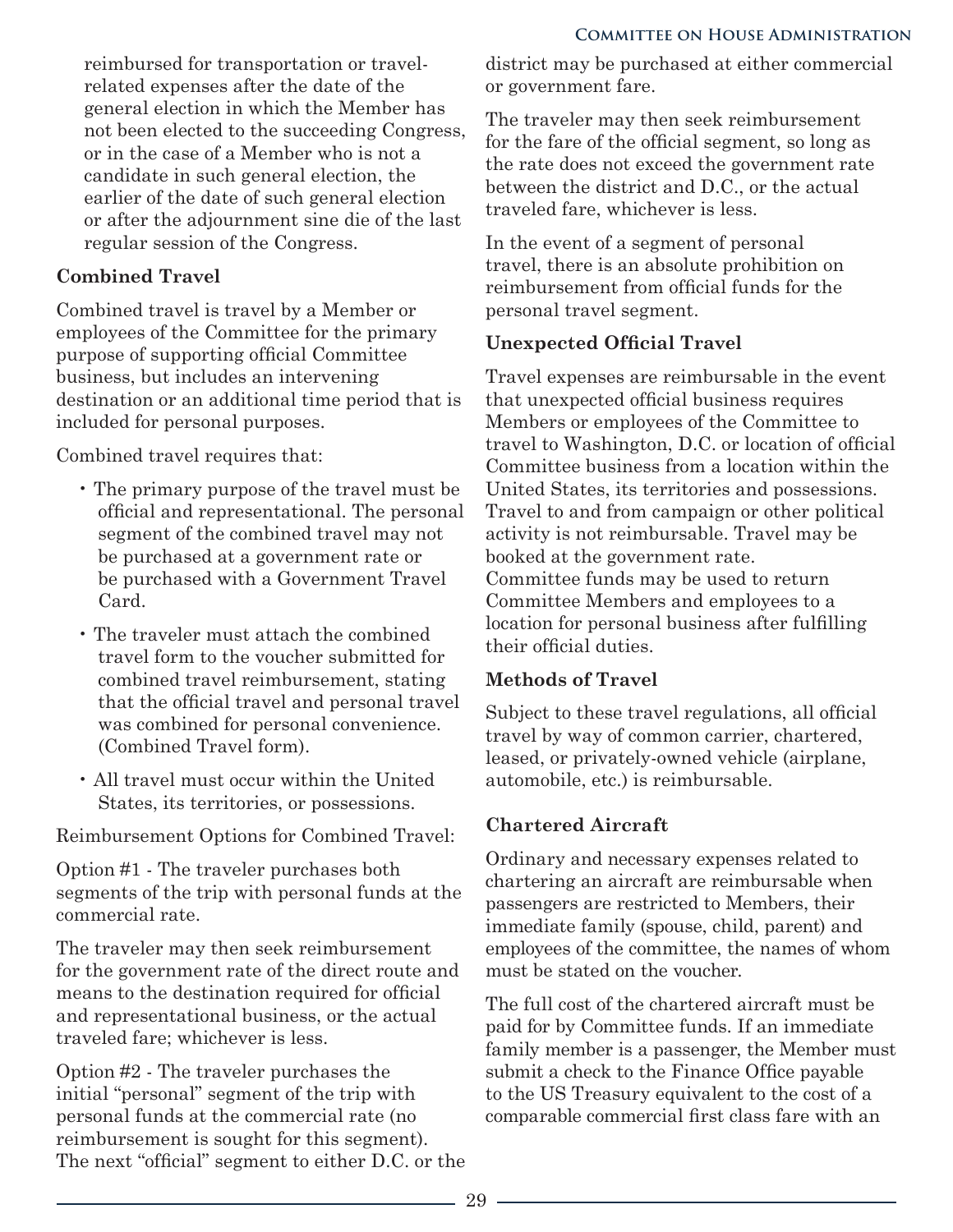<span id="page-33-0"></span>explanatory letter.

#### **Corporate or Private Aircraft**

Members and employees of the committee who travel via corporate, business or privately owned aircraft in support of the conduct of official Committee business must reimburse the entity providing the flight for the fair market value of the flight.

To determine the fair market value of such a flight, apply the following:

a. When the travel is via a previously or regularly scheduled flight by the corporation for its business, or individual, the entity must be reimbursed based on the cost of a commercial first class flight to the nearest location served by a commercial passenger airline. If only standard (coach) rates are available at the nearest location, the committee must reimburse the entity for the standard (coach) rate.

b. When the flight is scheduled specifically for Committee use, payment will be made based on the cost of an equivalent commercial chartered flight to that location. Prior to scheduling travel provided by any corporation, business, or individual, the committee must verify that the person has the authority under its FAA certification to accept payment for travel as set forth above. Contact the Committee on Ethics, at x57103 for guidance.

#### **Department of Defense**

The Department of Defense will support approved travel of Members and employees of the Congress upon request of the Congress, pursuant to law or where necessary to carry out the duties and responsibilities of the Department of Defense.

The Department of Defense Directive number 4515.12 prescribes the policy of the Department of Defense with respect to support for travel of Members and employees of Congress. For additional information, contact the Congressional Liaison Office of any branch of the Armed Services.

#### **Officially Leased Vehicles**

Ordinary and necessary expenses related to the short-term lease of a vehicle in support of the conduct of official business are reimbursable.

1. Non-governmental use of a vehicle may be made only when such use is:

a. During the course of and generally along the route of the day's official itinerary.

b. Incidental to the day's official Committee business.

c. De minimis in nature, frequency, and time consumed.

d. Does not otherwise constitute a significant activity or event.

e. Not for any campaign/campaign-related political party purpose.

- 2. The Committee recommends that cars be rented at the government rate with unlimited mileage and full and comprehensive collision damage waiver (CDW) coverage. Not all rental car franchises include CDW coverage with the government rate. To ensure CDW coverage, offices should make their rental car reservations through the Combined Airline Ticket Office (CATO).
- 3. If the government rate is unavailable or the government rate does not include CDW coverage, the cost for CDW coverage is reimbursable.
- 4. Personal accident insurance, personal effects coverage, and equivalent insurance policies are not reimbursable.
- 5. Security deposits, advance payments, termination fees, traffic violations, etc., are not reimbursable.If an employee on official business is involved in an accident with a rental car, notify the Office of General Counsel at x59700.

#### **Privately-Owned / Privately-Leased Vehicles**

The costs of transportation by Member or employee via a privately owned or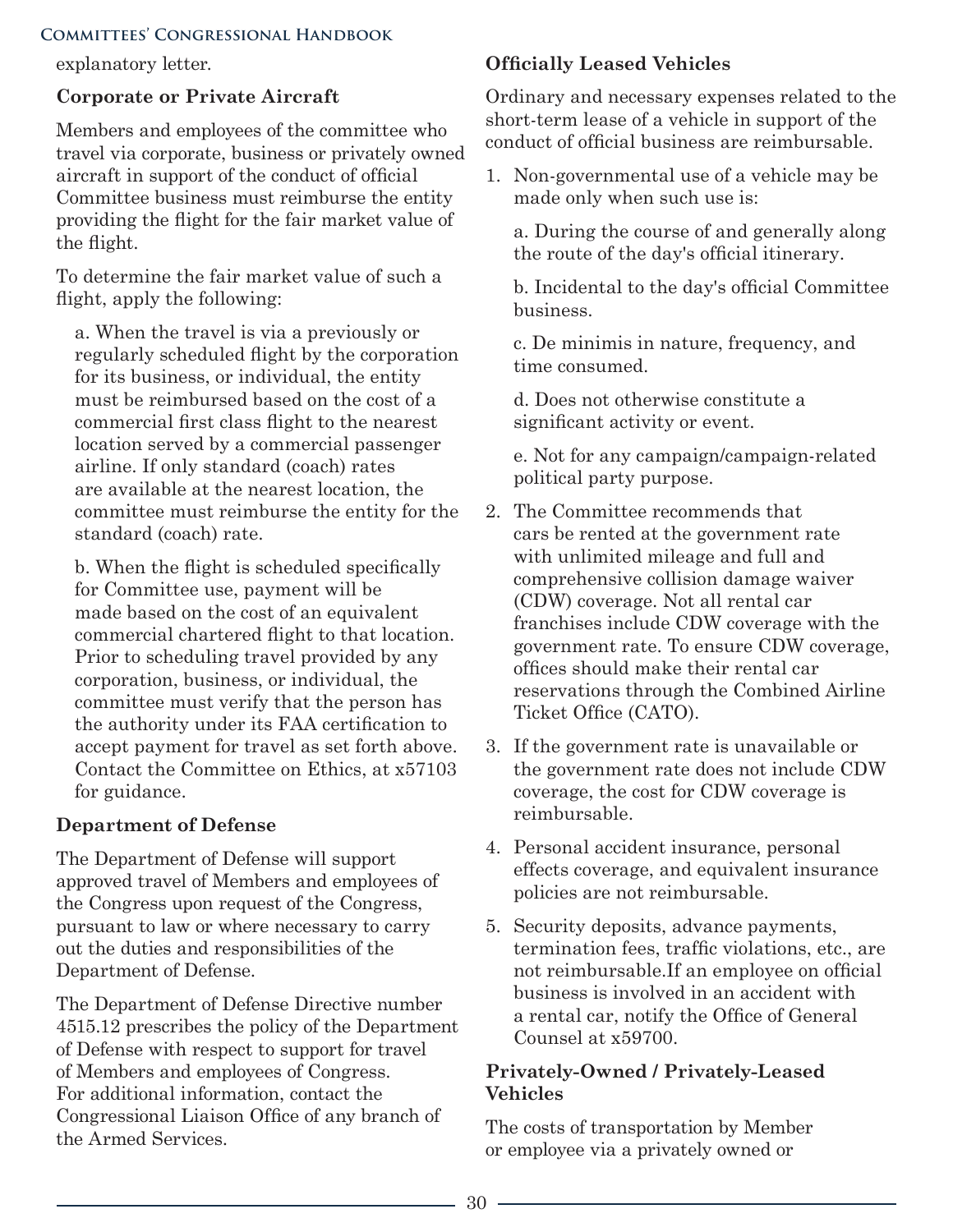<span id="page-34-0"></span>privately leased vehicle while on official and representational business reimbursable on a rate per mile basis based on the rates established by the Government Services Administration. The Committee on House Administration shall set maximum mileage reimbursement rates yearly and appropriately notify offices.

For the current applicable rates, contact the Committee on House Administration at x52061 or visit (*http://www.gsa.gov/portal/ content/100715*).

Only mileage for use of an aircraft that is privately owned by either a Member or the Member's employee is reimbursable. Gasoline purchased for privately owned vehicles is not reimbursable; reimbursement is provided through mileage rate reimbursement.

*See [Corporate or Private Aircraft](#page-30-0) .*

#### **Official Travel Expenses**

Official travel expenses including transportation, lodging, meals (excluding alcohol), fees (e.g., parking, tolls, ticket change fees, etc.), and other ordinary and necessary incidental expenses while on official travel status are reimbursable.

The Committee on House Administration strongly recommends that Committees submit their vouchers for travel reimbursement at least fifteen days before the payment due date to assist the Finance Office in providing timely reimbursements and prevent Committee Members and employees from incurring late fees or delinquency problems.

#### **Government Rate Eligibility**

Government rates are available to Members and employees of the Committee to support the conduct of official travel. To be eligible for government rates when scheduling official travel, Members and employees of the Committee may present:

- a. Government Travel Charge Card.
- b. Government Travel Cardless Account.
- c. Government Travel Request Form.

d. Official Travel Authorization Coupon.

Contact the Finance Office at x57474 for account information and forms.

#### **Government Travel Card**

The Government Travel Card is available for Member and employee use for official travel and travel-related expenses.

Travel expenses incurred on this card are directly reimbursable to Citibank with a copy of the credit card statement, an accompanying voucher, and applicable receipts.

Members and employees are reminded that the Government Travel Card is for official travel purposes only. Use of this card for any personal or non-official purchases is prohibited. The Government Travel Card may be used by the cardholder only. The cardholder may use the card to purchase travel-related services (e.g., airline tickets, hotel expenses, etc.) for other authorized travelers.

The Office of Finance will monitor the monthly delinquency report received from the vendor and alert offices of delinquencies. The Office of Finance will not intervene with the vendor in the event of a delinquency.

#### **Government Travel Cardless Accounts**

- 1. The Government Travel Cardless Account is available for Committees to use to purchase airline tickets through CATO as well as any other travel related reservations that do not require the traveler to present a card such as AMTRAK or hotel reservations.
- 2. The Committee Chair must appoint an employee of the Committee to act as manager of the account and specify which employees are authorized to use the account.
- 3. Reimbursement for expenses incurred with the cardless account is made directly to the credit card company. Committees must submit the original credit card statement and airline ticket receipt to the Finance Office along with the voucher. Please refer to the Voucher Documentation Standards approved by the Committee on House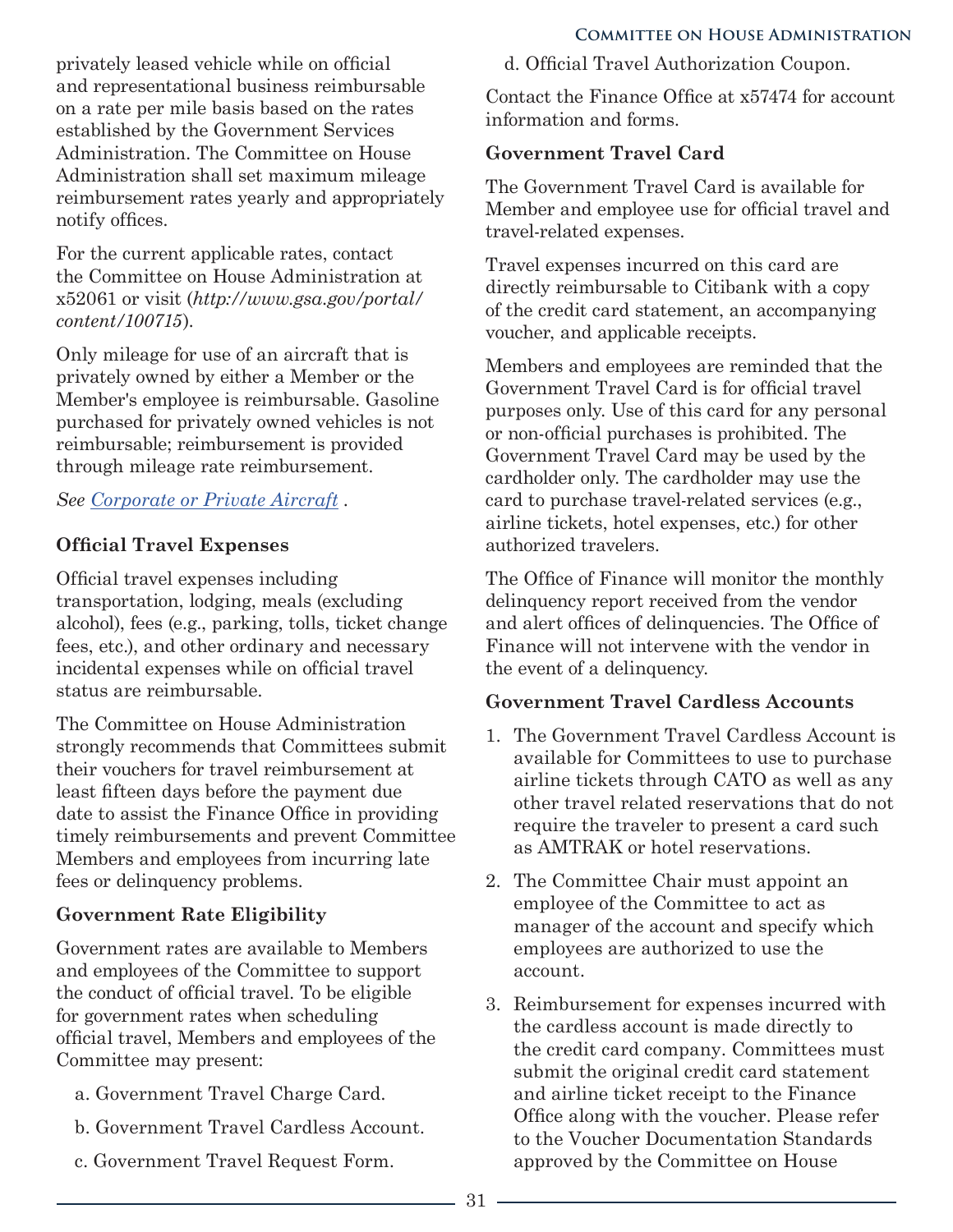<span id="page-35-0"></span>Administration and available on HouseNet.

#### **Shared Official Travel Expenses**

Official travel expenses may be shared by more than one Committee office or with a Member office. The division of costs must accurately reflect the expenses incurred by each office.

#### **Travel Promotional Awards**

Free travel, mileage, discounts, upgrades, coupons, etc. accrued by Members or employees as a result of official travel awarded at the sole discretion of the company as a promotional award, may be used at the discretion of the Members and employees of the Committee. The Committee on House Administration encourages the official use of these travel awards whenever practicable.

#### **FOREIGN TRAVEL**

The authority to incur expenses for foreign travel is contained in House Rule X, clause 8, 22 U.S.C. § 1754, and in other provisions of law.

For further information contact the office of Interparliamentary Affairs at x61766.

#### **General**

1. Travel is coordinated through the State Department Travel Office. The State Department will issue a Government Travel Request Form that is processed through CATO. Each Committee should obtain a copy of the State Department's "Official Foreign Travel Guide for the U.S. Congress" for information concerning what paperwork is required.

For other travel questions regarding arrangements, contact the State Department at 202-203-7704. Information regarding per diem while on foreign travel is located at *www.state.gov/www/ perdiems/index.html*.

2. Members and employees should use American carriers whenever possible, unless such service is not reasonably available.

3. Pursuant to House Rule XXIV, clause 10, no appropriated moneys or local currencies owned by the United States may be used to pay foreign travel expenses of Committee Members after the date of the general election in which the Member has not been elected to the succeeding Congress, or in the case of a Member who is not a candidate in such general election, the earlier of the date of such general election or the adjournment sine die of the last regular session of the Congress.

#### **Authorization**

#### **Speaker of the House**

Pursuant to  $22$  U.S.C. §  $1754(b)(1)(B)(i)$  and House Rule I, clause 10, the Speaker has the authority to designate any Member or employee of the House to travel on business of the House outside the United States, its territories and possessions.

#### **Committee Chair**

Pursuant to 22 U.S.C. § 1754(b)(1)(B) (ii), Committee Chairs have the authority to designate any Member or employee of the Committee to travel on official Committee business, outside the United States, its territories and possessions. For further guidance, refer to the Office of Interparliamentary Affairs at x61766.

#### **Foreign Travel Reports**

#### **Individuals**

House Rule X, clause 8(b)(3) requires each Member and employee who performs official foreign travel to submit, no later than 60 days following the completion of travel, an itemized report to the Committee Chair under whose authority the travel was performed. The report should contain the dates each country was visited, the amount of per diem furnished, the cost of transportation furnished, other funds expended for official purposes and summarize in these categories the total foreign currencies and/ or appropriated funds expended.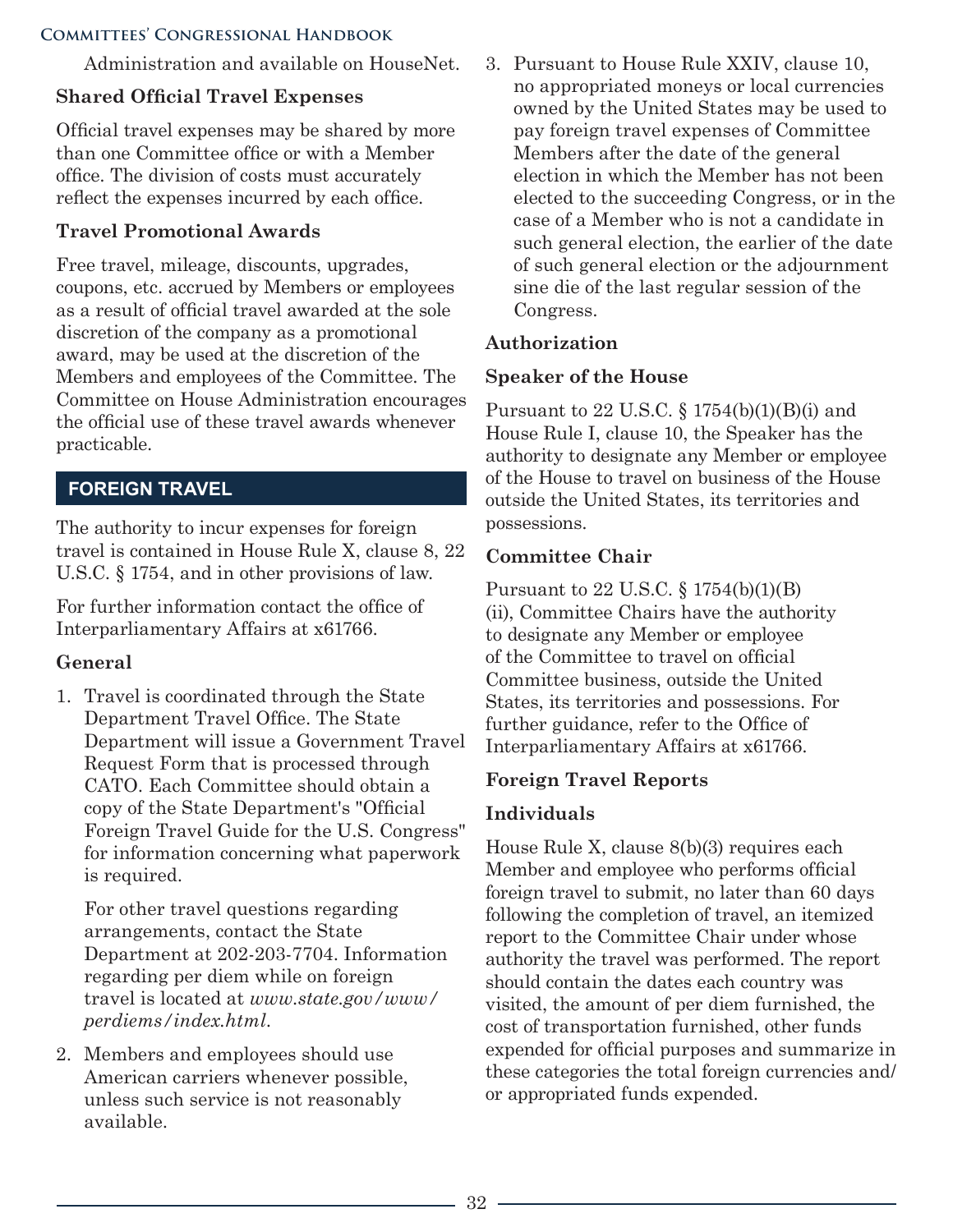#### <span id="page-36-0"></span>**Committee Chair**

22 U.S.C. §1754(b)(2) requires the Chair of each Committee, on a quarterly basis, to prepare a consolidated report of amounts expended for foreign travel by each Member and employee of the Committee. The report should include the amounts expended in foreign currency (in dollar equivalent values), amounts expended in appropriated funds, the purpose of each expenditure (including per diem and transportation), and the total itemized expenditure by each Member or employee of the Committee.

The Clerk of the House will provide each Committee with a "Report of Expenditures for Official Foreign Travel" form that must be completed, signed, and returned to the Clerk of the House. The report will be published in the Congressional Record and be open to public inspection at the Legislative Resource Center at x65200.

#### **Speaker Authorized Travel**

22 U.S.C. § 1754(b)(3)(A) requires each individual authorized by the Speaker to travel outside the United States to file a report with the Clerk of the House within 30 days after the completion of the travel. The report should include the amounts expended in foreign currency (in dollar equivalent values), amounts expended in appropriated funds, the purpose of each expenditure (including per diem and transportation), and the total itemized expenditure.

For groups authorized by the Speaker, the Chairman or if there is no designated Chairman, the ranking Member or senior employee of the group, is required to submit a report for all Members of the group.

The report will be published in the Congressional Record and be open to public inspection at the Legislative Resource Center at x65200.

#### **Interparliamentary Group or Delegation**

22 U.S.C. § 276c-1 requires each Committee Chair or senior Member of an interparliamentary group or delegation traveling outside the United States to submit an itemized report to the Chair of the Committee on Foreign Affairs. The report must include all expenditures made by, or on behalf of each Member or employee of the group, and the purpose of the expenditures, including per diem (lodging and meals), transportation and other expenditures. The report must be completed before the end of the session in which the travel occurred. Contact the Committee on Foreign Affairs at x55021 for additional information.

The Chair of the Committee on Foreign Affairs will, within sixty days after the beginning of each regular session of Congress, prepare a consolidated report with respect to each group that has submitted a report. The consolidated report will be filed with the Committee on House Administration and shall be open to public inspection at the Legislative Resource Center at x65200.

#### **Amending Travel Reports**

Miscellaneous travel expenses (i.e., receptions, ground transportation, security) recognized subsequent to submission of the original foreign travel report should be reported to the Clerk of the House in the form of an amended report.

#### **Foreign Gifts and Decorations Report**

5 U.S.C. § 7342 requires each Member or employee who has accepted a tangible gift or decoration of more than minimal value, or a gift of travel or expenses of travel taking place entirely outside the United States, its territories or possessions, tendered by a foreign government, to file a report with the Committee on Ethics within 30 days after the acceptance of the gift, decoration or travel. The report will be open to public inspection at the Committee on Ethics.

Contact the Committee on Ethics at x57103 for the applicable forms and for information on "minimal value."